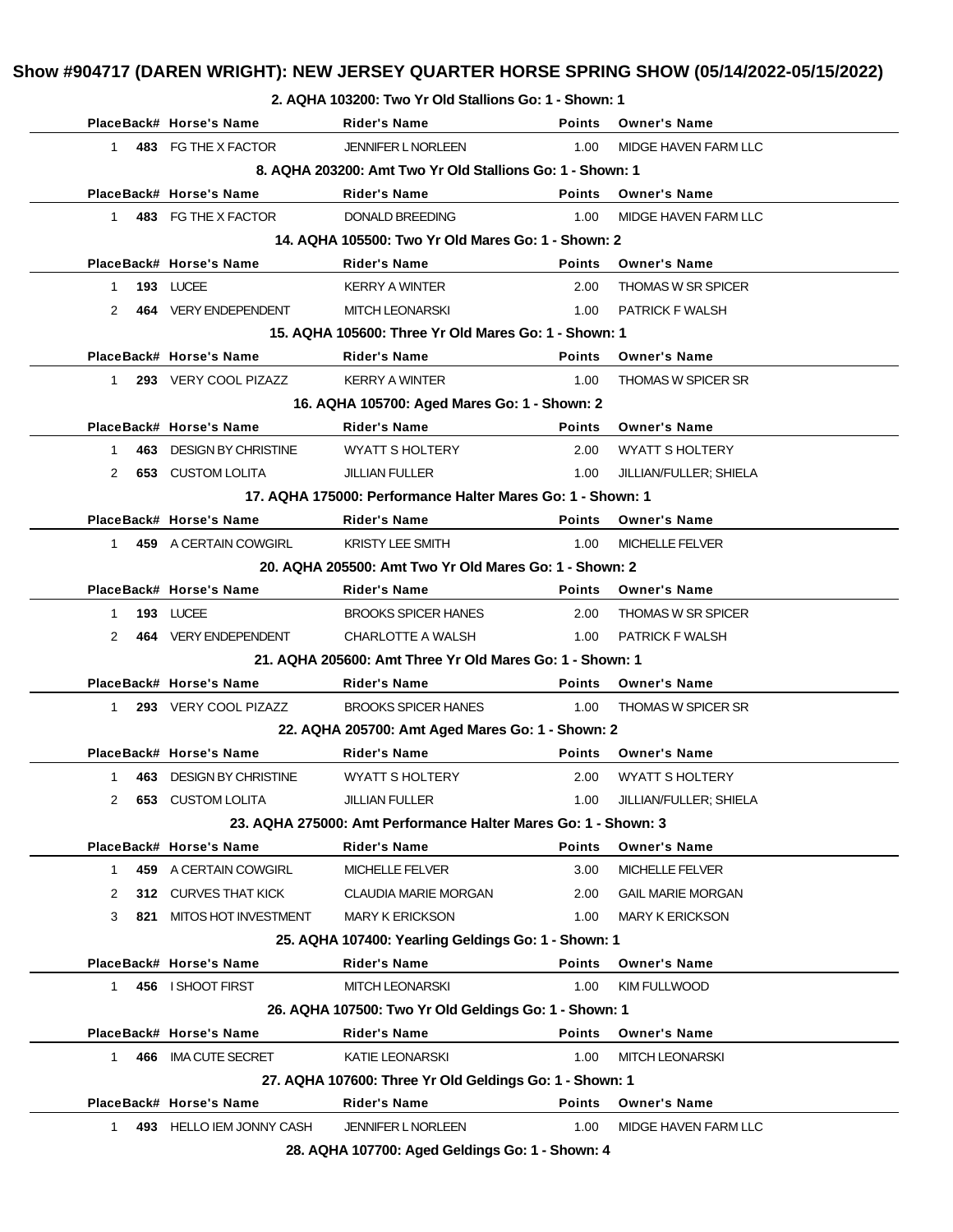|                       | PlaceBack# Horse's Name                                        | <b>Rider's Name</b>                                                | <b>Points</b> | <b>Owner's Name</b>          |  |
|-----------------------|----------------------------------------------------------------|--------------------------------------------------------------------|---------------|------------------------------|--|
| $\mathbf{1}$          | 673 HEZA COOL TD                                               | DONALD BREEDING                                                    | 4.00          | <b>DONALD BREEDING</b>       |  |
| 2<br>700              | <b>LEGENDARY KIDD</b>                                          | KATHI A BREEDING                                                   | 3.00          | LLC MIDGE HAVEN FARMS        |  |
| 3                     | 462 MOETE                                                      | <b>CLAIRE MARIE CLEMENTS</b>                                       | 2.00          | OLIVIA BOYDEN HILL           |  |
| 4<br>391              | <b>SUSPICIOUS MYNDS</b>                                        | DIANE J WAMPOLE                                                    | 1.00          | <b>DIANE J WAMPOLE</b>       |  |
|                       | 29. AQHA 177000: Performance Halter Geldings Go: 1 - Shown: 11 |                                                                    |               |                              |  |
|                       | PlaceBack# Horse's Name                                        | <b>Rider's Name</b>                                                | <b>Points</b> | <b>Owner's Name</b>          |  |
| $\mathbf{1}$          | 630 ON RED ALERT                                               | <b>JONATHAN MEILLEUR</b>                                           | 9.00          | <b>KAREN CINDY VANECSWYK</b> |  |
| 2<br>828              | COOL LOOKIN LOPER                                              | <b>MIA CASSO</b>                                                   | 8.00          | <b>MIA CASSO</b>             |  |
| 3<br>655              | CODES SMOOTH NOTE                                              | <b>JONATHAN MEILLEUR</b>                                           | 7.00          | JOSEPH AND JULIANNE          |  |
| 4<br>329              | <b>HAPPENS TOBE INVITED</b>                                    | SAMANTHA STELLATO                                                  | 6.00          | SAMANTHA STELLATO            |  |
| 5                     | 772 LAZY TALKIN                                                | <b>EMILY KUCHTA</b>                                                | 5.00          | <b>EMILY KUCHTA</b>          |  |
| 6<br>727              | <b>ROCKKITMAN</b>                                              | <b>HEIDI KLING</b>                                                 | 4.00          | <b>HEIDI KLING</b>           |  |
| $\overline{7}$<br>489 | <b>HOOS EASY</b>                                               | MARY K COUGHLIN-TIZIO                                              | 3.00          | <b>MARY K COUGHLIN-TIZIO</b> |  |
| 8<br>166              | MADE JUST FOR U                                                | LORA KNELLY-THOMAS                                                 | 2.00          | JANE L KNELLY                |  |
| 9<br>470              | THINKIN OUT LOUD                                               | <b>JULIE ZALASKUS</b>                                              | 1.00          | KATELYN WASHART              |  |
|                       |                                                                | 31. AQHA 207400: Amt Yearling Geldings Go: 1 - Shown: 1            |               |                              |  |
|                       | PlaceBack# Horse's Name                                        | <b>Rider's Name</b>                                                | <b>Points</b> | <b>Owner's Name</b>          |  |
| $1 \quad$             | 456 I SHOOT FIRST                                              | <b>KIM FULLWOOD</b>                                                | 1.00          | <b>KIM FULLWOOD</b>          |  |
|                       |                                                                | 33. AQHA 207600: Amt Three Yr Old Geldings Go: 1 - Shown: 1        |               |                              |  |
|                       | PlaceBack# Horse's Name                                        | <b>Rider's Name</b>                                                | <b>Points</b> | <b>Owner's Name</b>          |  |
| $\mathbf{1}$          | 493 HELLO IEM JONNY CASH                                       | DONALD BREEDING                                                    | 1.00          | MIDGE HAVEN FARM LLC         |  |
|                       |                                                                | 34. AQHA 207700: Amt Aged Geldings Go: 1 - Shown: 5                |               |                              |  |
|                       | PlaceBack# Horse's Name                                        | <b>Rider's Name</b>                                                | <b>Points</b> | <b>Owner's Name</b>          |  |
| $\mathbf{1}$          | 673 HEZA COOL TD                                               | DONALD BREEDING                                                    | 5.00          | DONALD BREEDING              |  |
| 2<br>700              | <b>LEGENDARY KIDD</b>                                          | KATHI A BREEDING                                                   | 4.00          | LLC MIDGE HAVEN FARMS        |  |
| 3                     | 462 MOETE                                                      | <b>CLAIRE MARIE CLEMENTS</b>                                       | 3.00          | OLIVIA BOYDEN HILL           |  |
| 4<br>391              | <b>SUSPICIOUS MYNDS</b>                                        | <b>DIANE J WAMPOLE</b>                                             | 2.00          | DIANE J WAMPOLE              |  |
| 5<br>585              | SWEET AND SEMI LAZY                                            | <b>PAUL NEVELLS</b>                                                | 1.00          | <b>MORRA NEVELLS</b>         |  |
|                       |                                                                | 35. AQHA 277000: Amt Performance Halter Geldings Go: 1 - Shown: 16 |               |                              |  |
|                       | PlaceBack# Horse's Name                                        | <b>Rider's Name</b>                                                | Points        | <b>Owner's Name</b>          |  |
| $\mathbf{1}$<br>630   | ON RED ALERT                                                   | <b>KAREN CINDY</b>                                                 | 9.00          | <b>KAREN CINDY VANECSWYK</b> |  |
| 2<br>655              | CODES SMOOTH NOTE                                              | <b>JOSEPH TYLKA</b>                                                | 8.00          | JOSEPH AND JULIANNE          |  |
| 3<br>329              | <b>HAPPENS TOBE INVITED</b>                                    | SAMANTHA STELLATO                                                  | 7.00          | SAMANTHA STELLATO            |  |
| 4<br>727              | <b>ROCKKITMAN</b>                                              | <b>HEIDI KLING</b>                                                 | 6.00          | <b>HEIDI KLING</b>           |  |
| 5<br>446              | ONA IMPULSIVE COWBOY                                           | MARGARET A ZEPKA                                                   | 5.00          | MARGARET A ZEPKA             |  |
| 6<br>166              | MADE JUST FOR U                                                | JANE L KNELLY                                                      | 4.00          | JANE L KNELLY                |  |
| 7<br>489              | <b>HOOS EASY</b>                                               | MARY K COUGHLIN-TIZIO                                              | 3.00          | MARY K COUGHLIN-TIZIO        |  |
| 8<br>915              | <b>DIRTY RICH</b>                                              | <b>DENISE M QUICK</b>                                              | 2.00          | <b>DENISE M QUICK</b>        |  |
| 9                     | 333 CLASS WITH POTENTIAL                                       | <b>MARY K ERICKSON</b>                                             | 1.00          | ASHLEY H ERICKSON            |  |
|                       |                                                                | 44. AQHA 407500: Youth Two Yr Old Geldings Go: 1 - Shown: 1        |               |                              |  |
|                       | PlaceBack# Horse's Name                                        | <b>Rider's Name</b>                                                | Points        | <b>Owner's Name</b>          |  |
| 1<br>466              | <b>IMA CUTE SECRET</b>                                         | KATIE LEONARSKI                                                    | 1.00          | <b>MITCH LEONARSKI</b>       |  |
|                       |                                                                | 46. AQHA 407700: Youth Aged Geldings Go: 1 - Shown: 4              |               |                              |  |
|                       | PlaceBack# Horse's Name                                        | <b>Rider's Name</b>                                                | Points        | <b>Owner's Name</b>          |  |
| $\mathbf{1}$          | 462 MOETE                                                      | <b>AIDEN CLEMENTS</b>                                              | 4.00          | OLIVIA BOYDEN HILL           |  |
|                       |                                                                |                                                                    |               |                              |  |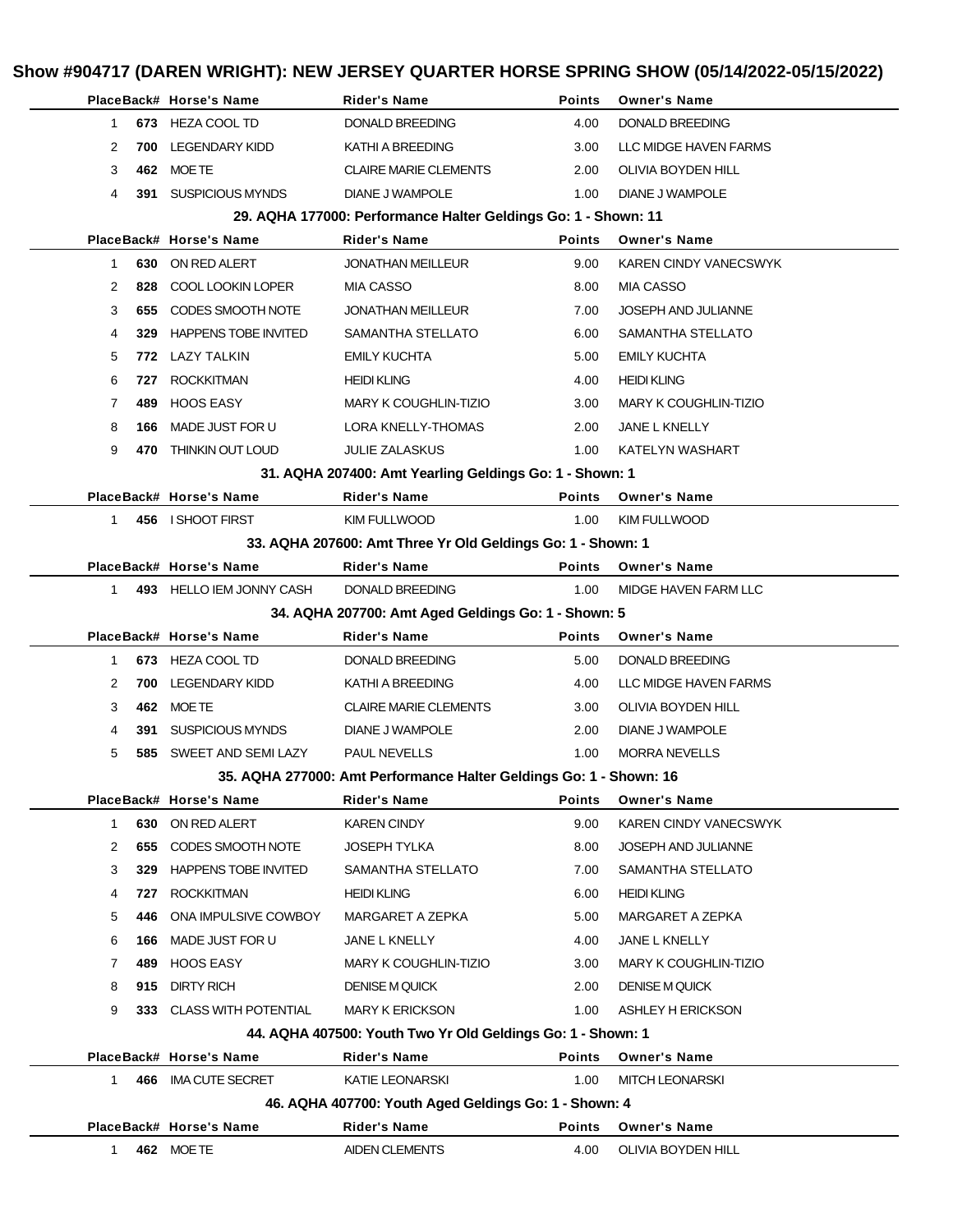| 2                                |      | 713 WIN YOUR DREAMS         | ADRIANNA M GOOLSBY                                                                 | 3.00                   | ADRIANNA M GOOLSBY          |  |
|----------------------------------|------|-----------------------------|------------------------------------------------------------------------------------|------------------------|-----------------------------|--|
| 3                                |      | 305 FLASHNTHEDARK           | ALEX MORGAN                                                                        | 2.00                   | <b>GAIL MARIE MORGAN</b>    |  |
| 4                                |      | 231 ITSALLWAYSSUMPN         | JILLIAN STRINGER                                                                   | 1.00                   | <b>JILLIAN STRINGER</b>     |  |
|                                  |      |                             | 47. AQHA 477000: Youth Performance Halter Geldings Go: 1 - Shown: 9                |                        |                             |  |
|                                  |      | PlaceBack# Horse's Name     | <b>Rider's Name</b>                                                                | <b>Points</b>          | <b>Owner's Name</b>         |  |
| $\mathbf{1}$                     |      | 828 COOL LOOKIN LOPER       | MIA CASSO                                                                          | 9.00                   | <b>MIA CASSO</b>            |  |
| 2                                |      | 772 LAZY TALKIN             | <b>EMILY KUCHTA</b>                                                                | 8.00                   | <b>EMILY KUCHTA</b>         |  |
| 3                                | 167  | JUS CALL ME SOUTHERN        | <b>ALISSA MONETTI</b>                                                              | 7.00                   | <b>ALISSA MONETTI</b>       |  |
| 4                                |      | 473 COOL TO BE INVITED      | LUCI COLASANTE                                                                     | 6.00                   | LUCI COLASANTE              |  |
| 5                                | 893  | SIMPLE IS BEST              | ALYSSA PAPIEZ                                                                      | 5.00                   | ALYSSA PAPIEZ               |  |
| 6                                |      | 812 HES GENUINE ABSOLUTE    | LAUREN R GOOLSBY                                                                   | 4.00                   | ADRIANNA M GOOLSBY          |  |
| 7                                |      | 830 GOOD KIND OF LAZY       | ALEX MORGAN                                                                        | 3.00                   | <b>CLAUDIA MARIE MORGAN</b> |  |
| 8                                | 479  | ISLE DECK YA                | ELIZABETH SCHALICK                                                                 | 2.00                   | JULIE SCHALICK              |  |
| 9                                |      | 331 ABSOLUTELY CERTAIN      | <b>GRACE KREFT</b>                                                                 | 1.00                   | <b>GRACE KREFT</b>          |  |
|                                  |      |                             | 49. AQHA 212002: L1 Amt Showmanship at Halter Go: 1 - Shown: 14                    |                        |                             |  |
|                                  |      | PlaceBack# Horse's Name     | <b>Rider's Name</b>                                                                | <b>Points</b>          | <b>Owner's Name</b>         |  |
| $\mathbf{1}$                     | 298  | <b>WHIRLD KLASS KRYMSUN</b> | <b>KRISTIN REDD</b>                                                                | 9.00                   | <b>PATSY WELLS</b>          |  |
| 2                                |      | <b>668 LOPIN INVITATION</b> | <b>AMBER LIBRIZZI</b>                                                              | 8.00                   | <b>AMBER LIBRIZZI</b>       |  |
| 3<br>470                         |      | THINKIN OUT LOUD            | <b>VERONICA M TENNARIELLO</b>                                                      | 7.00                   | KATELYN WASHART             |  |
| 4<br>945                         |      | <b>BROKE MACHINE</b>        | DANIEL J MALETIC                                                                   | 6.00                   | DANIEL J MALETIC            |  |
| MITOS HOT INVESTMENT<br>5<br>821 |      | <b>MARY K ERICKSON</b>      | 5.00                                                                               | <b>MARY K ERICKSON</b> |                             |  |
| 6                                | 329  | HAPPENS TOBE INVITED        | SAMANTHA STELLATO                                                                  | 4.00                   | SAMANTHA STELLATO           |  |
| 7                                |      | 915 DIRTY RICH              | <b>DENISE M QUICK</b><br>3.00                                                      |                        | <b>DENISE M QUICK</b>       |  |
| 8                                | 523  | CADBURY PEPTO               | THERESE PERRETTE                                                                   | 2.00                   | <b>THERESE PERRETTE</b>     |  |
| 9                                |      | 1231 NOTHINGBUTPERFECTION   | SHILPA R DESHPANDE                                                                 | 1.00                   | SHILPA R DESHPANDE          |  |
|                                  |      |                             | 50. AQHA 212800: Amt Select Showmanship at Halter Go: 1 - Shown: 6                 |                        |                             |  |
|                                  |      | PlaceBack# Horse's Name     | <b>Rider's Name</b>                                                                | <b>Points</b>          | <b>Owner's Name</b>         |  |
| 1                                |      | 821 MITOS HOT INVESTMENT    | <b>MARY K ERICKSON</b>                                                             | 6.00                   | <b>MARY K ERICKSON</b>      |  |
| 2                                |      | 585 SWEET AND SEMILAZY      | <b>MORRA NEVELLS</b>                                                               | 5.00                   | <b>MORRA NEVELLS</b>        |  |
|                                  |      | 3 2868 SECRET SANTA         | <b>KELLY J BUTZ</b>                                                                | 4.00                   | <b>KELLY J BUTZ</b>         |  |
| 4                                | 915  | <b>DIRTY RICH</b>           | <b>DENISE M QUICK</b>                                                              | 3.00                   | <b>DENISE M QUICK</b>       |  |
| 5                                | 523  | <b>CADBURY PEPTO</b>        | <b>THERESE PERRETTE</b>                                                            | 2.00                   | <b>THERESE PERRETTE</b>     |  |
| 6                                |      | 945 BROKE MACHINE           | DANIEL J MALETIC                                                                   | 1.00                   | DANIEL J MALETIC            |  |
|                                  |      | PlaceBack# Horse's Name     | 51. AQHA 212000: Amt Showmanship at Halter Go: 1 - Shown: 7<br><b>Rider's Name</b> | <b>Points</b>          | <b>Owner's Name</b>         |  |
| $\mathbf{1}$                     |      | 727 ROCKKITMAN              | <b>HEIDI KLING</b>                                                                 | 7.00                   | <b>HEIDI KLING</b>          |  |
| 2                                | 298  | <b>WHIRLD KLASS KRYMSUN</b> | <b>KRISTIN REDD</b>                                                                | 6.00                   | <b>PATSY WELLS</b>          |  |
| 3                                | 668  | LOPIN INVITATION            | AMBER LIBRIZZI                                                                     | 5.00                   | <b>AMBER LIBRIZZI</b>       |  |
| 4                                | 101  | IMA RAGEOUS LEAGUER         | NICOLE BARBARO                                                                     | 4.00                   | NICOLE BARBARO              |  |
| 5                                | 554  | <b>GOTA SHOW ME OFF</b>     | REBECCA A BROWN                                                                    | 3.00                   | REBECCA A BROWN             |  |
| 6                                | 1231 | <b>NOTHINGBUTPERFECTION</b> | SHILPA R DESHPANDE                                                                 | 2.00                   | SHILPA R DESHPANDE          |  |
| 7                                | 348  | MY BEST BLUE JEANS          | LAURA BREZEZYNSKI                                                                  | 1.00                   | <b>JILL BRZEZYNSKI</b>      |  |
|                                  |      |                             | 52. SM FRY 7001: SMALL FRY SHOWMANSHIP Go: 1 - Shown: 6                            |                        |                             |  |
|                                  |      | PlaceBack# Horse's Name     | <b>Rider's Name</b>                                                                | <b>Points</b>          | <b>Owner's Name</b>         |  |
| 1                                |      | 451 CIERRAS BEAUTY SLEEP    | NATALEE G DEGROOT                                                                  | 6.00                   | <b>CHARLENE MCDONALD</b>    |  |
| 2                                |      | 478 ZIPPOS MR GOOD BODY     | <b>ISABELLA R REYNOLDS</b>                                                         | 5.00                   | ADRIANA TOTTEN              |  |
|                                  |      |                             |                                                                                    |                        |                             |  |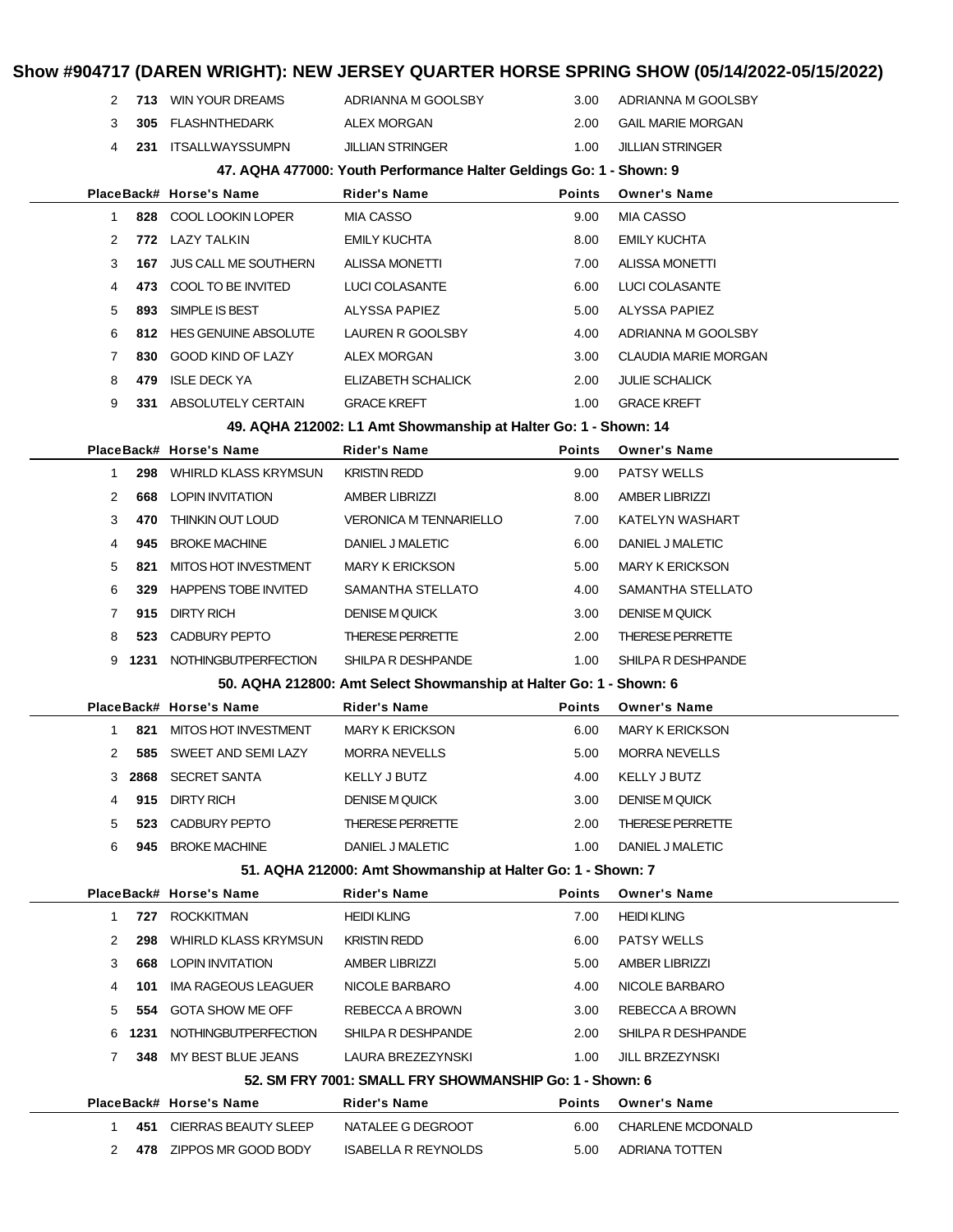## **Show #904717 (DAREN WRIGHT): NEW JERSEY QUARTER HORSE SPRING SHOW (05/14/2022-05/15/2022) 364** TOO HOT N RADICAL SAMANTHA ZIMMERMAN 4.00 KELLI WEEKS **469** HOT FRIDAY NIGHT MADELINE G REYNOLDS 3.00 ALISSA MONETTI **476** ABITA REDFORDS CHIP LEVI MARX 2.00 KAREN L MARX **622** ROCKIN ROLEX LANDIN BEERS 1.00 MARISSA DE MATTIO **53. AQHA 412002: L1 Youth Showmanship at Halter Go: 1 - Shown: 12 PlaceBack# Horse's Name Rider's Name Points Owner's Name 167** JUS CALL ME SOUTHERN ALISSA MONETTI 9.00 ALISSA MONETTI **772** LAZY TALKIN EMILY KUCHTA 8.00 EMILY KUCHTA **298** WHIRLD KLASS KRYMSUN ADDISON RENAE RICKER 7.00 PATSY WELLS **826** REAL HOT KRYMSUN CAROLINE WISNIEWSKI 6.00 CAROLINE WISNIEWSKI **105** AINT HE HOT EMILY ORGERA 5.00 KAREN ORGERA **451** CIERRAS BEAUTY SLEEP NATALEE G DEGROOT 4.00 CHARLENE MCDONALD **473** COOL TO BE INVITED LUCI COLASANTE 3.00 LUCI COLASANTE **231** ITSALLWAYSSUMPN JILLIAN STRINGER 2.00 JILLIAN STRINGER **812** HES GENUINE ABSOLUTE LAUREN R GOOLSBY 1.00 ADRIANNA M GOOLSBY **54. AQHA 412700: Youth Showmanship (13 & Under) Go: 1 - Shown: 3 PlaceBack# Horse's Name Rider's Name Points Owner's Name 812** HES GENUINE ABSOLUTE LAUREN R GOOLSBY 3.00 ADRIANNA M GOOLSBY **105** AINT HE HOT **EMILY ORGERA** 2.00 KAREN ORGERA **473** COOL TO BE INVITED LUCI COLASANTE 1.00 LUCI COLASANTE **55. AQHA 412800: Youth Showmanship (14 - 18) Go: 1 - Shown: 7 PlaceBack# Horse's Name Rider's Name Points Owner's Name 893** SIMPLE IS BEST ALYSSA PAPIEZ 7.00 ALYSSA PAPIEZ **167** JUS CALL ME SOUTHERN ALISSA MONETTI 6.00 ALISSA MONETTI **772** LAZY TALKIN EMILY KUCHTA 5.00 EMILY KUCHTA **183** VS IRISH COWGIRL ELLA KUCHTA 4.00 ELLA KUCHTA **331** ABSOLUTELY CERTAIN GRACE KREFT 3.00 GRACE KREFT **231** ITSALLWAYSSUMPN JILLIAN STRINGER 2.00 JILLIAN STRINGER **828** COOL LOOKIN LOPER MIA CASSO 1.00 MIA CASSO **61. OPEN 61: Mock Class Hunter Under Saddle Go: 1 - Shown: 5 PlaceBack# Horse's Name Rider's Name Points Owner's Name 416** QUIET RIET **LAURA STILES** 0.00 LAURA STILES **333** CLASS WITH POTENTIAL ASHLEY H ERICKSON 0.00 ASHLEY H ERICKSON **101** IMA RAGEOUS LEAGUER NICOLE BARBARO 0.00 NICOLE BARBARO **2868** SECRET SANTA **KELLY J BUTZ** 0.00 KELLY J BUTZ **929** HES WILLY AWESOME SAMANTHA STELLATO 0.00 SAMANTHA STELLATO **62. NJQH 962: OPEN W/T HUNTER UNDER SADDLE JACKPOT ALL AGE Go: 1 - Shown: 14 PlaceBack# Horse's Name Rider's Name Points Owner's Name 479** ISLE DECK YA ASHLEY H ERICKSON 9.00 JULIE SCHALICK **489** HOOS EASY MARY K COUGHLIN-TIZIO 8.00 MARY K COUGHLIN-TIZIO **2868** SECRET SANTA KELLY J BUTZ 7.00 KELLY J BUTZ **929** HES WILLY AWESOME SAMANTHA STELLATO 6.00 SAMANTHA STELLATO **831** ONLYIMPULSIONSWILLDO KAITLYN ELIZABETH 5.00 KAITLYN ELIZABETH **654** WILLY WANTS TO WIN CLAUDIA MARIE MORGAN 4.00 GAIL MARIE MORGAN **772** LAZY TALKIN EMILY KUCHTA 3.00 EMILY KUCHTA **989** AL BE EXPENSIVE ERIN L CYMERMAN 2.00 ERIN L CYMERMAN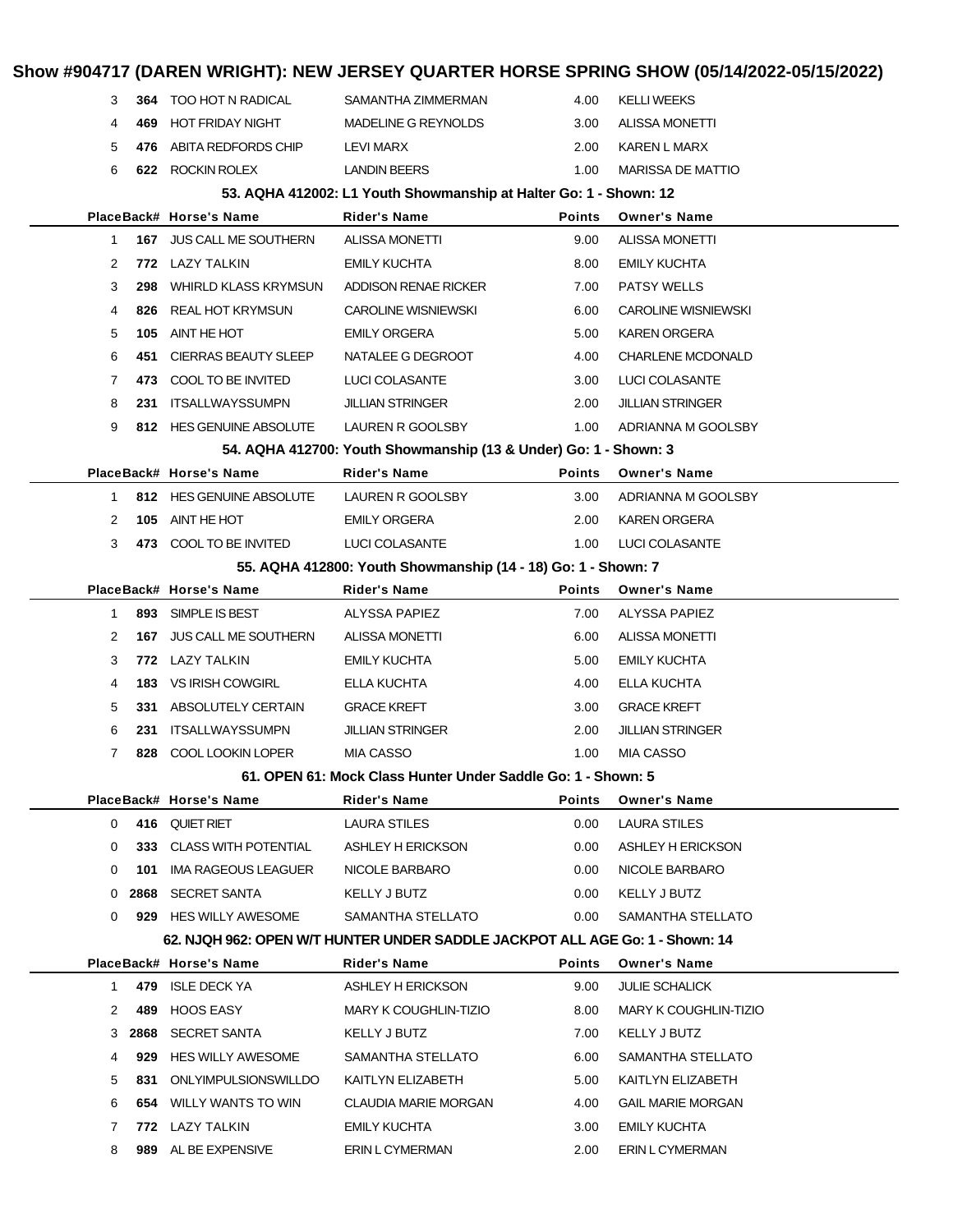|              |      |                             |                                                                          |               | Show #904717 (DAREN WRIGHT): NEW JERSEY QUARTER HORSE SPRING SHOW (05/14/2022-05/15/2022) |
|--------------|------|-----------------------------|--------------------------------------------------------------------------|---------------|-------------------------------------------------------------------------------------------|
| 9            |      | 457 RUSLEEPING              | <b>SUSAN GOUGH</b>                                                       | 1.00          | <b>SUSAN GOUGH</b>                                                                        |
|              |      |                             | 63. AQHA 144004: L1 Hunter Under Saddle Go: 1 - Shown: 4                 |               |                                                                                           |
|              |      | PlaceBack# Horse's Name     | Rider's Name                                                             | <b>Points</b> | <b>Owner's Name</b>                                                                       |
| 1            |      | 472 KICK BACK AND KRUZ      | <b>LORA KNELLY-THOMAS</b>                                                | 4.00          | LORA KNELLY-THOMAS                                                                        |
| 2            | 484  | <b>BRING YOUR BEST</b>      | LYNDSEY T CURIALE                                                        | 3.00          | <b>CHRISTINA CURIALE</b>                                                                  |
| 3            |      | 735 I JUST ESCAPED          | ALYSSA M COSCIA                                                          | 2.00          | <b>CHRISTINA CURIALE</b>                                                                  |
| 4            |      | 989 AL BE EXPENSIVE         | ERIN L CYMERMAN                                                          | 1.00          | <b>ERIN L CYMERMAN</b>                                                                    |
|              |      |                             | 64. AQHA 244002: L1 Amt Hunter Under Saddle Go: 1 - Shown: 10            |               |                                                                                           |
|              |      | PlaceBack# Horse's Name     | Rider's Name                                                             | <b>Points</b> | <b>Owner's Name</b>                                                                       |
| 1            |      | 929 HES WILLY AWESOME       | SAMANTHA STELLATO                                                        | 9.00          | SAMANTHA STELLATO                                                                         |
| 2            | 298  | WHIRLD KLASS KRYMSUN        | <b>KRISTIN REDD</b>                                                      | 8.00          | <b>PATSY WELLS</b>                                                                        |
| 3            | 489. | HOOS EASY                   | <b>MARY K COUGHLIN-TIZIO</b>                                             | 7.00          | <b>MARY K COUGHLIN-TIZIO</b>                                                              |
| 4            | 831  | <b>ONLYIMPULSIONSWILLDO</b> | KAITLYN ELIZABETH                                                        | 6.00          | KAITLYN ELIZABETH                                                                         |
| 5            | 654  | WILLY WANTS TO WIN          | CLAUDIA MARIE MORGAN                                                     | 5.00          | <b>GAIL MARIE MORGAN</b>                                                                  |
| 6            | 668  | LOPIN INVITATION            | <b>AMBER LIBRIZZI</b>                                                    | 4.00          | <b>AMBER LIBRIZZI</b>                                                                     |
| 7            | 106  | IF U ONLY NEW               | <b>MORGAN MARIE TODD</b>                                                 | 3.00          | <b>MORGAN MARIE TODD</b>                                                                  |
| 8            | 342. | HOLIDAY LOVES LADY          | <b>JAMIE CARPENTER</b>                                                   | 2.00          | <b>JAMIE CARPENTER</b>                                                                    |
| 9            |      | 333 CLASS WITH POTENTIAL    | <b>MARY K ERICKSON</b>                                                   | 1.00          | ASHLEY H ERICKSON                                                                         |
|              |      |                             | 66. AQHA 244000: Amt Hunter Under Saddle Go: 1 - Shown: 9                |               |                                                                                           |
|              |      | PlaceBack# Horse's Name     | Rider's Name                                                             | <b>Points</b> | <b>Owner's Name</b>                                                                       |
| 1            | 727  | <b>ROCKKITMAN</b>           | <b>HEIDI KLING</b>                                                       | 9.00          | <b>HEIDI KLING</b>                                                                        |
| 2            | 126  | Super Chip My Ride          | C LYNN HARRISON                                                          | 8.00          | C LYNN HARRISON                                                                           |
| 3            | 166  | MADE JUST FOR U             | JANE L KNELLY                                                            | 7.00          | JANE L KNELLY                                                                             |
| 4            | 831. | ONLYIMPULSIONSWILLDO        | KAITLYN ELIZABETH                                                        | 6.00          | KAITLYN ELIZABETH                                                                         |
| 5            | 489. | <b>HOOS EASY</b>            | MARY K COUGHLIN-TIZIO                                                    | 5.00          | <b>MARY K COUGHLIN-TIZIO</b>                                                              |
| 6            | 654  | WILLY WANTS TO WIN          | CLAUDIA MARIE MORGAN                                                     | 4.00          | <b>GAIL MARIE MORGAN</b>                                                                  |
| 7            | 118  | <b>BLUE SUEDE IRONS</b>     | LINDSEY MEDIO                                                            | 3.00          | <b>LINDSEY RUGGIERO</b>                                                                   |
| 8            |      | 2868 SECRET SANTA           | <b>KELLY J BUTZ</b>                                                      | 2.00          | KELLY J BUTZ                                                                              |
| 9            |      | 989 AL BE EXPENSIVE         | ERIN L CYMERMAN                                                          | 1.00          | ERIN L CYMERMAN                                                                           |
|              |      |                             | 68. AQHA 444002: L1 Youth Hunter Under Saddle Go: 1 - Shown: 8           |               |                                                                                           |
|              |      | PlaceBack# Horse's Name     | Rider's Name                                                             | Points        | <b>Owner's Name</b>                                                                       |
| $\mathbf{1}$ | 479  | <b>ISLE DECK YA</b>         | ELIZABETH SCHALICK                                                       | 8.00          | <b>JULIE SCHALICK</b>                                                                     |
| 2            |      | 772 LAZY TALKIN             | <b>EMILY KUCHTA</b>                                                      | 7.00          | EMILY KUCHTA                                                                              |
| 3            | 713  | WIN YOUR DREAMS             | ADRIANNA M GOOLSBY                                                       | 6.00          | ADRIANNA M GOOLSBY                                                                        |
| 4            | 500  | <b>BMQ TRICKED OUT RIDE</b> | <b>GRACE ANNE RICKER</b>                                                 | 5.00          | <b>PATSY WELLS</b>                                                                        |
| 5            | 231  | <b>ITSALLWAYSSUMPN</b>      | <b>JILLIAN STRINGER</b>                                                  | 4.00          | <b>JILLIAN STRINGER</b>                                                                   |
| 6            | 331  | ABSOLUTELY CERTAIN          | <b>GRACE KREFT</b>                                                       | 3.00          | <b>GRACE KREFT</b>                                                                        |
| 7            | 708  | <b>HES NATURAL</b>          | ALEX MORGAN                                                              | 2.00          | <b>GAIL MARIE MORGAN</b>                                                                  |
| 8            | 298  | <b>WHIRLD KLASS KRYMSUN</b> | ADDISON RENAE RICKER                                                     | 1.00          | <b>PATSY WELLS</b>                                                                        |
|              |      |                             | 69. AQHA 444700: Youth Hunter Under Saddle (13 & Under) Go: 1 - Shown: 3 |               |                                                                                           |
|              |      | PlaceBack# Horse's Name     | <b>Rider's Name</b>                                                      | <b>Points</b> | <b>Owner's Name</b>                                                                       |
| 1            |      | 298 WHIRLD KLASS KRYMSUN    | ADDISON RENAE RICKER                                                     | 3.00          | PATSY WELLS                                                                               |
| 2            | 500  | <b>BMQ TRICKED OUT RIDE</b> | <b>GRACE ANNE RICKER</b>                                                 | 2.00          | PATSY WELLS                                                                               |
| 3            |      | 812 HES GENUINE ABSOLUTE    | LAUREN R GOOLSBY                                                         | 1.00          | ADRIANNA M GOOLSBY                                                                        |
|              |      |                             | 70. AQHA 444800: Youth Hunter Under Saddle (14-18) Go: 1 - Shown: 6      |               |                                                                                           |
|              |      | PlaceBack# Horse's Name     | <b>Rider's Name</b>                                                      | <b>Points</b> | <b>Owner's Name</b>                                                                       |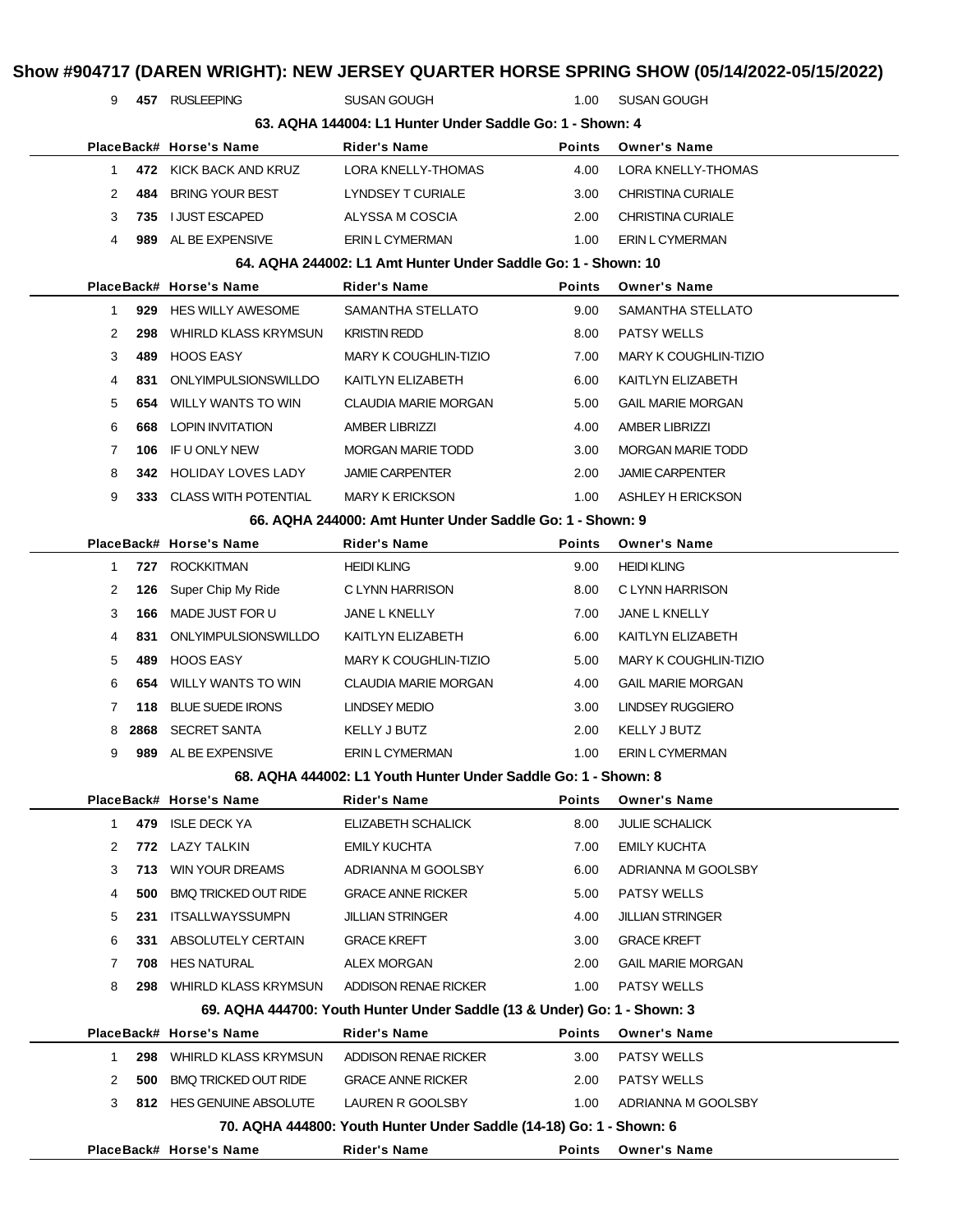|              |      |                              |                                                                                       |               | Show #904717 (DAREN WRIGHT): NEW JERSEY QUARTER HORSE SPRING SHOW (05/14/2022-05/15/2022) |
|--------------|------|------------------------------|---------------------------------------------------------------------------------------|---------------|-------------------------------------------------------------------------------------------|
| 1            | 828  | <b>COOL LOOKIN LOPER</b>     | <b>MIA CASSO</b>                                                                      | 6.00          | <b>MIA CASSO</b>                                                                          |
| 2            |      | 772 LAZY TALKIN              | <b>EMILY KUCHTA</b>                                                                   | 5.00          | <b>EMILY KUCHTA</b>                                                                       |
| 3            | 479  | <b>ISLE DECK YA</b>          | ELIZABETH SCHALICK                                                                    | 4.00          | <b>JULIE SCHALICK</b>                                                                     |
| 4            | 713. | <b>WIN YOUR DREAMS</b>       | ADRIANNA M GOOLSBY                                                                    | 3.00          | ADRIANNA M GOOLSBY                                                                        |
| 5            | 331  | ABSOLUTELY CERTAIN           | <b>GRACE KREFT</b>                                                                    | 2.00          | <b>GRACE KREFT</b>                                                                        |
| 6            | 708  | HES NATURAL                  | <b>ALEX MORGAN</b>                                                                    | 1.00          | <b>GAIL MARIE MORGAN</b>                                                                  |
|              |      |                              | 71. AQHA 144200: Senior Hunter Under Saddle Go: 1 - Shown: 5                          |               |                                                                                           |
|              |      | PlaceBack# Horse's Name      | Rider's Name                                                                          | <b>Points</b> | <b>Owner's Name</b>                                                                       |
| 1            |      | 457 RUSLEEPING               | NICOLE JACOBSEN                                                                       | 5.00          | <b>SUSAN GOUGH</b>                                                                        |
| 2            | 126  | Super Chip My Ride           | C LYNN HARRISON                                                                       | 4.00          | C LYNN HARRISON                                                                           |
| 3            | 828  | COOL LOOKIN LOPER            | MIA CASSO                                                                             | 3.00          | <b>MIA CASSO</b>                                                                          |
| 4            | 489  | <b>HOOS EASY</b>             | SAMANTHA L MARKLEY                                                                    | 2.00          | MARY K COUGHLIN-TIZIO                                                                     |
| 5            | 826  | <b>REAL HOT KRYMSUN</b>      | LYNDSEY T CURIALE                                                                     | 1.00          | <b>CAROLINE WISNIEWSKI</b>                                                                |
|              |      |                              | 72. SM FRY 7007: LEADLINE Go: 1 - Shown: 9                                            |               |                                                                                           |
|              |      | PlaceBack# Horse's Name      | <b>Rider's Name</b>                                                                   | <b>Points</b> | <b>Owner's Name</b>                                                                       |
| 0            | 700  | LEGENDARY KIDD               | <b>ISABELLA NORLEEN</b>                                                               | 0.00          | LLC MIDGE HAVEN FARMS                                                                     |
| 0            | 653  | <b>CUSTOM LOLITA</b>         | RAELEE DUBOIS                                                                         | 0.00          | JILLIAN/FULLER; SHIELA                                                                    |
| 0            |      | 622 ROCKIN ROLEX             | <b>BROCK BEERS</b>                                                                    | 0.00          | <b>MARISSA DE MATTIO</b>                                                                  |
| 0            |      | 714 SHES TOO GOOD FOR YOU    | <b>HARRISON MEDIO</b>                                                                 | 0.00          | <b>LINDSEY MEDIO</b>                                                                      |
| 0            | 331  | ABSOLUTELY CERTAIN           | <b>OLIVIA NEWHARD</b>                                                                 | 0.00          | <b>GRACE KREFT</b>                                                                        |
| 0            | 953  | ALL OF THE BEST              | <b>BOONE CURIALE</b>                                                                  | 0.00          | <b>HADDIE CURIALE</b>                                                                     |
| 0            | 446  | ONA IMPULSIVE COWBOY         | <b>BRIGID JOHNSON</b>                                                                 | 0.00          | MARGARET A ZEPKA                                                                          |
| 0            | 167  | <b>JUS CALL ME SOUTHERN</b>  | <b>DESI PETONAK</b>                                                                   | 0.00          | <b>ALISSA MONETTI</b>                                                                     |
| 0            |      | 1231 NOTHINGBUTPERFECTION    | <b>WILLIAM VOCKE</b>                                                                  | 0.00          | SHILPA R DESHPANDE                                                                        |
|              |      |                              | 73. SM FRY 7002: SMALL FRY ENGLISH WALK TROT Go: 1 - Shown: 5                         |               |                                                                                           |
|              |      | PlaceBack# Horse's Name      | Rider's Name                                                                          | <b>Points</b> | <b>Owner's Name</b>                                                                       |
| 1            |      | 473 COOL TO BE INVITED       | LUCI COLASANTE                                                                        | 5.00          | LUCI COLASANTE                                                                            |
| 2            | 451  | <b>CIERRAS BEAUTY SLEEP</b>  | NATALEE G DEGROOT                                                                     | 4.00          | <b>CHARLENE MCDONALD</b>                                                                  |
| 3            |      | 484 BRING YOUR BEST          | <b>HADDIE F CURIALE</b>                                                               | 3.00          | <b>CHRISTINA CURIALE</b>                                                                  |
| 4            |      | 476 ABITA REDFORDS CHIP      | LEVI MARX                                                                             | 2.00          | KAREN L MARX                                                                              |
| 5            |      | 364 TOO HOT N RADICAL        | SAMANTHA ZIMMERMAN                                                                    | 1.00          | <b>KELLI WEEKS</b>                                                                        |
|              |      |                              | 74. SM FRY 7003: SMALL FRY WALK TROT HS EQUITATION Go: 1 - Shown: 5                   |               |                                                                                           |
|              |      | PlaceBack# Horse's Name      | Rider's Name                                                                          | <b>Points</b> | <b>Owner's Name</b>                                                                       |
| $\mathbf 1$  |      | 451 CIERRAS BEAUTY SLEEP     | NATALEE G DEGROOT                                                                     | 5.00          | <b>CHARLENE MCDONALD</b>                                                                  |
| 2            |      | 476 ABITA REDFORDS CHIP      | LEVI MARX                                                                             | 4.00          | KAREN L MARX                                                                              |
| 3            |      | 484 BRING YOUR BEST          | <b>HADDIE F CURIALE</b>                                                               | 3.00          | <b>CHRISTINA CURIALE</b>                                                                  |
| 4<br>5       |      | 473 COOL TO BE INVITED       | LUCI COLASANTE                                                                        | 2.00          | LUCI COLASANTE                                                                            |
|              |      | <b>364 TOO HOT N RADICAL</b> | SAMANTHA ZIMMERMAN<br>75. NJQH 975: OPEN W/T EQUITATION JACKPOT OPEN Go: 1 - Shown: 8 | 1.00          | <b>KELLI WEEKS</b>                                                                        |
|              |      | PlaceBack# Horse's Name      | <b>Rider's Name</b>                                                                   | <b>Points</b> | <b>Owner's Name</b>                                                                       |
| $\mathbf{1}$ |      | 727 ROCKKITMAN               | <b>HEIDI KLING</b>                                                                    | 8.00          | <b>HEIDI KLING</b>                                                                        |
| 2            |      | 831 ONLYIMPULSIONSWILLDO     | KAITLYN ELIZABETH                                                                     | 7.00          | KAITLYN ELIZABETH                                                                         |
| 3            |      | 479 ISLE DECK YA             | ELIZABETH SCHALICK                                                                    | 6.00          | <b>JULIE SCHALICK</b>                                                                     |
| 4            |      | 772 LAZY TALKIN              | EMILY KUCHTA                                                                          | 5.00          | <b>EMILY KUCHTA</b>                                                                       |
| 5            |      | 654 WILLY WANTS TO WIN       | CLAUDIA MARIE MORGAN                                                                  | 4.00          | <b>GAIL MARIE MORGAN</b>                                                                  |
| 6            |      | 929 HES WILLY AWESOME        | SAMANTHA STELLATO                                                                     | 3.00          | SAMANTHA STELLATO                                                                         |
|              |      |                              |                                                                                       |               |                                                                                           |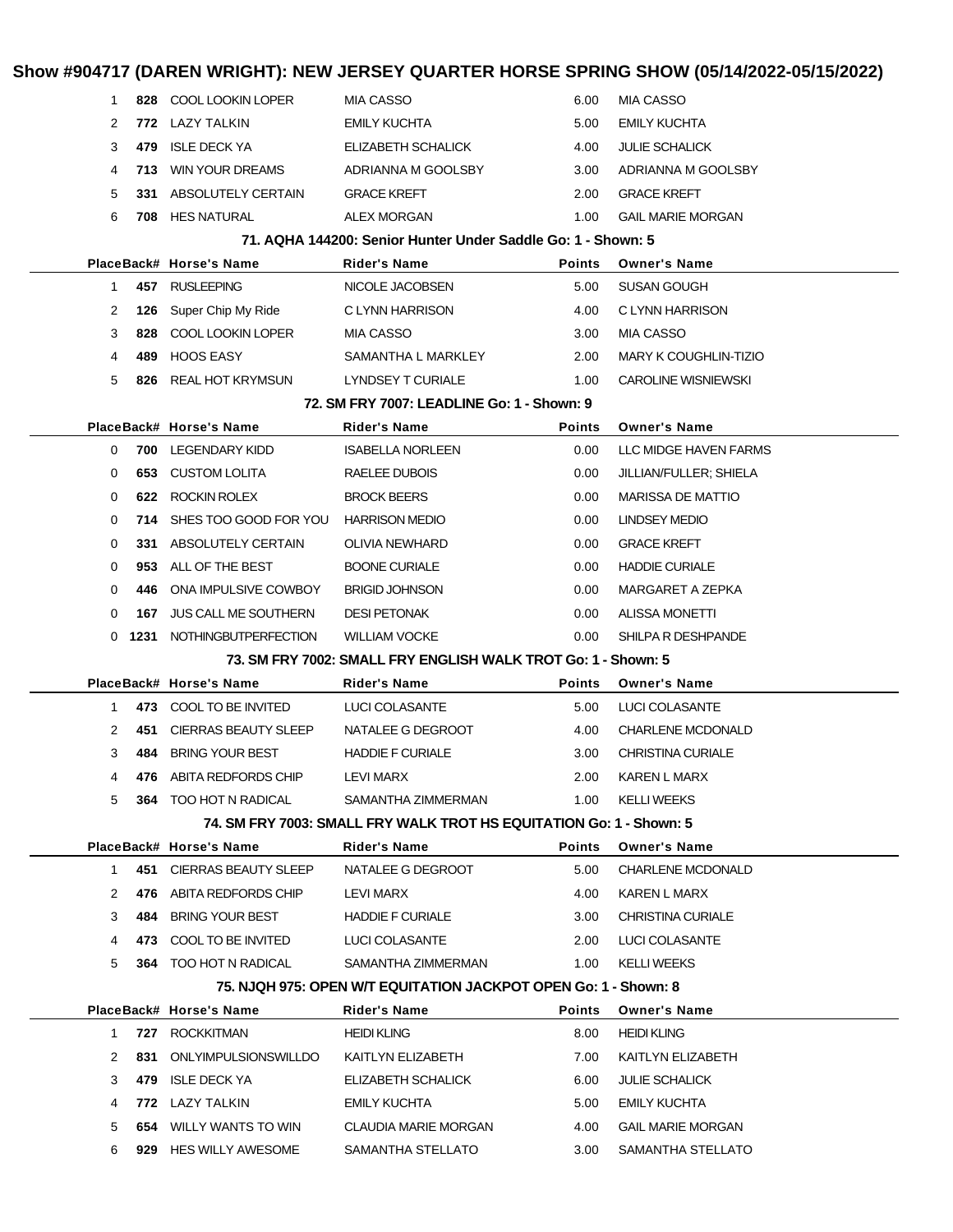|              |      |                                                       |                                                                 |                   | Show #904717 (DAREN WRIGHT): NEW JERSEY QUARTER HORSE SPRING SHOW (05/14/2022-05/15/2022) |
|--------------|------|-------------------------------------------------------|-----------------------------------------------------------------|-------------------|-------------------------------------------------------------------------------------------|
| 7            |      | 468 MAJORS CINDY CHEX                                 | <b>SHIELA FULLER</b>                                            | 2.00              | <b>MARK CASSTELLANO</b>                                                                   |
| 8            |      | 708 HES NATURAL                                       | <b>ALEX MORGAN</b>                                              | 1.00              | <b>GAIL MARIE MORGAN</b>                                                                  |
|              |      |                                                       | 76. AQHA 252002: L1 Amt Hunt Seat Equitation Go: 1 - Shown: 10  |                   |                                                                                           |
|              |      | PlaceBack# Horse's Name                               | <b>Rider's Name</b>                                             | <b>Points</b>     | <b>Owner's Name</b>                                                                       |
| 1            | 106  | IF U ONLY NEW                                         | <b>MORGAN MARIE TODD</b>                                        | 9.00              | <b>MORGAN MARIE TODD</b>                                                                  |
| 2            | 654  | WILLY WANTS TO WIN                                    | <b>CLAUDIA MARIE MORGAN</b>                                     | 8.00              | <b>GAIL MARIE MORGAN</b>                                                                  |
| 3            | 105  | AINT HE HOT                                           | <b>KAREN ORGERA</b>                                             | 7.00              | <b>KAREN ORGERA</b>                                                                       |
| 4            | 118  | <b>BLUE SUEDE IRONS</b>                               | <b>LINDSEY MEDIO</b>                                            | 6.00              | <b>LINDSEY RUGGIERO</b>                                                                   |
| 5            | 668  | <b>LOPIN INVITATION</b>                               | <b>AMBER LIBRIZZI</b>                                           | 5.00              | <b>AMBER LIBRIZZI</b>                                                                     |
| 6            | 333. | <b>CLASS WITH POTENTIAL</b>                           | <b>MARY K ERICKSON</b>                                          | 4.00              | ASHLEY H ERICKSON                                                                         |
| 7            | 500  | <b>BMQ TRICKED OUT RIDE</b>                           | <b>PATSY WELLS</b>                                              | 3.00              | <b>PATSY WELLS</b>                                                                        |
| 8            | 342. | <b>HOLIDAY LOVES LADY</b>                             | <b>JAMIE CARPENTER</b>                                          | 2.00              | <b>JAMIE CARPENTER</b>                                                                    |
| 9            | 831  | ONLYIMPULSIONSWILLDO                                  | KAITLYN ELIZABETH                                               | 1.00              | KAITLYN ELIZABETH                                                                         |
|              |      |                                                       | 78. AQHA 252000: Amt Hunt Seat Equitation Go: 1 - Shown: 5      |                   |                                                                                           |
|              |      | PlaceBack# Horse's Name                               | Rider's Name                                                    | Points            | <b>Owner's Name</b>                                                                       |
| 1            | 727  | <b>ROCKKITMAN</b>                                     | <b>HEIDI KLING</b>                                              | 6.00              | <b>HEIDI KLING</b>                                                                        |
| 2            | 831  | <b>ONLYIMPULSIONSWILLDO</b>                           | KAITLYN ELIZABETH                                               | 5.00              | KAITLYN ELIZABETH                                                                         |
| 3            | 554  | <b>GOTA SHOW ME OFF</b>                               | REBECCA A BROWN                                                 | 4.00              | REBECCA A BROWN                                                                           |
| 4            | 126  | Super Chip My Ride                                    | C LYNN HARRISON                                                 | 3.00              | C LYNN HARRISON                                                                           |
| 5<br>929     |      | 2.00<br><b>HES WILLY AWESOME</b><br>SAMANTHA STELLATO |                                                                 | SAMANTHA STELLATO |                                                                                           |
|              |      |                                                       | 79. AQHA 452002: L1 Youth Hunt Seat Equitation Go: 1 - Shown: 7 |                   |                                                                                           |
|              |      | PlaceBack# Horse's Name                               | <b>Rider's Name</b>                                             | <b>Points</b>     | <b>Owner's Name</b>                                                                       |
| 1            |      | 826 REAL HOT KRYMSUN                                  | <b>CAROLINE WISNIEWSKI</b>                                      | 7.00              | <b>CAROLINE WISNIEWSKI</b>                                                                |
| 2            | 167  | <b>JUS CALL ME SOUTHERN</b>                           | <b>ALISSA MONETTI</b>                                           | 6.00              | <b>ALISSA MONETTI</b>                                                                     |
| 3            | 231  | <b>ITSALLWAYSSUMPN</b>                                | <b>JILLIAN STRINGER</b>                                         | 5.00              | <b>JILLIAN STRINGER</b>                                                                   |
| 4            | 479  | <b>ISLE DECK YA</b>                                   | ELIZABETH SCHALICK                                              | 4.00              | <b>JULIE SCHALICK</b>                                                                     |
| 5            | 708  | <b>HES NATURAL</b>                                    | ALEX MORGAN                                                     | 3.00              | <b>GAIL MARIE MORGAN</b>                                                                  |
| 6            |      | 812 HES GENUINE ABSOLUTE                              | LAUREN R GOOLSBY                                                | 2.00              | ADRIANNA M GOOLSBY                                                                        |
|              | 7    | 331 ABSOLUTELY CERTAIN                                | <b>GRACE KREFT</b>                                              | 1.00              | <b>GRACE KREFT</b>                                                                        |
|              |      |                                                       | 82. AQHA 138004: L1 Trail Go: 1 - Shown: 4                      |                   |                                                                                           |
|              |      | PlaceBack# Horse's Name                               | <b>Rider's Name</b>                                             | Points            | <b>Owner's Name</b>                                                                       |
| $\mathbf{1}$ |      | 485 THE GAB MACHINE                                   | <b>JONATHAN MEILLEUR</b>                                        | 4.00              | CAROLE JOUBERT DR                                                                         |
| 2            | 470  | THINKIN OUT LOUD                                      | JULIE ZALASKUS                                                  | 3.00              | KATELYN WASHART                                                                           |
| 3            | 465  | DUN IT WHITE                                          | <b>JONATHAN MEILLEUR</b>                                        | 2.00              | <b>JESSICA MCCANN</b>                                                                     |
| DQ           | 727  | <b>ROCKKITMAN</b>                                     | <b>LORA KNELLY-THOMAS</b>                                       | 1.00              | <b>HEIDI KLING</b>                                                                        |
|              |      |                                                       | 83. AQHA 238002: L1 Amt Trail Go: 1 - Shown: 2                  |                   |                                                                                           |
|              |      | PlaceBack# Horse's Name                               | <b>Rider's Name</b>                                             | Points            | <b>Owner's Name</b>                                                                       |
| 1            |      | 329 HAPPENS TOBE INVITED                              | SAMANTHA STELLATO                                               | 2.00              | SAMANTHA STELLATO                                                                         |
| 2            | 821  | MITOS HOT INVESTMENT                                  | MARY K ERICKSON                                                 | 1.00              | <b>MARY K ERICKSON</b>                                                                    |
|              |      |                                                       | 85. AQHA 238000: Amt Trail Go: 1 - Shown: 3                     |                   |                                                                                           |
|              |      | PlaceBack# Horse's Name                               | <b>Rider's Name</b>                                             | <b>Points</b>     | <b>Owner's Name</b>                                                                       |
| 1            |      | 329 HAPPENS TOBE INVITED                              | SAMANTHA STELLATO                                               | 3.00              | SAMANTHA STELLATO                                                                         |
| 2            | 821  | MITOS HOT INVESTMENT                                  | <b>MARY K ERICKSON</b>                                          | 2.00              | <b>MARY K ERICKSON</b>                                                                    |
| DQ           |      | <b>166 MADE JUST FOR U</b>                            | JANE L KNELLY                                                   | 1.00              | JANE L KNELLY                                                                             |
|              |      |                                                       | 86. AQHA 438002: L1 Youth Trail Go: 1 - Shown: 4                |                   |                                                                                           |
|              |      | PlaceBack# Horse's Name                               | Rider's Name                                                    | Points            | <b>Owner's Name</b>                                                                       |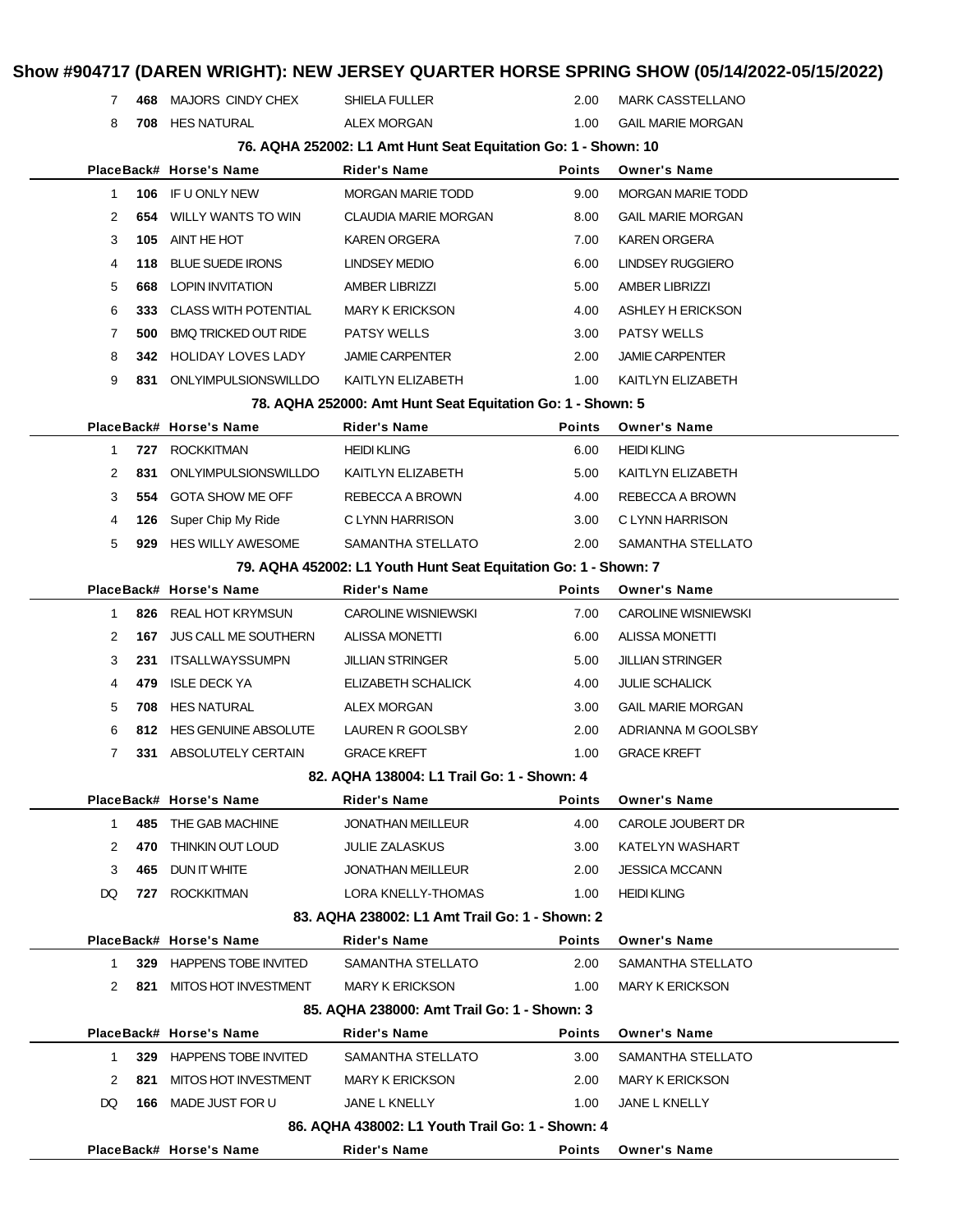| $\mathbf{1}$ |     | 331 ABSOLUTELY CERTAIN          | <b>GRACE KREFT</b>                                           | 4.00          | <b>GRACE KREFT</b>          |
|--------------|-----|---------------------------------|--------------------------------------------------------------|---------------|-----------------------------|
| 2            | 830 | GOOD KIND OF LAZY               | ALEX MORGAN                                                  | 3.00          | <b>CLAUDIA MARIE MORGAN</b> |
| 3            |     | 812 HES GENUINE ABSOLUTE        | LAUREN R GOOLSBY                                             | 2.00          | ADRIANNA M GOOLSBY          |
| 4            |     | <b>146 KRYMSUNS MY NAME</b>     | ALEXANDER KHAN                                               | 1.00          | <b>MICHELLE KHAN</b>        |
|              |     |                                 | 87. AQHA 438000: Youth Trail Go: 1 - Shown: 4                |               |                             |
|              |     | PlaceBack# Horse's Name         | Rider's Name                                                 | <b>Points</b> | <b>Owner's Name</b>         |
| 1            |     | 167 JUS CALL ME SOUTHERN        | <b>ALISSA MONETTI</b>                                        | 4.00          | <b>ALISSA MONETTI</b>       |
| 2            |     | 331 ABSOLUTELY CERTAIN          | <b>GRACE KREFT</b>                                           | 3.00          | <b>GRACE KREFT</b>          |
| 3            |     | 812 HES GENUINE ABSOLUTE        | LAUREN R GOOLSBY                                             | 2.00          | ADRIANNA M GOOLSBY          |
| 4            |     | 830 GOOD KIND OF LAZY           | <b>ALEX MORGAN</b>                                           | 1.00          | <b>CLAUDIA MARIE MORGAN</b> |
|              |     |                                 | 88. AQHA 138000: Trail Go: 1 - Shown: 5                      |               |                             |
|              |     | PlaceBack# Horse's Name         | Rider's Name                                                 | <b>Points</b> | <b>Owner's Name</b>         |
| $\mathbf{1}$ |     | 166 MADE JUST FOR U             | LORA KNELLY-THOMAS                                           | 5.00          | <b>JANE L KNELLY</b>        |
| 2            | 485 | THE GAB MACHINE                 | <b>JONATHAN MEILLEUR</b>                                     | 4.00          | CAROLE JOUBERT DR           |
| 3            |     | 830 GOOD KIND OF LAZY           | <b>ALEX MORGAN</b>                                           | 3.00          | <b>CLAUDIA MARIE MORGAN</b> |
| DQ           | 465 | DUN IT WHITE                    | <b>JONATHAN MEILLEUR</b>                                     | 2.00          | <b>JESSICA MCCANN</b>       |
| DQ           | 727 | <b>ROCKKITMAN</b>               | LORA KNELLY-THOMAS                                           | 1.00          | <b>HEIDI KLING</b>          |
|              |     |                                 | 89. SM FRY 7008: Small Fry Trail Go: 1 - Shown: 3            |               |                             |
|              |     | PlaceBack# Horse's Name         | <b>Rider's Name</b>                                          | <b>Points</b> | <b>Owner's Name</b>         |
| 1            |     | 473 COOL TO BE INVITED          | LUCI COLASANTE                                               | 3.00          | <b>LUCI COLASANTE</b>       |
| 2            | 451 | CIERRAS BEAUTY SLEEP            | NATALEE G DEGROOT                                            | 2.00          | <b>CHARLENE MCDONALD</b>    |
| 3            |     | 476 ABITA REDFORDS CHIP         | LEVI MARX                                                    | 1.00          | KAREN L MARX                |
|              |     |                                 |                                                              |               |                             |
|              |     |                                 | 90. NJQH 2: ALL AGE WALK/TROT TRAIL JACKPOT Go: 1 - Shown: 9 |               |                             |
|              |     | PlaceBack# Horse's Name         | Rider's Name                                                 | <b>Points</b> | <b>Owner's Name</b>         |
| $\mathbf{1}$ |     | 329 HAPPENS TOBE INVITED        | SAMANTHA STELLATO                                            | 9.00          | SAMANTHA STELLATO           |
| 2            | 585 | SWEET AND SEMI LAZY             | <b>MORRA NEVELLS</b>                                         | 8.00          | <b>MORRA NEVELLS</b>        |
| 3            | 391 | <b>SUSPICIOUS MYNDS</b>         | DIANE J WAMPOLE                                              | 7.00          | DIANE J WAMPOLE             |
| 4            | 468 | MAJORS CINDY CHEX               | SHIELA FULLER                                                | 6.00          | <b>MARK CASSTELLANO</b>     |
| 5            |     | 2868 SECRET SANTA               | KELLY J BUTZ                                                 | 5.00          | KELLY J BUTZ                |
| 6            | 469 | <b>HOT FRIDAY NIGHT</b>         | <b>ALISSA MONETTI</b>                                        | 4.00          | <b>ALISSA MONETTI</b>       |
| 7            | 333 | <b>CLASS WITH POTENTIAL</b>     | <b>MARY K ERICKSON</b>                                       | 3.00          | ASHLEY H ERICKSON           |
| 8            |     | 312 CURVES THAT KICK            | <b>CLAUDIA MARIE MORGAN</b>                                  | 2.00          | <b>GAIL MARIE MORGAN</b>    |
| 9            |     | <b>146 KRYMSUNS MY NAME</b>     | ALEXANDER KHAN                                               | 1.00          | <b>MICHELLE KHAN</b>        |
|              |     |                                 | 91. NJQH 991: NON PRO TRAIL STAKES Go: 1 - Shown: 4          |               |                             |
|              |     | PlaceBack# Horse's Name         | <b>Rider's Name</b>                                          | <b>Points</b> | <b>Owner's Name</b>         |
| $\mathbf{1}$ |     | 329 HAPPENS TOBE INVITED        | SAMANTHA STELLATO                                            | 4.00          | SAMANTHA STELLATO           |
| 2            |     | 812 HES GENUINE ABSOLUTE        | ADRIANNA M GOOLSBY                                           | 3.00          | ADRIANNA M GOOLSBY          |
| 3            |     | <b>167 JUS CALL ME SOUTHERN</b> | <b>ALISSA MONETTI</b>                                        | 2.00          | <b>ALISSA MONETTI</b>       |
| 4            |     | <b>166 MADE JUST FOR U</b>      | JANE L KNELLY                                                | 1.00          | JANE L KNELLY               |
|              |     |                                 | 92. NJQH 201: OPEN ALL AGE TRAIL STAKES Go: 1 - Shown: 4     |               |                             |
|              |     | PlaceBack# Horse's Name         | Rider's Name                                                 | <b>Points</b> | <b>Owner's Name</b>         |
| 1            |     | <b>166 MADE JUST FOR U</b>      | LORA KNELLY-THOMAS                                           | 4.00          | JANE L KNELLY               |
| 2            |     | 329 HAPPENS TOBE INVITED        | LORA KNELLY-THOMAS                                           | 3.00          | SAMANTHA STELLATO           |
| 3            |     | 473 COOL TO BE INVITED          | <b>JULIE ZALASKUS</b>                                        | 2.00          | LUCI COLASANTE              |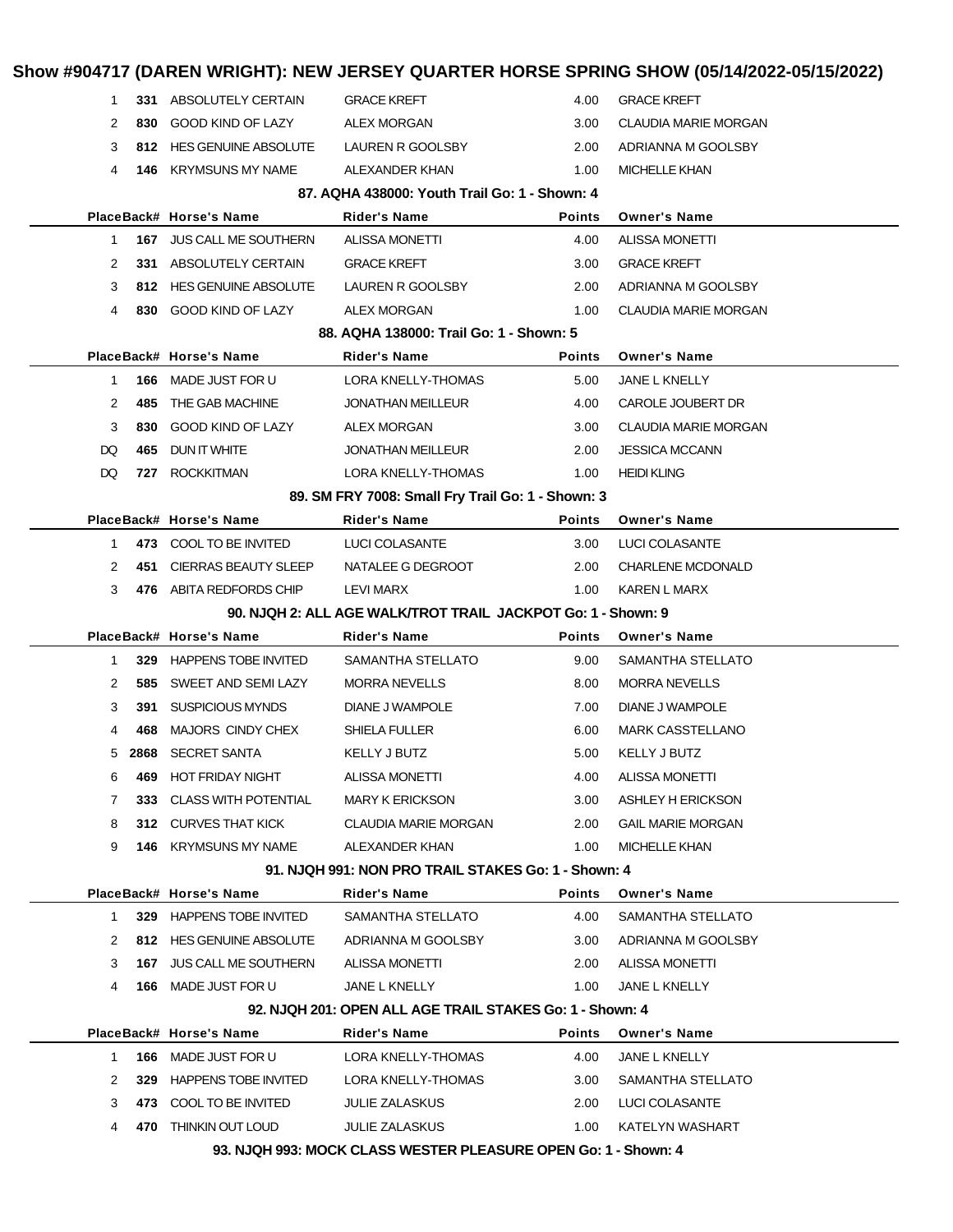|                      |     | PlaceBack# Horse's Name                                                   | <b>Rider's Name</b>                                                    | <b>Points</b> | <b>Owner's Name</b>          |  |
|----------------------|-----|---------------------------------------------------------------------------|------------------------------------------------------------------------|---------------|------------------------------|--|
| $\Omega$             |     | 333 CLASS WITH POTENTIAL                                                  | ASHLEY H ERICKSON                                                      | 0.00          | ASHLEY H ERICKSON            |  |
| 0                    |     | 513 HE MAKES ME BLUSH                                                     | ELIZABETH SCHALICK                                                     | 0.00          | OAKFORD A SCHALICK III       |  |
| $\Omega$             | 630 | ON RED ALERT                                                              | <b>JONATHAN MEILLEUR</b>                                               | 0.00          | <b>KAREN CINDY VANECSWYK</b> |  |
|                      |     | 0 1231 NOTHINGBUTPERFECTION                                               | SHILPA R DESHPANDE                                                     | 0.00          | SHILPA R DESHPANDE           |  |
|                      |     |                                                                           | 94. SM FRY 7004: SMALL FRY WALK TROT WESTERN PLEASURE Go: 1 - Shown: 7 |               |                              |  |
|                      |     | PlaceBack# Horse's Name                                                   | <b>Rider's Name</b>                                                    | <b>Points</b> | <b>Owner's Name</b>          |  |
| 1.                   |     | 473 COOL TO BE INVITED                                                    | LUCI COLASANTE                                                         | 7.00          | LUCI COLASANTE               |  |
| 2                    |     | 622 ROCKIN ROLEX                                                          | <b>LANDIN BEERS</b>                                                    | 6.00          | <b>MARISSA DE MATTIO</b>     |  |
| 3                    | 451 | CIERRAS BEAUTY SLEEP                                                      | NATALEE G DEGROOT                                                      | 5.00          | <b>CHARLENE MCDONALD</b>     |  |
| 4                    | 469 | HOT FRIDAY NIGHT                                                          | MADELINE G REYNOLDS                                                    | 4.00          | <b>ALISSA MONETTI</b>        |  |
| 5                    |     | 478 ZIPPOS MR GOOD BODY                                                   | <b>ISABELLA R REYNOLDS</b>                                             | 3.00          | ADRIANA TOTTEN               |  |
| 6                    | 476 | ABITA REDFORDS CHIP                                                       | LEVI MARX                                                              | 2.00          | KAREN L MARX                 |  |
| 7                    |     | <b>364 TOO HOT N RADICAL</b>                                              | SAMANTHA ZIMMERMAN                                                     | 1.00          | <b>KELLI WEEKS</b>           |  |
|                      |     |                                                                           | 95. SM FRY 7005: SMALL FRY WESTER HORSEMANSHIP Go: 1 - Shown: 7        |               |                              |  |
|                      |     | PlaceBack# Horse's Name                                                   | Rider's Name                                                           | <b>Points</b> | <b>Owner's Name</b>          |  |
| $\mathbf{1}$         |     | 473 COOL TO BE INVITED                                                    | LUCI COLASANTE                                                         | 7.00          | LUCI COLASANTE               |  |
| 2                    |     | 451 CIERRAS BEAUTY SLEEP                                                  | NATALEE G DEGROOT                                                      | 6.00          | <b>CHARLENE MCDONALD</b>     |  |
| 3                    |     | <b>364 TOO HOT N RADICAL</b>                                              | SAMANTHA ZIMMERMAN                                                     | 5.00          | <b>KELLI WEEKS</b>           |  |
| 4                    |     | 478 ZIPPOS MR GOOD BODY                                                   | <b>ISABELLA R REYNOLDS</b>                                             | 4.00          | ADRIANA TOTTEN               |  |
| 5                    | 476 | ABITA REDFORDS CHIP                                                       | LEVI MARX                                                              | 3.00          | KAREN L MARX                 |  |
| 6                    |     | 622 ROCKIN ROLEX                                                          | <b>LANDIN BEERS</b>                                                    | 2.00          | <b>MARISSA DE MATTIO</b>     |  |
| 7                    |     | 469 HOT FRIDAY NIGHT                                                      | MADELINE G REYNOLDS                                                    | 1.00          | ALISSA MONETTI               |  |
|                      |     | 96. NJQH 996: OPEN W/T WESTERN PLEASURE JACKPOT ALL AGE Go: 1 - Shown: 11 |                                                                        |               |                              |  |
|                      |     |                                                                           |                                                                        |               |                              |  |
|                      |     | PlaceBack# Horse's Name                                                   | <b>Rider's Name</b>                                                    | <b>Points</b> | <b>Owner's Name</b>          |  |
| 1                    |     | 772 LAZY TALKIN                                                           | <b>EMILY KUCHTA</b>                                                    | 9.00          | <b>EMILY KUCHTA</b>          |  |
| 2                    | 283 | WILL HE BE HOT                                                            | <b>KARLSON BAUER</b>                                                   | 8.00          | <b>KARLSON BAUER</b>         |  |
| 3                    |     | 305 FLASHNTHEDARK                                                         | <b>ALEX MORGAN</b>                                                     | 7.00          | <b>GAIL MARIE MORGAN</b>     |  |
| 4                    |     | 329 HAPPENS TOBE INVITED                                                  | SAMANTHA STELLATO                                                      | 6.00          | SAMANTHA STELLATO            |  |
| 5                    |     | 585 SWEET AND SEMI LAZY                                                   | <b>MORRA NEVELLS</b>                                                   | 5.00          | <b>MORRA NEVELLS</b>         |  |
| 6                    |     | 333 CLASS WITH POTENTIAL                                                  | <b>MARY K ERICKSON</b>                                                 | 4.00          | ASHLEY H ERICKSON            |  |
| 7                    |     | 513 HE MAKES ME BLUSH                                                     | OAKFORD A SCHALICK III                                                 | 3.00          | OAKFORD A SCHALICK III       |  |
| 8                    |     | <b>146 KRYMSUNS MY NAME</b>                                               | ALEXANDER KHAN                                                         | 2.00          | MICHELLE KHAN                |  |
| 9                    |     | 312 CURVES THAT KICK                                                      | CLAUDIA MARIE MORGAN                                                   | 1.00          | <b>GAIL MARIE MORGAN</b>     |  |
|                      |     |                                                                           | 97. AQHA 142004: L1 Western Pleasure Go: 1 - Shown: 3                  |               |                              |  |
|                      |     | PlaceBack# Horse's Name                                                   | Rider's Name                                                           | <b>Points</b> | <b>Owner's Name</b>          |  |
| 1                    |     | 595 IM WILLY IMPULSIVE                                                    | <b>PIERRE BRIERE</b>                                                   | 3.00          | <b>JOSHUA M INMAN</b>        |  |
| 2                    |     | 727 ROCKKITMAN                                                            | <b>HEIDI KLING</b>                                                     | 2.00          | <b>HEIDI KLING</b>           |  |
| 3                    |     | 675 SHEPARTYSWITHTHEBEST                                                  | JONATHAN MEILLEUR                                                      | 1.00          | TED D Dr FILANDRIANOS        |  |
|                      |     |                                                                           | 98. AQHA 242002: L1 Amt Western Pleasure Go: 1 - Shown: 8              |               |                              |  |
|                      |     | PlaceBack# Horse's Name                                                   | <b>Rider's Name</b>                                                    | <b>Points</b> | <b>Owner's Name</b>          |  |
| 1                    |     | 915 DIRTY RICH                                                            | <b>DENISE M QUICK</b>                                                  | 8.00          | <b>DENISE M QUICK</b>        |  |
| $\mathbf{2}^{\circ}$ |     | 474 THE MIDNIGHT LOPER                                                    | SUZANNE W GONZALES                                                     | 7.00          | SUZANNE W GONZALES           |  |
| 3                    |     | 459 A CERTAIN COWGIRL                                                     | <b>MICHELLE FELVER</b>                                                 | 6.00          | <b>MICHELLE FELVER</b>       |  |
| 4                    |     | 333 CLASS WITH POTENTIAL                                                  | <b>MARY K ERICKSON</b>                                                 | 5.00          | ASHLEY H ERICKSON            |  |
| 5                    |     | 945 BROKE MACHINE                                                         | DANIEL J MALETIC                                                       | 4.00          | DANIEL J MALETIC             |  |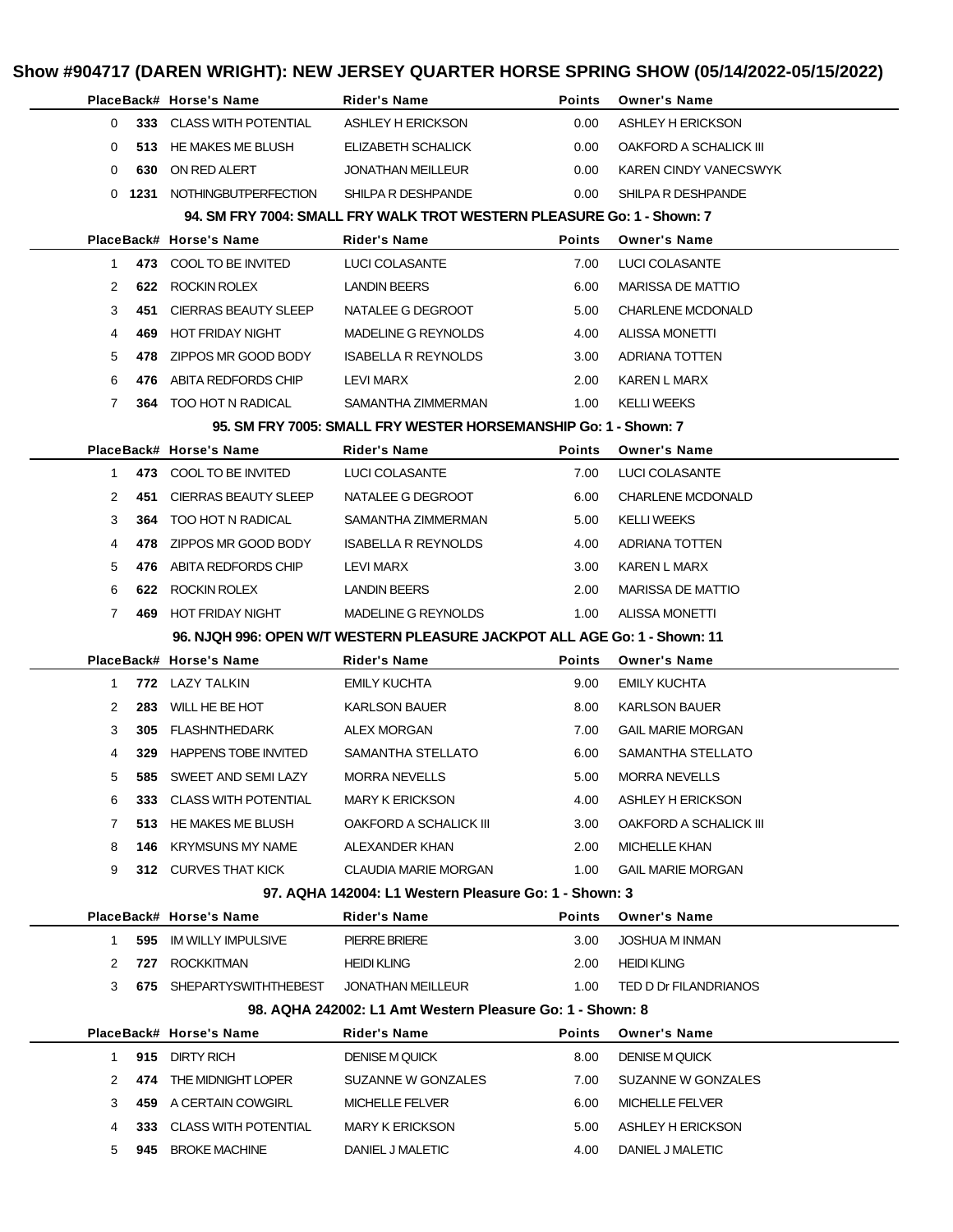|              |      |                                 |                                                                                          |               | Show #904717 (DAREN WRIGHT): NEW JERSEY QUARTER HORSE SPRING SHOW (05/14/2022-05/15/2022) |
|--------------|------|---------------------------------|------------------------------------------------------------------------------------------|---------------|-------------------------------------------------------------------------------------------|
| 6            |      | <b>342 HOLIDAY LOVES LADY</b>   | <b>JAMIE CARPENTER</b>                                                                   | 3.00          | <b>JAMIE CARPENTER</b>                                                                    |
| 7            |      | 391 SUSPICIOUS MYNDS            | DIANE J WAMPOLE                                                                          | 2.00          | DIANE J WAMPOLE                                                                           |
| 8            |      | 1231 NOTHINGBUTPERFECTION       | SHILPA R DESHPANDE                                                                       | 1.00          | SHILPA R DESHPANDE                                                                        |
|              |      |                                 | 100. AQHA 242000: Amt Western Pleasure Go: 1 - Shown: 6                                  |               |                                                                                           |
|              |      | PlaceBack# Horse's Name         | Rider's Name                                                                             | <b>Points</b> | <b>Owner's Name</b>                                                                       |
| 1            |      | 446 ONA IMPULSIVE COWBOY        | MARGARET A ZEPKA                                                                         | 6.00          | MARGARET A ZEPKA                                                                          |
| 2            | 630  | ON RED ALERT                    | <b>KAREN CINDY</b>                                                                       | 5.00          | KAREN CINDY VANECSWYK                                                                     |
| 3            | 727  | <b>ROCKKITMAN</b>               | <b>HEIDI KLING</b>                                                                       | 4.00          | <b>HEIDI KLING</b>                                                                        |
| 4            | 915  | <b>DIRTY RICH</b>               | <b>DENISE M QUICK</b>                                                                    | 3.00          | <b>DENISE M QUICK</b>                                                                     |
| 5            |      | 459 A CERTAIN COWGIRL           | <b>MICHELLE FELVER</b>                                                                   | 2.00          | <b>MICHELLE FELVER</b>                                                                    |
| 6            |      | 945 BROKE MACHINE               | DANIEL J MALETIC                                                                         | 1.00          | DANIEL J MALETIC                                                                          |
|              |      |                                 | 102. AQHA 442002: L1 Youth Western Pleasure Go: 1 - Shown: 5                             |               |                                                                                           |
|              |      | PlaceBack# Horse's Name         | Rider's Name                                                                             | <b>Points</b> | <b>Owner's Name</b>                                                                       |
| $\mathbf{1}$ |      | <b>167 JUS CALL ME SOUTHERN</b> | ALISSA MONETTI                                                                           | 5.00          | <b>ALISSA MONETTI</b>                                                                     |
| 2            |      | 812 HES GENUINE ABSOLUTE        | LAUREN R GOOLSBY                                                                         | 4.00          | ADRIANNA M GOOLSBY                                                                        |
| 3            | 146  | <b>KRYMSUNS MY NAME</b>         | ALEXANDER KHAN                                                                           | 3.00          | <b>MICHELLE KHAN</b>                                                                      |
| 4            | 305  | <b>FLASHNTHEDARK</b>            | ALEX MORGAN                                                                              | 2.00          | <b>GAIL MARIE MORGAN</b>                                                                  |
| 5            |      | 331 ABSOLUTELY CERTAIN          | <b>GRACE KREFT</b>                                                                       | 1.00          | <b>GRACE KREFT</b>                                                                        |
|              |      |                                 | 106. NJQH 9106: OPEN W/T WESTERN HORSEMANSHIP JACKPOT Go: 1 - Shown: 12                  |               |                                                                                           |
|              |      | PlaceBack# Horse's Name         | Rider's Name                                                                             | <b>Points</b> | <b>Owner's Name</b>                                                                       |
| 1            |      | 772 LAZY TALKIN                 | <b>EMILY KUCHTA</b>                                                                      | 9.00          | <b>EMILY KUCHTA</b>                                                                       |
| 2            | 1231 | NOTHINGBUTPERFECTION            | SHILPA R DESHPANDE                                                                       | 8.00          | SHILPA R DESHPANDE                                                                        |
| 3            | 831  | ONLYIMPULSIONSWILLDO            | KAITLYN ELIZABETH                                                                        | 7.00          | KAITLYN ELIZABETH                                                                         |
| 4            | 468  | MAJORS CINDY CHEX               | ALISSA MONETTI                                                                           | 6.00          | <b>MARK CASSTELLANO</b>                                                                   |
| 5            | 305  | <b>FLASHNTHEDARK</b>            | CLAUDIA MARIE MORGAN                                                                     | 5.00          | <b>GAIL MARIE MORGAN</b>                                                                  |
| 6            | 312. | CURVES THAT KICK                | CLAUDIA MARIE MORGAN                                                                     | 4.00          | <b>GAIL MARIE MORGAN</b>                                                                  |
| 7            | 146  | <b>KRYMSUNS MY NAME</b>         | ALEXANDER KHAN                                                                           | 3.00          | <b>MICHELLE KHAN</b>                                                                      |
| 8            |      | 459 A CERTAIN COWGIRL           | <b>MICHELLE FELVER</b>                                                                   | 2.00          | <b>MICHELLE FELVER</b>                                                                    |
| 9            |      | 945 BROKE MACHINE               | DANIEL J MALETIC                                                                         | 1.00          | DANIEL J MALETIC                                                                          |
|              |      |                                 | 107. AQHA 240002: L1 Amt Western Horsemanship Go: 1 - Shown: 13                          |               |                                                                                           |
|              |      | PlaceBack# Horse's Name         | Rider's Name                                                                             | Points        | <b>Owner's Name</b>                                                                       |
| $\mathbf{1}$ |      | 460 SURE FEELS GOOD             | KIMBERLY HOSTETLER                                                                       | 9.00          | KIMBERLY HOSTETLER                                                                        |
| 2            | 554  | <b>GOTA SHOW ME OFF</b>         | REBECCA A BROWN                                                                          | 8.00          | REBECCA A BROWN                                                                           |
| 3            | 831  | ONLYIMPULSIONSWILLDO            | KAITLYN ELIZABETH                                                                        | 7.00          | KAITLYN ELIZABETH                                                                         |
| 4            |      | 329 HAPPENS TOBE INVITED        | SAMANTHA STELLATO                                                                        | 6.00          | SAMANTHA STELLATO                                                                         |
| 5            |      | <b>668 LOPIN INVITATION</b>     | AMBER LIBRIZZI                                                                           | 5.00          | <b>AMBER LIBRIZZI</b>                                                                     |
| 6            | 915  | <b>DIRTY RICH</b>               | <b>DENISE M QUICK</b>                                                                    | 4.00          | <b>DENISE M QUICK</b>                                                                     |
| 7            |      | 312 CURVES THAT KICK            | CLAUDIA MARIE MORGAN                                                                     | 3.00          | <b>GAIL MARIE MORGAN</b>                                                                  |
| 8            |      | 459 A CERTAIN COWGIRL           | <b>MICHELLE FELVER</b>                                                                   | 2.00          | <b>MICHELLE FELVER</b>                                                                    |
| 9            |      | 1231 NOTHINGBUTPERFECTION       | SHILPA R DESHPANDE<br>108. AQHA 240800: Amt Select Western Horsemanship Go: 1 - Shown: 4 | 1.00          | SHILPA R DESHPANDE                                                                        |
|              |      | PlaceBack# Horse's Name         | Rider's Name                                                                             | Points        | <b>Owner's Name</b>                                                                       |
| $\mathbf 1$  | 386  | <b>IM FUN SIZED</b>             | URSULA HODGSON                                                                           | 4.00          | <b>WILLIAM &amp; URSULA</b>                                                               |
| 2            | 915  | <b>DIRTY RICH</b>               | <b>DENISE M QUICK</b>                                                                    | 3.00          | <b>DENISE M QUICK</b>                                                                     |
| 3            | 166  | MADE JUST FOR U                 | JANE L KNELLY                                                                            | 2.00          | JANE L KNELLY                                                                             |
| 4            | 945  | <b>BROKE MACHINE</b>            | DANIEL J MALETIC                                                                         | 1.00          | DANIEL J MALETIC                                                                          |
|              |      |                                 |                                                                                          |               |                                                                                           |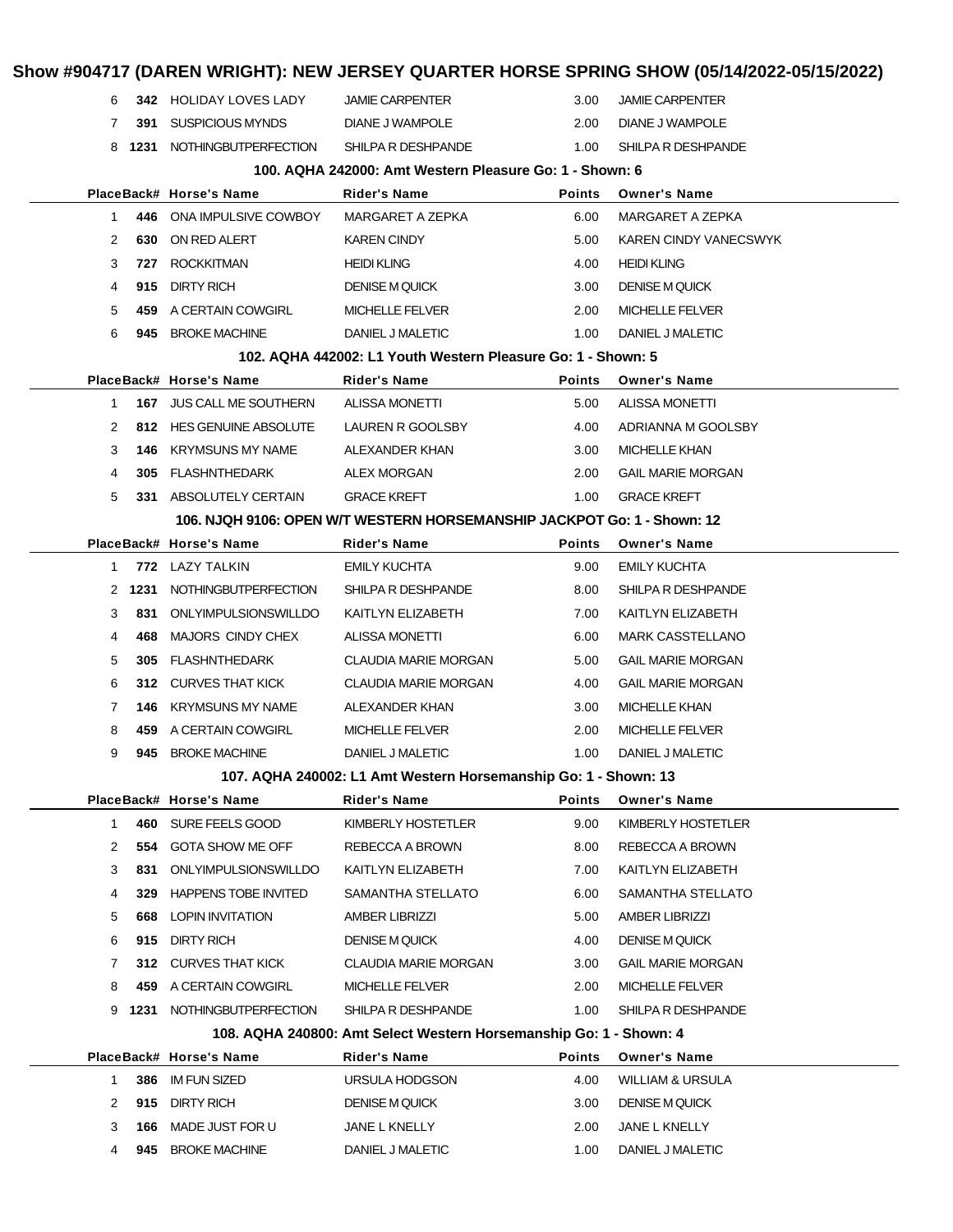## **PlaceBack# Horse's Name Rider's Name Points Owner's Name 446** ONA IMPULSIVE COWBOY MARGARET A ZEPKA 3.00 MARGARET A ZEPKA **727** ROCKKITMAN **HEIDI KLING 2.00 HEIDI KLING 831** ONLYIMPULSIONSWILLDO KAITLYN ELIZABETH 1.00 KAITLYN ELIZABETH **110. AQHA 440002: L1 Youth Western Horsemanship Go: 1 - Shown: 8 PlaceBack# Horse's Name Rider's Name Points Owner's Name 167** JUS CALL ME SOUTHERN ALISSA MONETTI 8.00 ALISSA MONETTI **772** LAZY TALKIN EMILY KUCHTA 7.00 EMILY KUCHTA **105** AINT HE HOT EMILY ORGERA 6.00 KAREN ORGERA **231** ITSALLWAYSSUMPN JILLIAN STRINGER 5.00 JILLIAN STRINGER **812** HES GENUINE ABSOLUTE LAUREN R GOOLSBY 4.00 ADRIANNA M GOOLSBY **830** GOOD KIND OF LAZY ALEX MORGAN 3.00 CLAUDIA MARIE MORGAN **146** KRYMSUNS MY NAME ALEXANDER KHAN 2.00 MICHELLE KHAN **331** ABSOLUTELY CERTAIN GRACE KREFT 1.00 GRACE KREFT **117. AQHA 143004: L1 Ranch Riding Go: 1 - Shown: 7 PlaceBack# Horse's Name Rider's Name Points Owner's Name 454** REDO MY VOODOO KRISTY LEE SMITH 7.00 KIM K VANDERWENDE 2 453 VOODOO U THINK U R KRISTY LEE SMITH 6.00 REBECCA SPLAN **455** CNF FROSTED PISTOL NICOLE GONZALEZ 5.00 LAURA RAPA **495** THE ONE IN THE DARK KARL BAUER **KARL BAUER** 4.00 KARL BAUER **653** CUSTOM LOLITA JILLIAN FULLER 3.00 JILLIAN/FULLER; SHIELA **468** MAJORS CINDY CHEX ALISSA MONETTI 2.00 MARK CASSTELLANO **523** CADBURY PEPTO DANIELLE E MARCINE 1.00 THERESE PERRETTE **118. AQHA 443002: L1 Youth Ranch Riding Go: 1 - Shown: 2 PlaceBack# Horse's Name Rider's Name Points Owner's Name 511** A DREAM KAT KARLSON BAUER 2.00 KARL BAUER **468** MAJORS CINDY CHEX ALISSA MONETTI 1.00 MARK CASSTELLANO **119. AQHA 443000: Youth Ranch Riding Go: 1 - Shown: 1 PlaceBack# Horse's Name Rider's Name Points Owner's Name 511** A DREAM KAT **KARLSON BAUER** 1.00 KARL BAUER **120. AQHA 243002: L1 Amt Ranch Riding Go: 1 - Shown: 5 PlaceBack# Horse's Name Rider's Name Points Owner's Name 508** PERFECT IN THE DARK COURTNEY VANGROUW 5.00 COURTNEY VANGROUW **821** MITOS HOT INVESTMENT MARY K ERICKSON 4.00 MARY K ERICKSON **455** CNF FROSTED PISTOL LINDA HENDRICKSON 3.00 LAURA RAPA **668** LOPIN INVITATION THERESE PERRETTE 2.00 AMBER LIBRIZZI **653** CUSTOM LOLITA JILLIAN FULLER 1.00 JILLIAN/FULLER; SHIELA **121. AQHA 243000: Amt Ranch Riding Go: 1 - Shown: 7 PlaceBack# Horse's Name Rider's Name Points Owner's Name 454** REDO MY VOODOO KIM K VANDERWENDE 7.00 KIM K VANDERWENDE **455** CNF FROSTED PISTOL LINDA HENDRICKSON 6.00 LAURA RAPA 3 453 VOODOO U THINK U R REBECCA SPLAN 5.00 REBECCA SPLAN **508** PERFECT IN THE DARK COURTNEY VANGROUW 4.00 COURTNEY VANGROUW **821** MITOS HOT INVESTMENT MARY K ERICKSON 3.00 MARY K ERICKSON **541** GO JOE WHIZ FRED DIETRICH 2.00 FRED DIETRICH

#### **109. AQHA 240000: Amt Western Horsemanship Go: 1 - Shown: 3**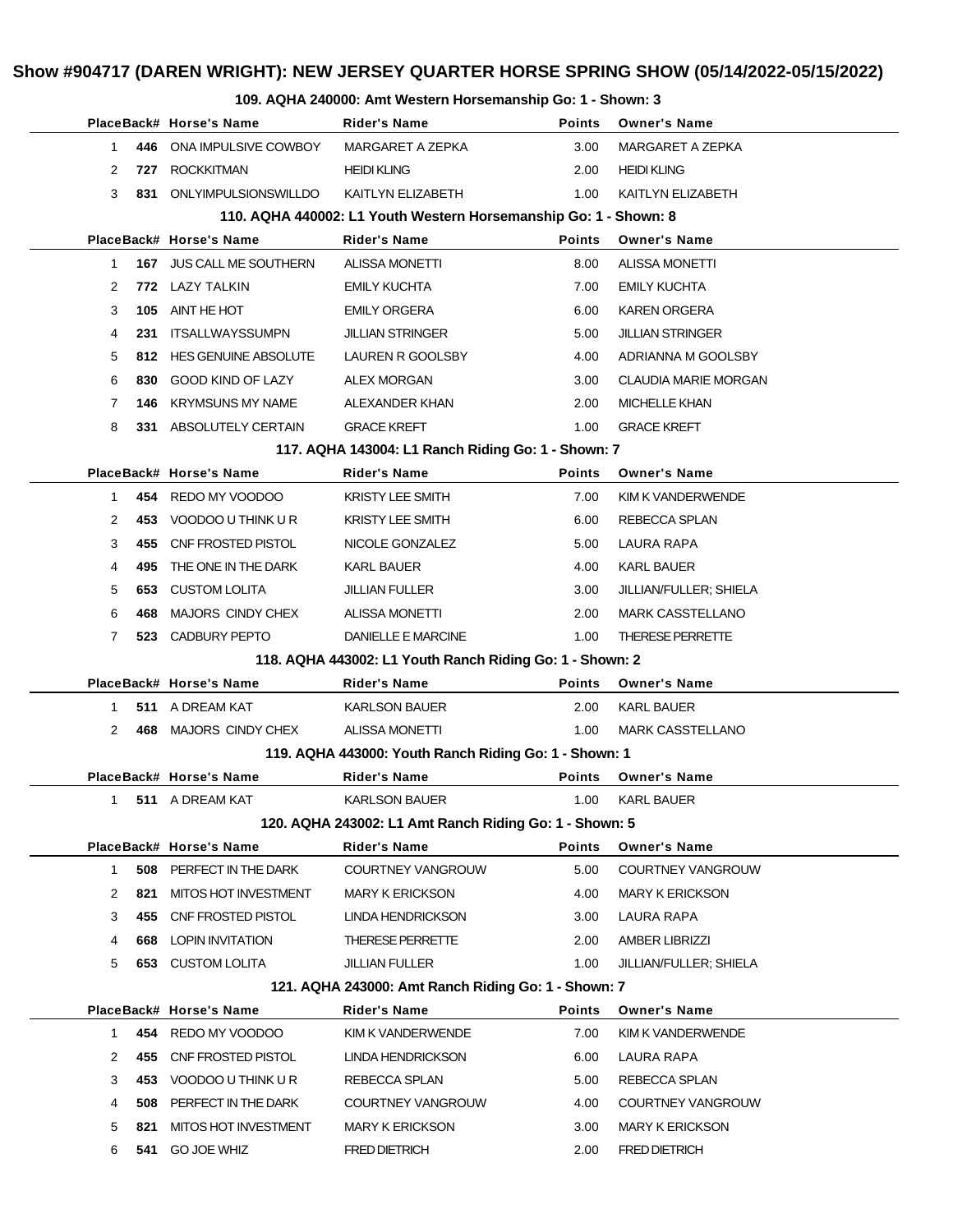7 **653** CUSTOM LOLITA JILLIAN FULLER 1.00 JILLIAN/FULLER; SHIELA

**122. AQHA 143000: Ranch Riding Go: 1 - Shown: 6**

|              |     |                             | 122. AQHA 143000: Ranch Riding Go: 1 - Shown: 6               |               |                          |
|--------------|-----|-----------------------------|---------------------------------------------------------------|---------------|--------------------------|
|              |     | PlaceBack# Horse's Name     | <b>Rider's Name</b>                                           | <b>Points</b> | <b>Owner's Name</b>      |
| $\mathbf 1$  |     | 454 REDO MY VOODOO          | <b>KRISTY LEE SMITH</b>                                       | 6.00          | KIM K VANDERWENDE        |
| 2            | 455 | CNF FROSTED PISTOL          | NICOLE GONZALEZ                                               | 5.00          | LAURA RAPA               |
| 3            | 541 | <b>GO JOE WHIZ</b>          | <b>FRED DIETRICH</b>                                          | 4.00          | <b>FRED DIETRICH</b>     |
| 4            | 453 | VOODOO U THINK U R          | <b>KRISTY LEE SMITH</b>                                       | 3.00          | <b>REBECCA SPLAN</b>     |
| 5            | 523 | CADBURY PEPTO               | DANIELLE E MARCINE                                            | 2.00          | <b>THERESE PERRETTE</b>  |
| DQ           | 655 | CODES SMOOTH NOTE           | <b>JONATHAN MEILLEUR</b>                                      | 1.00          | JOSEPH AND JULIANNE      |
|              |     |                             | 127. AQHA 228002: L1 Amt Barrel Racing Go: 1 - Shown: 1       |               |                          |
|              |     | PlaceBack# Horse's Name     | <b>Rider's Name</b>                                           | <b>Points</b> | <b>Owner's Name</b>      |
| 1.           |     | 471 A SABE VANDA            | <b>HUNTER MORGAN</b>                                          | 1.00          | <b>GAIL MARIE MORGAN</b> |
|              |     |                             | 130. AQHA 128000: Barrel Racing Go: 1 - Shown: 1              |               |                          |
|              |     | PlaceBack# Horse's Name     | <b>Rider's Name</b>                                           | <b>Points</b> | <b>Owner's Name</b>      |
| $\mathbf{1}$ |     | 471 A SABE VANDA            | <b>HUNTER MORGAN</b>                                          | 1.00          | <b>GAIL MARIE MORGAN</b> |
|              |     |                             | 132. AQHA 230002: L1 Amt Pole Bending Go: 1 - Shown: 1        |               |                          |
|              |     | PlaceBack# Horse's Name     | <b>Rider's Name</b>                                           | <b>Points</b> | <b>Owner's Name</b>      |
| DQ.          |     | 471 A SABE VANDA            | <b>HUNTER MORGAN</b>                                          | 1.00          | <b>GAIL MARIE MORGAN</b> |
|              |     |                             | 135. AQHA 130000: Pole Bending Go: 1 - Shown: 1               |               |                          |
|              |     | PlaceBack# Horse's Name     | <b>Rider's Name</b>                                           | <b>Points</b> | <b>Owner's Name</b>      |
| DQ.          |     | 471 A SABE VANDA            | <b>HUNTER MORGAN</b>                                          | 1.00          | <b>GAIL MARIE MORGAN</b> |
|              |     |                             | 138. AQHA 452000: Youth Hunt Seat Equitation Go: 1 - Shown: 8 |               |                          |
|              |     | PlaceBack# Horse's Name     | <b>Rider's Name</b>                                           | <b>Points</b> | <b>Owner's Name</b>      |
| $\mathbf 1$  |     | 828 COOL LOOKIN LOPER       | <b>MIA CASSO</b>                                              | 8.00          | <b>MIA CASSO</b>         |
| 2            | 167 | <b>JUS CALL ME SOUTHERN</b> | <b>ALISSA MONETTI</b>                                         | 7.00          | <b>ALISSA MONETTI</b>    |
| 3            | 479 | <b>ISLE DECK YA</b>         | ELIZABETH SCHALICK                                            | 6.00          | <b>JULIE SCHALICK</b>    |
| 4            |     | 772 LAZY TALKIN             | <b>EMILY KUCHTA</b>                                           | 5.00          | <b>EMILY KUCHTA</b>      |
| 5            |     | 231 ITSALLWAYSSUMPN         | <b>JILLIAN STRINGER</b>                                       | 4.00          | <b>JILLIAN STRINGER</b>  |
| 6            |     | 812 HES GENUINE ABSOLUTE    | LAUREN R GOOLSBY                                              | 3.00          | ADRIANNA M GOOLSBY       |
| 7            |     | 331 ABSOLUTELY CERTAIN      | <b>GRACE KREFT</b>                                            | 2.00          | <b>GRACE KREFT</b>       |
| DQ           |     | 708 HES NATURAL             | <b>ALEX MORGAN</b>                                            | 0.00          | <b>GAIL MARIE MORGAN</b> |
|              |     |                             | 139. AQHA 442000: Youth Western Pleasure Go: 1 - Shown: 7     |               |                          |
|              |     | PlaceBack# Horse's Name     | Rider's Name                                                  | Points        | <b>Owner's Name</b>      |
| 1            | 893 | SIMPLE IS BEST              | ALYSSA PAPIEZ                                                 | 7.00          | ALYSSA PAPIEZ            |
| 2            |     | 812 HES GENUINE ABSOLUTE    | LAUREN R GOOLSBY                                              | 6.00          | ADRIANNA M GOOLSBY       |
| 3            | 167 | JUS CALL ME SOUTHERN        | <b>ALISSA MONETTI</b>                                         | 5.00          | <b>ALISSA MONETTI</b>    |
| 4            | 283 | WILL HE BE HOT              | <b>KARLSON BAUER</b>                                          | 4.00          | <b>KARLSON BAUER</b>     |
| 5            |     | <b>183 VS IRISH COWGIRL</b> | ELLA KUCHTA                                                   | 3.00          | <b>ELLA KUCHTA</b>       |
| 6            | 331 | ABSOLUTELY CERTAIN          | <b>GRACE KREFT</b>                                            | 2.00          | <b>GRACE KREFT</b>       |
| 7            |     | 305 FLASHNTHEDARK           | ALEX MORGAN                                                   | 1.00          | <b>GAIL MARIE MORGAN</b> |
|              |     |                             | 140. AQHA 440000: Youth Western Horsemanship Go: 1 - Shown: 9 |               |                          |
|              |     | PlaceBack# Horse's Name     | Rider's Name                                                  | Points        | <b>Owner's Name</b>      |
| 1            | 893 | SIMPLE IS BEST              | ALYSSA PAPIEZ                                                 | 9.00          | ALYSSA PAPIEZ            |
| 2            |     | 812 HES GENUINE ABSOLUTE    | LAUREN R GOOLSBY                                              | 8.00          | ADRIANNA M GOOLSBY       |
| 3            | 828 | COOL LOOKIN LOPER           | MIA CASSO                                                     | 7.00          | <b>MIA CASSO</b>         |
| 4            |     | 772 LAZY TALKIN             | <b>EMILY KUCHTA</b>                                           | 6.00          | <b>EMILY KUCHTA</b>      |
|              |     |                             |                                                               |               |                          |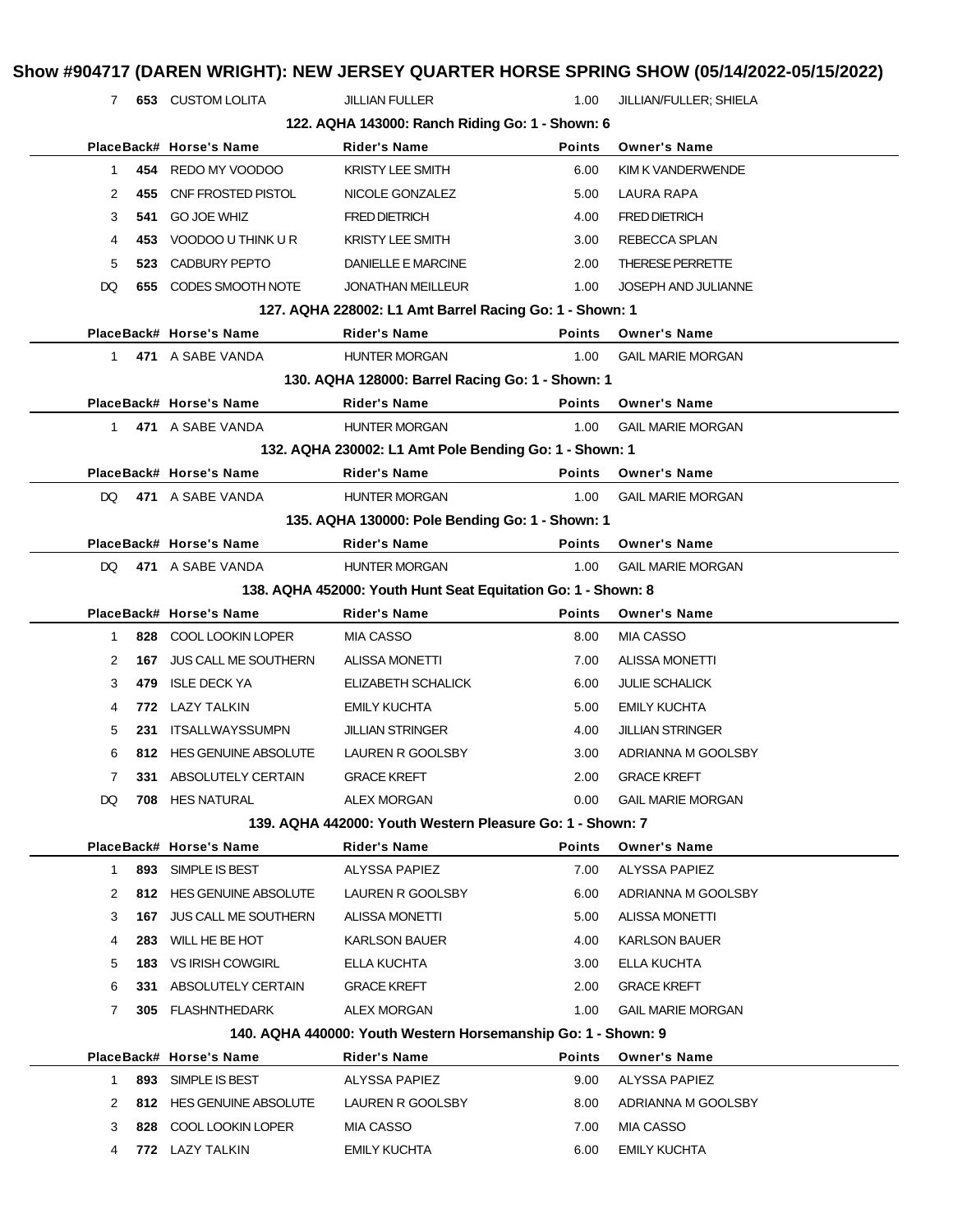|              |     |                             |                                                                    |               | Show #904717 (DAREN WRIGHT): NEW JERSEY QUARTER HORSE SPRING SHOW (05/14/2022-05/15/2022) |
|--------------|-----|-----------------------------|--------------------------------------------------------------------|---------------|-------------------------------------------------------------------------------------------|
| 5            |     | 167 JUS CALL ME SOUTHERN    | <b>ALISSA MONETTI</b>                                              | 5.00          | <b>ALISSA MONETTI</b>                                                                     |
| 6            | 830 | <b>GOOD KIND OF LAZY</b>    | <b>ALEX MORGAN</b>                                                 | 4.00          | <b>CLAUDIA MARIE MORGAN</b>                                                               |
| 7            | 231 | <b>ITSALLWAYSSUMPN</b>      | <b>JILLIAN STRINGER</b>                                            | 3.00          | <b>JILLIAN STRINGER</b>                                                                   |
| 8<br>183     |     | VS IRISH COWGIRL            | ELLA KUCHTA                                                        | 2.00          | ELLA KUCHTA                                                                               |
| DQ           | 105 | AINT HE HOT                 | <b>EMILY ORGERA</b>                                                | 0.00          | <b>KAREN ORGERA</b>                                                                       |
|              |     |                             | 143. AQHA 142000: Western Pleasure Go: 1 - Shown: 3                |               |                                                                                           |
|              |     | PlaceBack# Horse's Name     | Rider's Name                                                       | Points        | <b>Owner's Name</b>                                                                       |
| 1            |     | 166 MADE JUST FOR U         | JANE L KNELLY                                                      | 3.00          | <b>JANE L KNELLY</b>                                                                      |
| 2            | 329 | <b>HAPPENS TOBE INVITED</b> | SAMANTHA STELLATO                                                  | 2.00          | SAMANTHA STELLATO                                                                         |
| DQ           | 727 | <b>ROCKKITMAN</b>           | <b>HEIDI KLING</b>                                                 | 1.00          | <b>HEIDI KLING</b>                                                                        |
|              |     |                             | 1012. AQHA 101200: Grand Champion Mares Go: 1 - Shown: 4           |               |                                                                                           |
|              |     | PlaceBack# Horse's Name     | <b>Rider's Name</b>                                                | <b>Points</b> | <b>Owner's Name</b>                                                                       |
| 1            |     | 463 DESIGN BY CHRISTINE     | <b>WYATT S HOLTERY</b>                                             | 0.00          | <b>WYATT S HOLTERY</b>                                                                    |
|              |     |                             | 1013. AQHA 101300: Reserve Champion Mare Go: 1 - Shown: 5          |               |                                                                                           |
|              |     | PlaceBack# Horse's Name     | <b>Rider's Name</b>                                                | <b>Points</b> | <b>Owner's Name</b>                                                                       |
| 1            |     | 293 VERY COOL PIZAZZ        | <b>KERRY A WINTER</b>                                              | 0.00          | <b>THOMAS W SPICER SR</b>                                                                 |
|              |     |                             | 1014. AQHA 101400: Grand Champion Geldings Go: 1 - Shown: 5        |               |                                                                                           |
|              |     | PlaceBack# Horse's Name     | <b>Rider's Name</b>                                                | <b>Points</b> | <b>Owner's Name</b>                                                                       |
| $\mathbf{1}$ |     | 493 HELLO IEM JONNY CASH    | <b>JENNIFER L NORLEEN</b>                                          | 0.00          | MIDGE HAVEN FARM LLC                                                                      |
|              |     |                             | 1015. AQHA 101500: Reserve Champion Gelding Go: 1 - Shown: 5       |               |                                                                                           |
|              |     | PlaceBack# Horse's Name     | <b>Rider's Name</b>                                                | <b>Points</b> | <b>Owner's Name</b>                                                                       |
| 1            |     | 456 I SHOOT FIRST           | <b>MITCH LEONARSKI</b>                                             | 0.00          | <b>KIM FULLWOOD</b>                                                                       |
|              |     |                             | 2012. AQHA 201200: Amt Grand Champion Mares Go: 1 - Shown: 4       |               |                                                                                           |
|              |     | PlaceBack# Horse's Name     | <b>Rider's Name</b>                                                | Points        | <b>Owner's Name</b>                                                                       |
| 1            |     | 463 DESIGN BY CHRISTINE     | <b>WYATT S HOLTERY</b>                                             | 0.00          | <b>WYATT S HOLTERY</b>                                                                    |
|              |     |                             | 2013. AQHA 201300: Amt Reserve Champion Mare Go: 1 - Shown: 5      |               |                                                                                           |
|              |     | PlaceBack# Horse's Name     | Rider's Name                                                       | Points        | <b>Owner's Name</b>                                                                       |
| 1            |     | 293 VERY COOL PIZAZZ        | <b>BROOKS SPICER HANES</b>                                         | 0.00          | <b>THOMAS W SPICER SR</b>                                                                 |
|              |     |                             | 2014. AQHA 201400: Amt Grand Champion Gelding Go: 1 - Shown: 3     |               |                                                                                           |
|              |     | PlaceBack# Horse's Name     | Rider's Name                                                       | Points        | <b>Owner's Name</b>                                                                       |
| 1            |     | 493 HELLO IEM JONNY CASH    | <b>DONALD BREEDING</b>                                             | 0.00          | MIDGE HAVEN FARM LLC                                                                      |
|              |     |                             | 2015. AQHA 201500: Amt Reserve Champion Gelding Go: 1 - Shown: 4   |               |                                                                                           |
|              |     | PlaceBack# Horse's Name     | <b>Rider's Name</b>                                                | <b>Points</b> | <b>Owner's Name</b>                                                                       |
| 1            |     | 456 I SHOOT FIRST           | <b>KIM FULLWOOD</b>                                                | 0.00          | <b>KIM FULLWOOD</b>                                                                       |
|              |     |                             | 4014. AQHA 401400: Youth Grand Champion Geldings Go: 1 - Shown: 2  |               |                                                                                           |
|              |     | PlaceBack# Horse's Name     | <b>Rider's Name</b>                                                | <b>Points</b> | <b>Owner's Name</b>                                                                       |
| $\mathbf 1$  |     | 466 IMA CUTE SECRET         | <b>KATIE LEONARSKI</b>                                             | 0.00          | <b>MITCH LEONARSKI</b>                                                                    |
|              |     |                             | 4015. AQHA 401500: Youth Reserve Champion Gelding Go: 1 - Shown: 4 |               |                                                                                           |
|              |     | PlaceBack# Horse's Name     | <b>Rider's Name</b>                                                | Points        | <b>Owner's Name</b>                                                                       |
| 1.           |     | 828 COOL LOOKIN LOPER       | <b>MIA CASSO</b>                                                   | 0.00          | <b>MIA CASSO</b>                                                                          |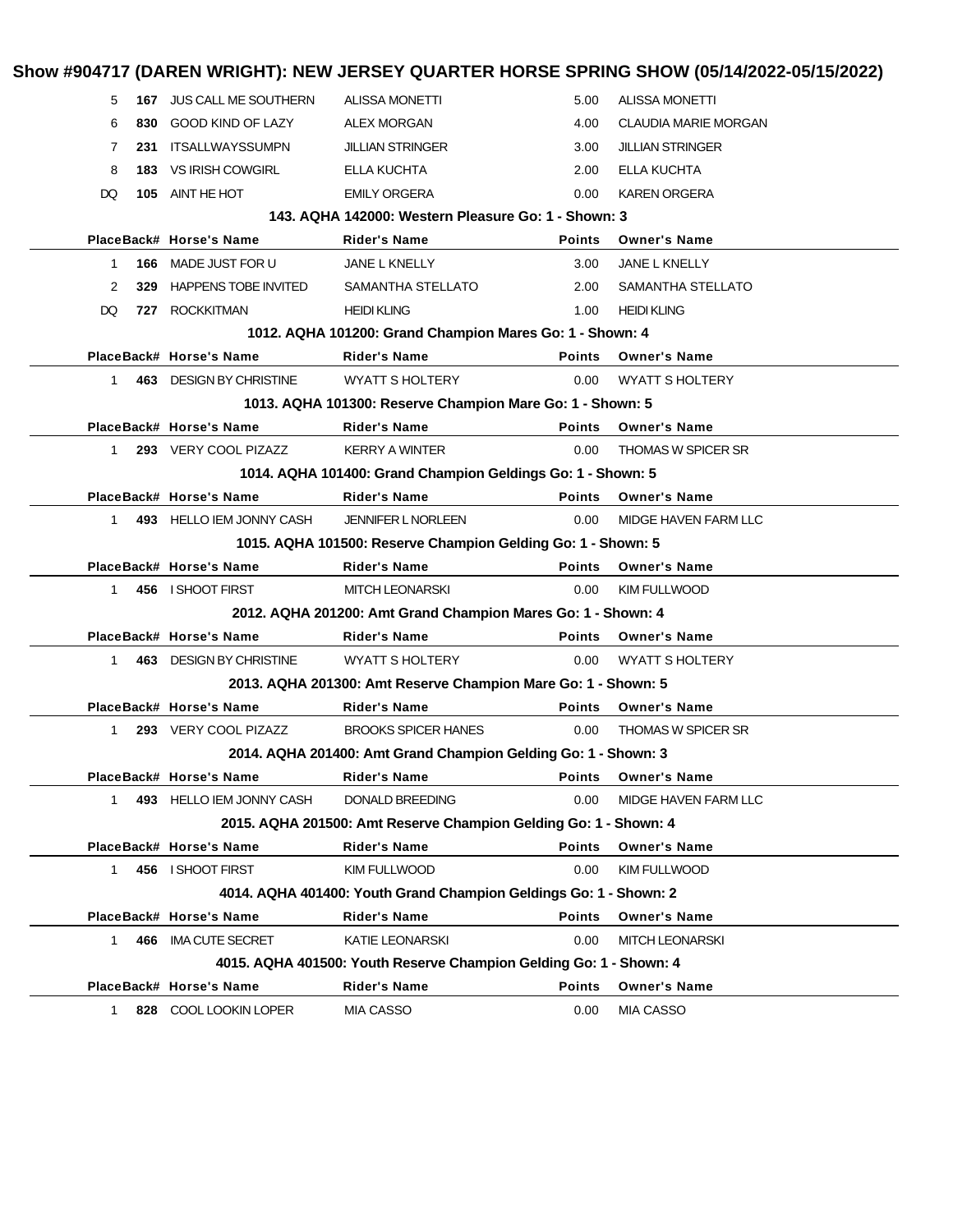| 9047ZU (NIM MTERS). NEW JERSET QUARTER HURSE SPRING SHUW (03/14/Z0ZZ-03/T |                                                       |  |  |
|---------------------------------------------------------------------------|-------------------------------------------------------|--|--|
|                                                                           | 2. AQHA 103200: Two Yr Old Stallions Go: 1 - Shown: 1 |  |  |

|              |     |                          | 2. AUTHA 103200: TWO TT OID STAILIONS GO: 1 - SNOWN: 1         |               |                           |
|--------------|-----|--------------------------|----------------------------------------------------------------|---------------|---------------------------|
|              |     | PlaceBack# Horse's Name  | <b>Rider's Name</b>                                            | <b>Points</b> | Owner's Name              |
| $\mathbf{1}$ |     | 483 FG THE X FACTOR      | <b>JENNIFER L NORLEEN</b>                                      | 1.00          | MIDGE HAVEN FARM LLC      |
|              |     |                          | 8. AQHA 203200: Amt Two Yr Old Stallions Go: 1 - Shown: 1      |               |                           |
|              |     | PlaceBack# Horse's Name  | <b>Rider's Name</b>                                            | <b>Points</b> | <b>Owner's Name</b>       |
| $\mathbf{1}$ |     | 483 FG THE X FACTOR      | DONALD BREEDING                                                | 1.00          | MIDGE HAVEN FARM LLC      |
|              |     |                          | 14. AQHA 105500: Two Yr Old Mares Go: 1 - Shown: 2             |               |                           |
|              |     | PlaceBack# Horse's Name  | <b>Rider's Name</b>                                            | <b>Points</b> | <b>Owner's Name</b>       |
| $\mathbf 1$  |     | 464 VERY ENDEPENDENT     | <b>MITCH LEONARSKI</b>                                         | 2.00          | <b>PATRICK F WALSH</b>    |
| 2            |     | 193 LUCEE                | <b>KERRY A WINTER</b>                                          | 1.00          | <b>THOMAS W SR SPICER</b> |
|              |     |                          | 15. AQHA 105600: Three Yr Old Mares Go: 1 - Shown: 1           |               |                           |
|              |     | PlaceBack# Horse's Name  | <b>Rider's Name</b>                                            | <b>Points</b> | <b>Owner's Name</b>       |
| $\mathbf 1$  |     | 293 VERY COOL PIZAZZ     | <b>KERRY A WINTER</b>                                          | 1.00          | <b>THOMAS W SPICER SR</b> |
|              |     |                          | 16. AQHA 105700: Aged Mares Go: 1 - Shown: 2                   |               |                           |
|              |     | PlaceBack# Horse's Name  | <b>Rider's Name</b>                                            | <b>Points</b> | <b>Owner's Name</b>       |
| $\mathbf{1}$ |     | 463 DESIGN BY CHRISTINE  | <b>WYATT S HOLTERY</b>                                         | 2.00          | <b>WYATT S HOLTERY</b>    |
| 2            |     | <b>653 CUSTOM LOLITA</b> | <b>JILLIAN FULLER</b>                                          | 1.00          | JILLIAN/FULLER; SHIELA    |
|              |     |                          | 17. AQHA 175000: Performance Halter Mares Go: 1 - Shown: 1     |               |                           |
|              |     | PlaceBack# Horse's Name  | Rider's Name                                                   | <b>Points</b> | <b>Owner's Name</b>       |
| $\mathbf{1}$ |     | 459 A CERTAIN COWGIRL    | <b>KRISTY LEE SMITH</b>                                        | 1.00          | <b>MICHELLE FELVER</b>    |
|              |     |                          | 20. AQHA 205500: Amt Two Yr Old Mares Go: 1 - Shown: 2         |               |                           |
|              |     | PlaceBack# Horse's Name  | <b>Rider's Name</b>                                            |               | Points Owner's Name       |
| 1            |     | 464 VERY ENDEPENDENT     | CHARLOTTE A WALSH                                              | 2.00          | <b>PATRICK F WALSH</b>    |
| 2            |     | 193 LUCEE                | <b>BROOKS SPICER HANES</b>                                     | 1.00          | <b>THOMAS W SR SPICER</b> |
|              |     |                          | 21. AQHA 205600: Amt Three Yr Old Mares Go: 1 - Shown: 1       |               |                           |
|              |     | PlaceBack# Horse's Name  | <b>Rider's Name</b>                                            | <b>Points</b> | Owner's Name              |
| $\mathbf{1}$ |     | 293 VERY COOL PIZAZZ     | <b>BROOKS SPICER HANES</b>                                     | 1.00          | <b>THOMAS W SPICER SR</b> |
|              |     |                          | 22. AQHA 205700: Amt Aged Mares Go: 1 - Shown: 2               |               |                           |
|              |     | PlaceBack# Horse's Name  | <b>Rider's Name</b>                                            | <b>Points</b> | <b>Owner's Name</b>       |
| 1            |     | 463 DESIGN BY CHRISTINE  | <b>WYATT S HOLTERY</b>                                         | 2.00          | <b>WYATT S HOLTERY</b>    |
|              |     | 653 CUSTOM LOLITA        | <b>JILLIAN FULLER</b>                                          | 1.00          | JILLIAN/FULLER; SHIELA    |
|              |     |                          | 23. AQHA 275000: Amt Performance Halter Mares Go: 1 - Shown: 3 |               |                           |
|              |     | PlaceBack# Horse's Name  | <b>Rider's Name</b>                                            | <b>Points</b> | <b>Owner's Name</b>       |
| $\mathbf{1}$ |     | 459 A CERTAIN COWGIRL    | MICHELLE FELVER                                                | 3.00          | <b>MICHELLE FELVER</b>    |
| 2            | 821 | MITOS HOT INVESTMENT     | <b>MARY K ERICKSON</b>                                         | 2.00          | <b>MARY K ERICKSON</b>    |
| 3            |     | 312 CURVES THAT KICK     | <b>CLAUDIA MARIE MORGAN</b>                                    | 1.00          | <b>GAIL MARIE MORGAN</b>  |
|              |     |                          | 25. AQHA 107400: Yearling Geldings Go: 1 - Shown: 1            |               |                           |
|              |     | PlaceBack# Horse's Name  | <b>Rider's Name</b>                                            | <b>Points</b> | <b>Owner's Name</b>       |
| 1            |     | 456 I SHOOT FIRST        | <b>MITCH LEONARSKI</b>                                         | 1.00          | <b>KIM FULLWOOD</b>       |
|              |     |                          | 26. AQHA 107500: Two Yr Old Geldings Go: 1 - Shown: 1          |               |                           |
|              |     | PlaceBack# Horse's Name  | <b>Rider's Name</b>                                            | <b>Points</b> | <b>Owner's Name</b>       |
| $\mathbf{1}$ | 466 | <b>IMA CUTE SECRET</b>   | KATIE LEONARSKI                                                | 1.00          | <b>MITCH LEONARSKI</b>    |
|              |     |                          | 27. AQHA 107600: Three Yr Old Geldings Go: 1 - Shown: 1        |               |                           |
|              |     | PlaceBack# Horse's Name  | <b>Rider's Name</b>                                            | <b>Points</b> | <b>Owner's Name</b>       |
| 1.           |     | 493 HELLO IEM JONNY CASH | <b>JENNIFER L NORLEEN</b>                                      | 1.00          | MIDGE HAVEN FARM LLC      |
|              |     |                          | 28. $AOHA$ 107700: Aged Geldings Go: 1 - Shown: $A$            |               |                           |

**28. AQHA 107700: Aged Geldings Go: 1 - Shown: 4**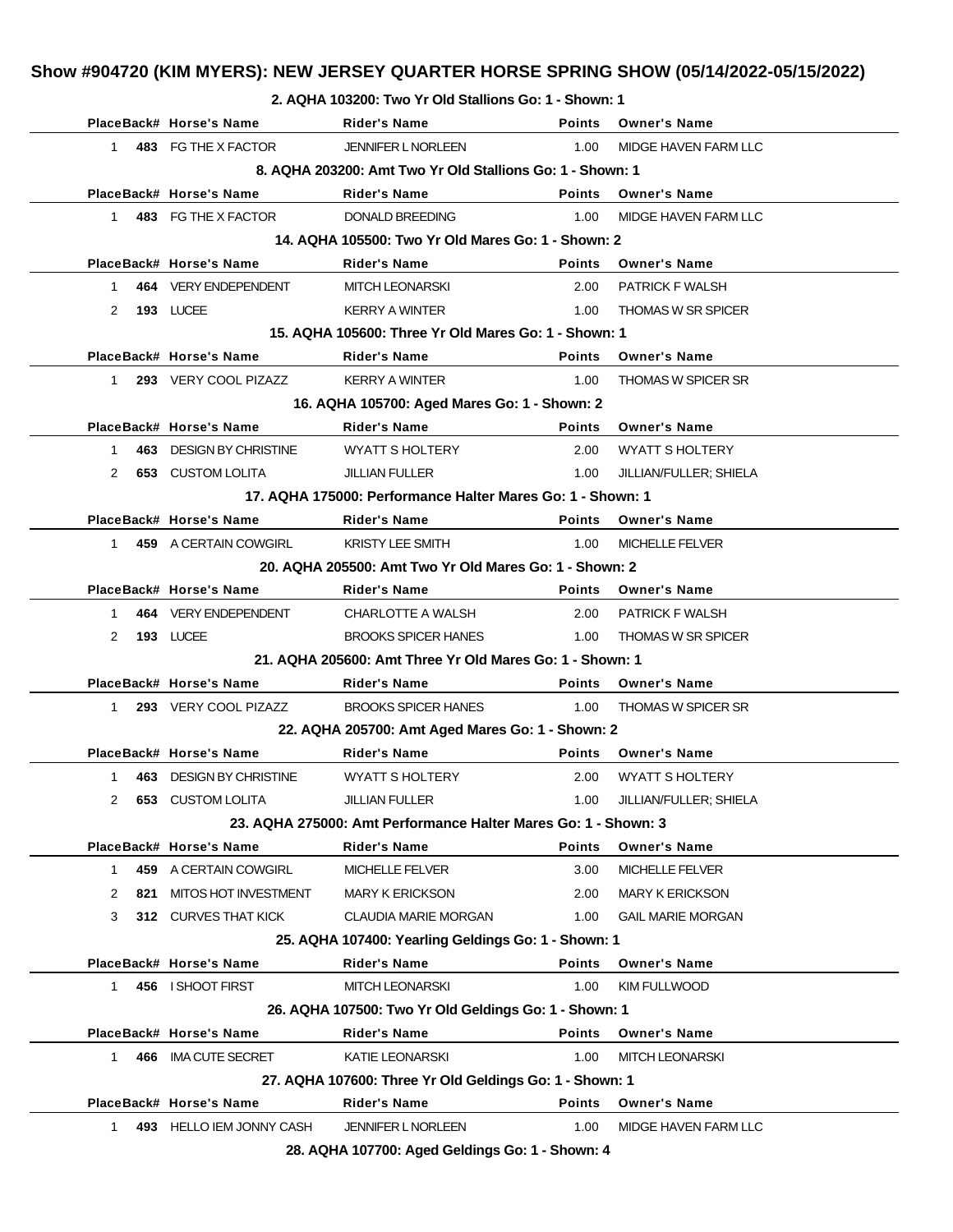|                                                     |     | PlaceBack# Horse's Name       | <b>Rider's Name</b>                                                | <b>Points</b> | <b>Owner's Name</b>          |  |  |  |
|-----------------------------------------------------|-----|-------------------------------|--------------------------------------------------------------------|---------------|------------------------------|--|--|--|
| 1                                                   |     | 700 LEGENDARY KIDD            | KATHI A BREEDING                                                   | 4.00          | LLC MIDGE HAVEN FARMS        |  |  |  |
| 2                                                   | 673 | <b>HEZA COOL TD</b>           | <b>DONALD BREEDING</b>                                             | 3.00          | DONALD BREEDING              |  |  |  |
| 3                                                   |     | 462 MOETE                     | <b>CLAIRE MARIE CLEMENTS</b>                                       | 2.00          | OLIVIA BOYDEN HILL           |  |  |  |
| 4                                                   |     | 391 SUSPICIOUS MYNDS          | DIANE J WAMPOLE                                                    | 1.00          | DIANE J WAMPOLE              |  |  |  |
|                                                     |     |                               | 29. AQHA 177000: Performance Halter Geldings Go: 1 - Shown: 11     |               |                              |  |  |  |
|                                                     |     | PlaceBack# Horse's Name       | <b>Rider's Name</b>                                                | <b>Points</b> | <b>Owner's Name</b>          |  |  |  |
| 1.                                                  |     | 630 ON RED ALERT              | <b>JONATHAN MEILLEUR</b>                                           | 9.00          | <b>KAREN CINDY VANECSWYK</b> |  |  |  |
| 2                                                   | 828 | COOL LOOKIN LOPER             | MIA CASSO                                                          | 8.00          | MIA CASSO                    |  |  |  |
| 3                                                   | 655 | CODES SMOOTH NOTE             | <b>JONATHAN MEILLEUR</b>                                           | 7.00          | <b>JOSEPH AND JULIANNE</b>   |  |  |  |
| 4                                                   | 489 | HOOS EASY                     | MARY K COUGHLIN-TIZIO                                              | 6.00          | <b>MARY K COUGHLIN-TIZIO</b> |  |  |  |
| 5                                                   |     | THINKIN OUT LOUD              |                                                                    | 5.00          | KATELYN WASHART              |  |  |  |
|                                                     | 470 |                               | JULIE ZALASKUS                                                     |               |                              |  |  |  |
| 6                                                   | 727 | <b>ROCKKITMAN</b>             | <b>HEIDI KLING</b>                                                 | 4.00          | <b>HEIDI KLING</b>           |  |  |  |
| 7                                                   | 329 | <b>HAPPENS TOBE INVITED</b>   | SAMANTHA STELLATO                                                  | 3.00          | SAMANTHA STELLATO            |  |  |  |
| 8                                                   | 166 | MADE JUST FOR U               | <b>LORA KNELLY-THOMAS</b>                                          | 2.00          | JANE L KNELLY                |  |  |  |
| 9                                                   |     | 772 LAZY TALKIN               | <b>EMILY KUCHTA</b>                                                | 1.00          | <b>EMILY KUCHTA</b>          |  |  |  |
|                                                     |     |                               | 31. AQHA 207400: Amt Yearling Geldings Go: 1 - Shown: 1            |               |                              |  |  |  |
|                                                     |     | PlaceBack# Horse's Name       | <b>Rider's Name</b>                                                | <b>Points</b> | <b>Owner's Name</b>          |  |  |  |
| 1.                                                  |     | 456 I SHOOT FIRST             | <b>KIM FULLWOOD</b>                                                | 1.00          | <b>KIM FULLWOOD</b>          |  |  |  |
|                                                     |     |                               | 33. AQHA 207600: Amt Three Yr Old Geldings Go: 1 - Shown: 1        |               |                              |  |  |  |
|                                                     |     | PlaceBack# Horse's Name       | <b>Rider's Name</b>                                                | <b>Points</b> | <b>Owner's Name</b>          |  |  |  |
| 1                                                   |     | 493 HELLO IEM JONNY CASH      | DONALD BREEDING                                                    | 1.00          | MIDGE HAVEN FARM LLC         |  |  |  |
| 34. AQHA 207700: Amt Aged Geldings Go: 1 - Shown: 5 |     |                               |                                                                    |               |                              |  |  |  |
|                                                     |     |                               |                                                                    |               |                              |  |  |  |
|                                                     |     | PlaceBack# Horse's Name       | <b>Rider's Name</b>                                                | <b>Points</b> | <b>Owner's Name</b>          |  |  |  |
| 1.                                                  |     | 673 HEZA COOL TD              | <b>DONALD BREEDING</b>                                             | 5.00          | <b>DONALD BREEDING</b>       |  |  |  |
| 2                                                   | 700 | <b>LEGENDARY KIDD</b>         | KATHI A BREEDING                                                   | 4.00          | LLC MIDGE HAVEN FARMS        |  |  |  |
| 3                                                   |     | 462 MOETE                     | <b>CLAIRE MARIE CLEMENTS</b>                                       | 3.00          | <b>OLIVIA BOYDEN HILL</b>    |  |  |  |
| 4                                                   | 585 | SWEET AND SEMI LAZY           | <b>PAUL NEVELLS</b>                                                | 2.00          | <b>MORRA NEVELLS</b>         |  |  |  |
| 5                                                   | 391 | SUSPICIOUS MYNDS              | DIANE J WAMPOLE                                                    | 1.00          | <b>DIANE J WAMPOLE</b>       |  |  |  |
|                                                     |     |                               | 35. AQHA 277000: Amt Performance Halter Geldings Go: 1 - Shown: 16 |               |                              |  |  |  |
|                                                     |     | PlaceBack# Horse's Name       | <b>Rider's Name</b>                                                | Points        | <b>Owner's Name</b>          |  |  |  |
| 1                                                   |     | 630 ON RED ALERT              | KAREN CINDY                                                        | 9.00          | <b>KAREN CINDY VANECSWYK</b> |  |  |  |
| 2                                                   |     | 655 CODES SMOOTH NOTE         | JOSEPH TYLKA                                                       | 8.00          | JOSEPH AND JULIANNE          |  |  |  |
| 3                                                   | 489 | HOOS EASY                     | <b>MARY K COUGHLIN-TIZIO</b>                                       | 7.00          | <b>MARY K COUGHLIN-TIZIO</b> |  |  |  |
| 4                                                   | 727 | <b>ROCKKITMAN</b>             | <b>HEIDI KLING</b>                                                 | 6.00          | <b>HEIDI KLING</b>           |  |  |  |
| 5                                                   | 329 | HAPPENS TOBE INVITED          | SAMANTHA STELLATO                                                  | 5.00          | SAMANTHA STELLATO            |  |  |  |
| 6                                                   |     | 166 MADE JUST FOR U           | JANE L KNELLY                                                      | 4.00          | JANE L KNELLY                |  |  |  |
| 7                                                   |     | 333 CLASS WITH POTENTIAL      | <b>MARY K ERICKSON</b>                                             | 3.00          | ASHLEY H ERICKSON            |  |  |  |
| 8                                                   |     | <b>654 WILLY WANTS TO WIN</b> | CLAUDIA MARIE MORGAN                                               | 2.00          | <b>GAIL MARIE MORGAN</b>     |  |  |  |
| 9                                                   |     | 915 DIRTY RICH                | <b>DENISE M QUICK</b>                                              | 1.00          | <b>DENISE M QUICK</b>        |  |  |  |
|                                                     |     |                               | 44. AQHA 407500: Youth Two Yr Old Geldings Go: 1 - Shown: 1        |               |                              |  |  |  |
|                                                     |     | PlaceBack# Horse's Name       | Rider's Name                                                       | <b>Points</b> | <b>Owner's Name</b>          |  |  |  |
| $1 \quad$                                           |     | 466 IMA CUTE SECRET           | KATIE LEONARSKI                                                    | 1.00          | <b>MITCH LEONARSKI</b>       |  |  |  |
|                                                     |     |                               | 46. AQHA 407700: Youth Aged Geldings Go: 1 - Shown: 4              |               |                              |  |  |  |
|                                                     |     | PlaceBack# Horse's Name       | <b>Rider's Name</b>                                                | <b>Points</b> | <b>Owner's Name</b>          |  |  |  |
| $1 \quad$                                           |     | 462 MOETE                     | <b>AIDEN CLEMENTS</b>                                              | 4.00          | OLIVIA BOYDEN HILL           |  |  |  |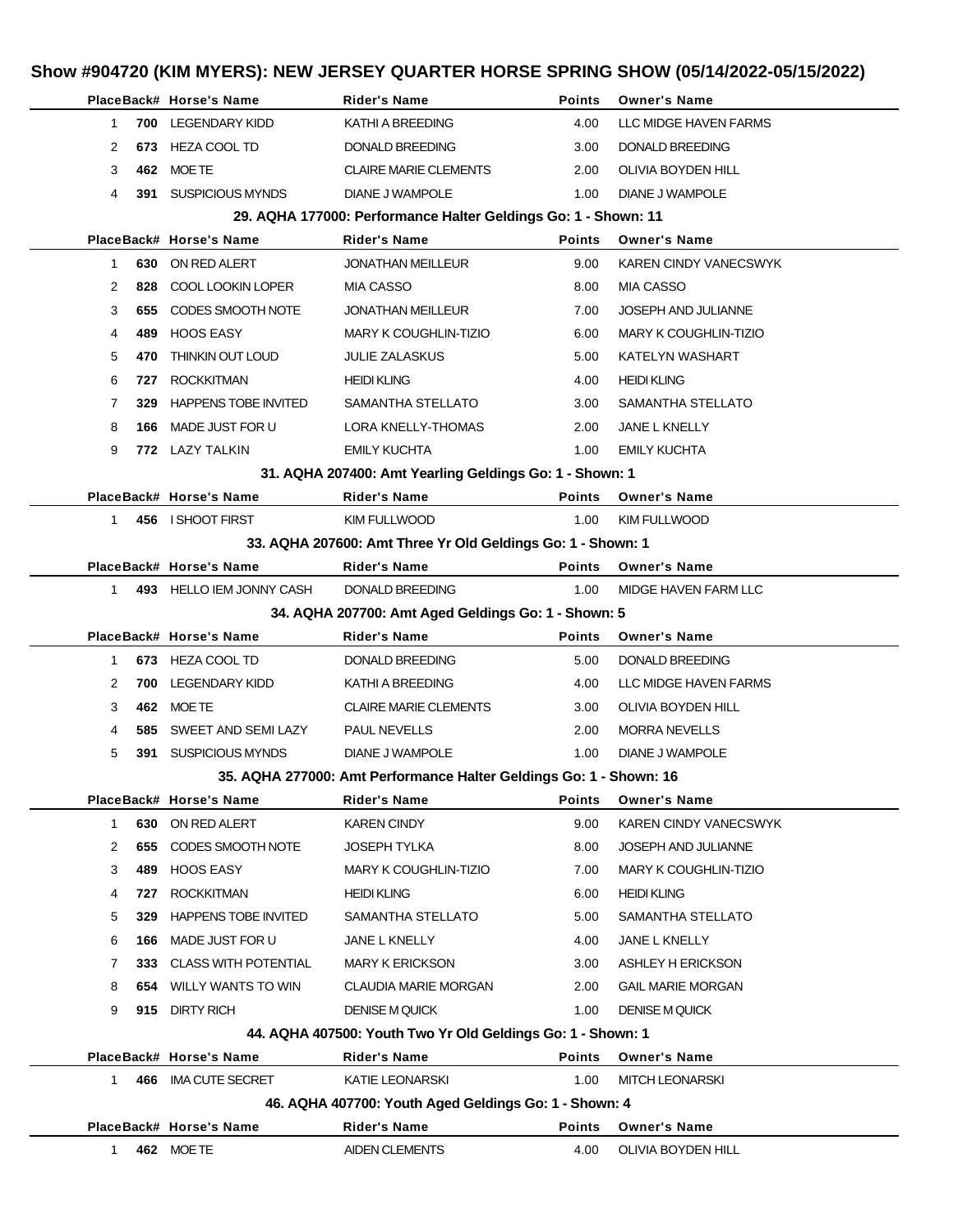## **Show #904720 (KIM MYERS): NEW JERSEY QUARTER HORSE SPRING SHOW (05/14/2022-05/15/2022) 713** WIN YOUR DREAMS ADRIANNA M GOOLSBY 3.00 ADRIANNA M GOOLSBY **231** ITSALLWAYSSUMPN JILLIAN STRINGER 2.00 JILLIAN STRINGER **305** FLASHNTHEDARK ALEX MORGAN 1.00 GAIL MARIE MORGAN **47. AQHA 477000: Youth Performance Halter Geldings Go: 1 - Shown: 9 PlaceBack# Horse's Name Rider's Name Points Owner's Name 167** JUS CALL ME SOUTHERN ALISSA MONETTI 9.00 ALISSA MONETTI **828** COOL LOOKIN LOPER MIA CASSO 8.00 MIA CASSO **473** COOL TO BE INVITED LUCI COLASANTE 7.00 LUCI COLASANTE **772** LAZY TALKIN EMILY KUCHTA 6.00 EMILY KUCHTA **812** HES GENUINE ABSOLUTE LAUREN R GOOLSBY 5.00 ADRIANNA M GOOLSBY **479** ISLE DECK YA ELIZABETH SCHALICK 4.00 JULIE SCHALICK **893** SIMPLE IS BEST ALYSSA PAPIEZ 3.00 ALYSSA PAPIEZ **331** ABSOLUTELY CERTAIN GRACE KREFT 2.00 GRACE KREFT **830** GOOD KIND OF LAZY ALEX MORGAN 1.00 CLAUDIA MARIE MORGAN **49. AQHA 212002: L1 Amt Showmanship at Halter Go: 1 - Shown: 14 PlaceBack# Horse's Name Rider's Name Points Owner's Name 668** LOPIN INVITATION AMBER LIBRIZZI 9.00 AMBER LIBRIZZI **298** WHIRLD KLASS KRYMSUN KRISTIN REDD 8.00 PATSY WELLS **821** MITOS HOT INVESTMENT MARY K ERICKSON 7.00 MARY K ERICKSON **945** BROKE MACHINE DANIEL J MALETIC 6.00 DANIEL J MALETIC **329** HAPPENS TOBE INVITED SAMANTHA STELLATO 5.00 SAMANTHA STELLATO **468** MAJORS CINDY CHEX SHIELA FULLER 4.00 MARK CASSTELLANO **523** CADBURY PEPTO THERESE PERRETTE 3.00 THERESE PERRETTE **470** THINKIN OUT LOUD VERONICA M TENNARIELLO 2.00 KATELYN WASHART **1231** NOTHINGBUTPERFECTION SHILPA R DESHPANDE 1.00 SHILPA R DESHPANDE **50. AQHA 212800: Amt Select Showmanship at Halter Go: 1 - Shown: 6 PlaceBack# Horse's Name Rider's Name Points Owner's Name 585** SWEET AND SEMI LAZY MORRA NEVELLS 6.00 MORRA NEVELLS **821** MITOS HOT INVESTMENT MARY K ERICKSON 5.00 MARY K ERICKSON **2868** SECRET SANTA KELLY J BUTZ 4.00 KELLY J BUTZ **945** BROKE MACHINE DANIEL J MALETIC 3.00 DANIEL J MALETIC **915** DIRTY RICH DENISE M QUICK 2.00 DENISE M QUICK **523** CADBURY PEPTO THERESE PERRETTE 1.00 THERESE PERRETTE **51. AQHA 212000: Amt Showmanship at Halter Go: 1 - Shown: 7 PlaceBack# Horse's Name Rider's Name Points Owner's Name 554** GOTA SHOW ME OFF REBECCA A BROWN 7.00 REBECCA A BROWN **298** WHIRLD KLASS KRYMSUN KRISTIN REDD 6.00 PATSY WELLS **101** IMA RAGEOUS LEAGUER NICOLE BARBARO 5.00 NICOLE BARBARO **727** ROCKKITMAN **HEIDI KLING 128 A.00 HEIDI KLING 668** LOPIN INVITATION AMBER LIBRIZZI 3.00 AMBER LIBRIZZI **1231** NOTHINGBUTPERFECTION SHILPA R DESHPANDE 2.00 SHILPA R DESHPANDE **348** MY BEST BLUE JEANS LAURA BREZEZYNSKI 1.00 JILL BRZEZYNSKI **52. SM FRY 7001: SMALL FRY SHOWMANSHIP Go: 1 - Shown: 6 PlaceBack# Horse's Name Rider's Name Points Owner's Name 451** CIERRAS BEAUTY SLEEP NATALEE G DEGROOT 6.00 CHARLENE MCDONALD **478** ZIPPOS MR GOOD BODY ISABELLA R REYNOLDS 5.00 ADRIANA TOTTEN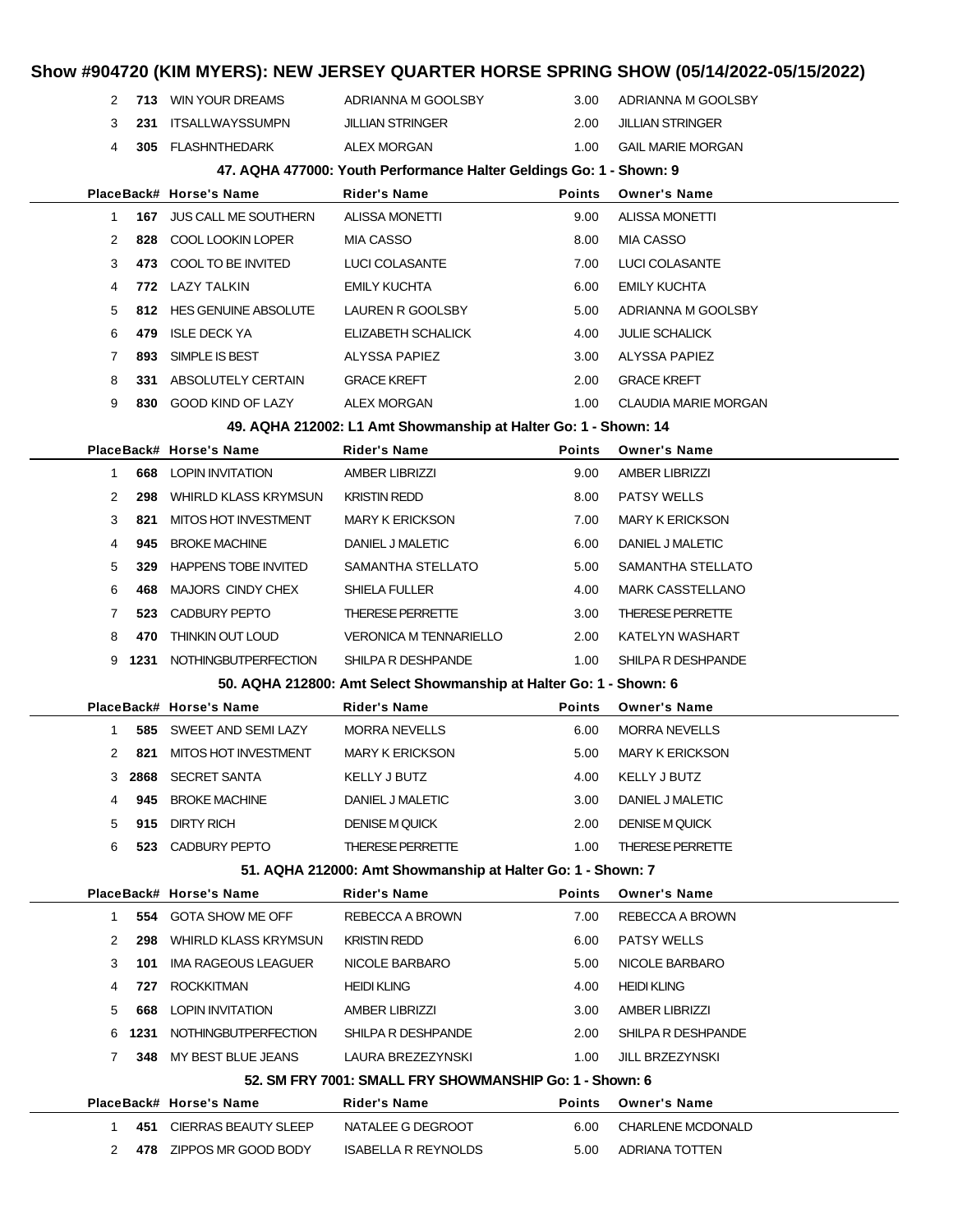## **Show #904720 (KIM MYERS): NEW JERSEY QUARTER HORSE SPRING SHOW (05/14/2022-05/15/2022) 364** TOO HOT N RADICAL SAMANTHA ZIMMERMAN 4.00 KELLI WEEKS **469** HOT FRIDAY NIGHT MADELINE G REYNOLDS 3.00 ALISSA MONETTI **476** ABITA REDFORDS CHIP LEVI MARX 2.00 KAREN L MARX **622** ROCKIN ROLEX LANDIN BEERS 1.00 MARISSA DE MATTIO **53. AQHA 412002: L1 Youth Showmanship at Halter Go: 1 - Shown: 12 PlaceBack# Horse's Name Rider's Name Points Owner's Name 167** JUS CALL ME SOUTHERN ALISSA MONETTI 9.00 ALISSA MONETTI **826** REAL HOT KRYMSUN CAROLINE WISNIEWSKI 8.00 CAROLINE WISNIEWSKI **298** WHIRLD KLASS KRYMSUN ADDISON RENAE RICKER 7.00 PATSY WELLS **772** LAZY TALKIN EMILY KUCHTA 6.00 EMILY KUCHTA **105** AINT HE HOT EMILY ORGERA 5.00 KAREN ORGERA **473** COOL TO BE INVITED LUCI COLASANTE 4.00 LUCI COLASANTE **451** CIERRAS BEAUTY SLEEP NATALEE G DEGROOT 3.00 CHARLENE MCDONALD **812** HES GENUINE ABSOLUTE LAUREN R GOOLSBY 2.00 ADRIANNA M GOOLSBY **231** ITSALLWAYSSUMPN JILLIAN STRINGER 1.00 JILLIAN STRINGER **54. AQHA 412700: Youth Showmanship (13 & Under) Go: 1 - Shown: 3 PlaceBack# Horse's Name Rider's Name Points Owner's Name 105** AINT HE HOT EMILY ORGERA 3.00 KAREN ORGERA **812** HES GENUINE ABSOLUTE LAUREN R GOOLSBY 2.00 ADRIANNA M GOOLSBY **473** COOL TO BE INVITED LUCI COLASANTE 1.00 LUCI COLASANTE **55. AQHA 412800: Youth Showmanship (14 - 18) Go: 1 - Shown: 7 PlaceBack# Horse's Name Rider's Name Points Owner's Name 893** SIMPLE IS BEST ALYSSA PAPIEZ 7.00 ALYSSA PAPIEZ **772** LAZY TALKIN EMILY KUCHTA 6.00 EMILY KUCHTA **167** JUS CALL ME SOUTHERN ALISSA MONETTI 5.00 ALISSA MONETTI **183** VS IRISH COWGIRL ELLA KUCHTA 4.00 ELLA KUCHTA **331** ABSOLUTELY CERTAIN GRACE KREFT 3.00 GRACE KREFT **231** ITSALLWAYSSUMPN JILLIAN STRINGER 2.00 JILLIAN STRINGER **828** COOL LOOKIN LOPER MIA CASSO 1.00 MIA CASSO **61. OPEN 61: Mock Class Hunter Under Saddle Go: 1 - Shown: 5 PlaceBack# Horse's Name Rider's Name Points Owner's Name 416** QUIET RIET **LAURA STILES** 0.00 LAURA STILES **333** CLASS WITH POTENTIAL ASHLEY H ERICKSON 0.00 ASHLEY H ERICKSON **101** IMA RAGEOUS LEAGUER NICOLE BARBARO 0.00 NICOLE BARBARO **2868** SECRET SANTA KELLY J BUTZ 0.00 KELLY J BUTZ **929** HES WILLY AWESOME SAMANTHA STELLATO 0.00 SAMANTHA STELLATO **62. NJQH 962: OPEN W/T HUNTER UNDER SADDLE JACKPOT ALL AGE Go: 1 - Shown: 14 PlaceBack# Horse's Name Rider's Name Points Owner's Name 489** HOOS EASY MARY K COUGHLIN-TIZIO 9.00 MARY K COUGHLIN-TIZIO **929** HES WILLY AWESOME SAMANTHA STELLATO 8.00 SAMANTHA STELLATO **831** ONLYIMPULSIONSWILLDO KAITLYN ELIZABETH 7.00 KAITLYN ELIZABETH **989** AL BE EXPENSIVE ERIN L CYMERMAN 6.00 ERIN L CYMERMAN **654** WILLY WANTS TO WIN CLAUDIA MARIE MORGAN 5.00 GAIL MARIE MORGAN **416** QUIET RIET LAURA STILES 4.00 LAURA STILES **479** ISLE DECK YA ASHLEY H ERICKSON 3.00 JULIE SCHALICK **2868** SECRET SANTA **KELLY J BUTZ** 2.00 KELLY J BUTZ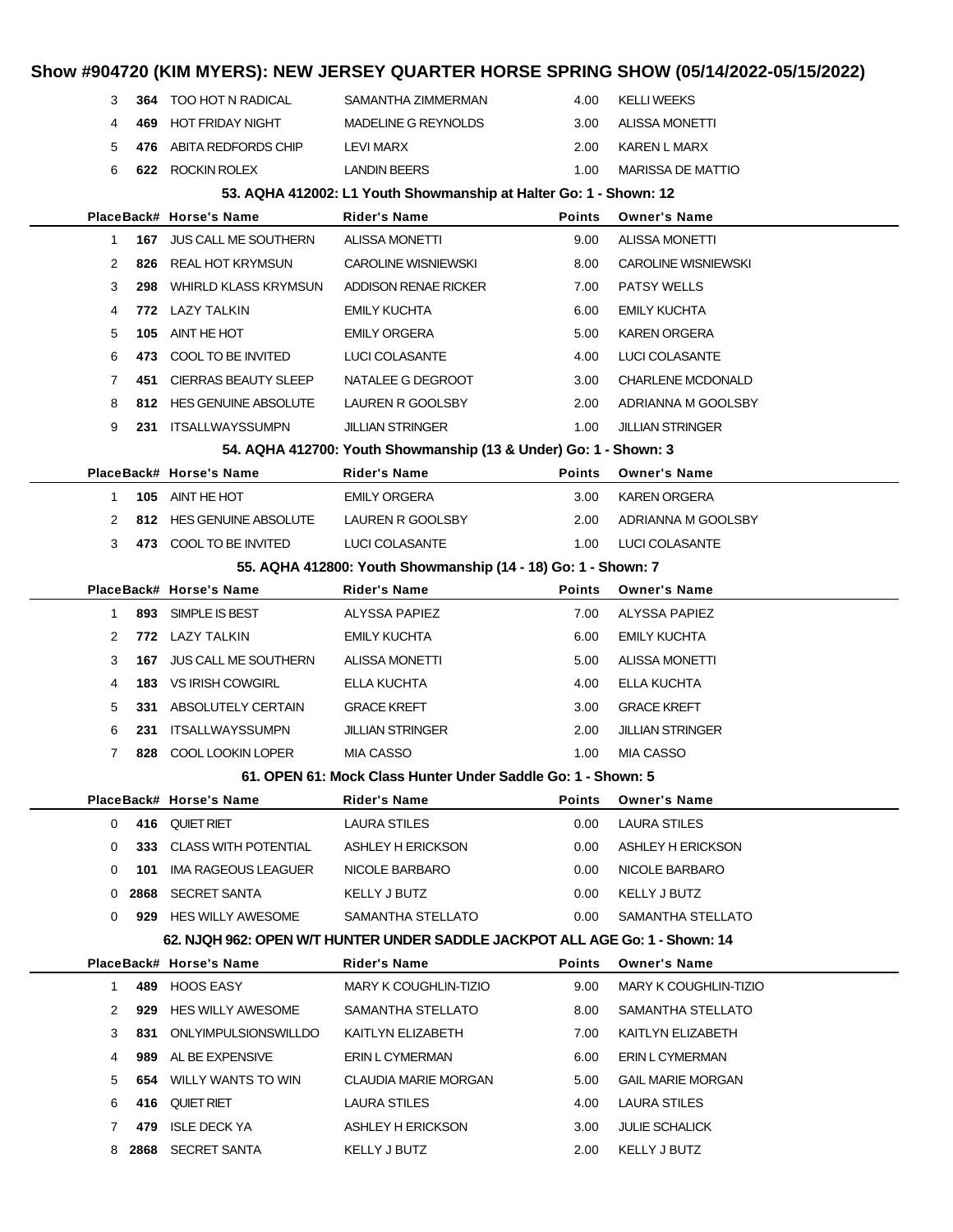|              |     |                                                                |                                                                          |               | Show #904720 (KIM MYERS): NEW JERSEY QUARTER HORSE SPRING SHOW (05/14/2022-05/15/2022) |
|--------------|-----|----------------------------------------------------------------|--------------------------------------------------------------------------|---------------|----------------------------------------------------------------------------------------|
| 9            |     | 772 LAZY TALKIN                                                | <b>EMILY KUCHTA</b>                                                      | 1.00          | <b>EMILY KUCHTA</b>                                                                    |
|              |     |                                                                | 63. AQHA 144004: L1 Hunter Under Saddle Go: 1 - Shown: 4                 |               |                                                                                        |
|              |     | PlaceBack# Horse's Name                                        | Rider's Name                                                             | <b>Points</b> | <b>Owner's Name</b>                                                                    |
| $\mathbf{1}$ | 484 | BRING YOUR BEST                                                | LYNDSEY T CURIALE                                                        | 4.00          | CHRISTINA CURIALE                                                                      |
| 2            |     | 472 KICK BACK AND KRUZ                                         | LORA KNELLY-THOMAS                                                       | 3.00          | LORA KNELLY-THOMAS                                                                     |
| 3            | 735 | <b>I JUST ESCAPED</b>                                          | ALYSSA M COSCIA                                                          | 2.00          | <b>CHRISTINA CURIALE</b>                                                               |
| 4            |     | 989 AL BE EXPENSIVE                                            | ERIN L CYMERMAN                                                          | 1.00          | ERIN L CYMERMAN                                                                        |
|              |     |                                                                | 64. AQHA 244002: L1 Amt Hunter Under Saddle Go: 1 - Shown: 10            |               |                                                                                        |
|              |     | PlaceBack# Horse's Name                                        | Rider's Name                                                             | Points        | <b>Owner's Name</b>                                                                    |
| 1            | 298 | WHIRLD KLASS KRYMSUN                                           | <b>KRISTIN REDD</b>                                                      | 9.00          | <b>PATSY WELLS</b>                                                                     |
| 2            | 929 | HES WILLY AWESOME                                              | SAMANTHA STELLATO                                                        | 8.00          | SAMANTHA STELLATO                                                                      |
| 3            | 489 | HOOS EASY                                                      | MARY K COUGHLIN-TIZIO                                                    | 7.00          | MARY K COUGHLIN-TIZIO                                                                  |
| 4            | 654 | <b>WILLY WANTS TO WIN</b>                                      | CLAUDIA MARIE MORGAN                                                     | 6.00          | <b>GAIL MARIE MORGAN</b>                                                               |
| 5            | 668 | LOPIN INVITATION                                               | <b>AMBER LIBRIZZI</b>                                                    | 5.00          | <b>AMBER LIBRIZZI</b>                                                                  |
| 6            | 342 | HOLIDAY LOVES LADY                                             | <b>JAMIE CARPENTER</b>                                                   | 4.00          | <b>JAMIE CARPENTER</b>                                                                 |
| 7            | 831 | ONLYIMPULSIONSWILLDO                                           | KAITLYN ELIZABETH                                                        | 3.00          | KAITLYN ELIZABETH                                                                      |
| 8            | 333 | CLASS WITH POTENTIAL                                           | <b>MARY K ERICKSON</b>                                                   | 2.00          | ASHLEY H ERICKSON                                                                      |
| 9            |     | 106 IF U ONLY NEW                                              | <b>MORGAN MARIE TODD</b>                                                 | 1.00          | <b>MORGAN MARIE TODD</b>                                                               |
|              |     |                                                                | 66. AQHA 244000: Amt Hunter Under Saddle Go: 1 - Shown: 9                |               |                                                                                        |
|              |     | PlaceBack# Horse's Name                                        | <b>Rider's Name</b>                                                      | Points        | <b>Owner's Name</b>                                                                    |
| 1            | 166 | MADE JUST FOR U                                                | JANE L KNELLY                                                            | 9.00          | <b>JANE L KNELLY</b>                                                                   |
| 2            | 727 | <b>ROCKKITMAN</b>                                              | <b>HEIDI KLING</b>                                                       | 8.00          | <b>HEIDI KLING</b>                                                                     |
| 3            | 126 | Super Chip My Ride                                             | C LYNN HARRISON                                                          | 7.00          | C LYNN HARRISON                                                                        |
| 4            | 489 | HOOS EASY                                                      | MARY K COUGHLIN-TIZIO                                                    | 6.00          | <b>MARY K COUGHLIN-TIZIO</b>                                                           |
| 5            | 654 | WILLY WANTS TO WIN                                             | <b>CLAUDIA MARIE MORGAN</b>                                              | 5.00          | <b>GAIL MARIE MORGAN</b>                                                               |
| 6            | 831 | ONLYIMPULSIONSWILLDO                                           | KAITLYN ELIZABETH                                                        | 4.00          | KAITLYN ELIZABETH                                                                      |
| 7            | 118 | <b>BLUE SUEDE IRONS</b>                                        | LINDSEY MEDIO                                                            | 3.00          | LINDSEY RUGGIERO                                                                       |
| 8            |     | 2868 SECRET SANTA                                              | KELLY J BUTZ                                                             | 2.00          | KELLY J BUTZ                                                                           |
| 9            |     | 989 AL BE EXPENSIVE                                            | ERIN L CYMERMAN                                                          | 1.00          | ERIN L CYMERMAN                                                                        |
|              |     | 68. AQHA 444002: L1 Youth Hunter Under Saddle Go: 1 - Shown: 8 |                                                                          |               |                                                                                        |
|              |     | PlaceBack# Horse's Name                                        | <b>Rider's Name</b>                                                      | Points        | <b>Owner's Name</b>                                                                    |
| $\mathbf{1}$ | 298 | <b>WHIRLD KLASS KRYMSUN</b>                                    | ADDISON RENAE RICKER                                                     | 8.00          | <b>PATSY WELLS</b>                                                                     |
| 2            | 500 | <b>BMQ TRICKED OUT RIDE</b>                                    | <b>GRACE ANNE RICKER</b>                                                 | 7.00          | <b>PATSY WELLS</b>                                                                     |
| 3            |     | 772 LAZY TALKIN                                                | EMILY KUCHTA                                                             | 6.00          | <b>EMILY KUCHTA</b>                                                                    |
| 4            | 479 | <b>ISLE DECK YA</b>                                            | ELIZABETH SCHALICK                                                       | 5.00          | <b>JULIE SCHALICK</b>                                                                  |
| 5            | 713 | <b>WIN YOUR DREAMS</b>                                         | ADRIANNA M GOOLSBY                                                       | 4.00          | ADRIANNA M GOOLSBY                                                                     |
| 6            | 231 | ITSALLWAYSSUMPN                                                | <b>JILLIAN STRINGER</b>                                                  | 3.00          | <b>JILLIAN STRINGER</b>                                                                |
| 7            | 708 | <b>HES NATURAL</b>                                             | ALEX MORGAN                                                              | 2.00          | <b>GAIL MARIE MORGAN</b>                                                               |
| 8            |     | 331 ABSOLUTELY CERTAIN                                         | <b>GRACE KREFT</b>                                                       | 1.00          | <b>GRACE KREFT</b>                                                                     |
|              |     |                                                                | 69. AQHA 444700: Youth Hunter Under Saddle (13 & Under) Go: 1 - Shown: 3 |               |                                                                                        |
|              |     | PlaceBack# Horse's Name                                        | <b>Rider's Name</b>                                                      | Points        | <b>Owner's Name</b>                                                                    |
| $\mathbf 1$  | 500 | <b>BMQ TRICKED OUT RIDE</b>                                    | <b>GRACE ANNE RICKER</b>                                                 | 3.00          | PATSY WELLS                                                                            |
| 2            | 298 | WHIRLD KLASS KRYMSUN                                           | ADDISON RENAE RICKER                                                     | 2.00          | <b>PATSY WELLS</b>                                                                     |
| 3            |     | 812 HES GENUINE ABSOLUTE                                       | LAUREN R GOOLSBY                                                         | 1.00          | ADRIANNA M GOOLSBY                                                                     |
|              |     |                                                                | 70. AQHA 444800: Youth Hunter Under Saddle (14-18) Go: 1 - Shown: 6      |               |                                                                                        |
|              |     | PlaceBack# Horse's Name                                        | <b>Rider's Name</b>                                                      | Points        | <b>Owner's Name</b>                                                                    |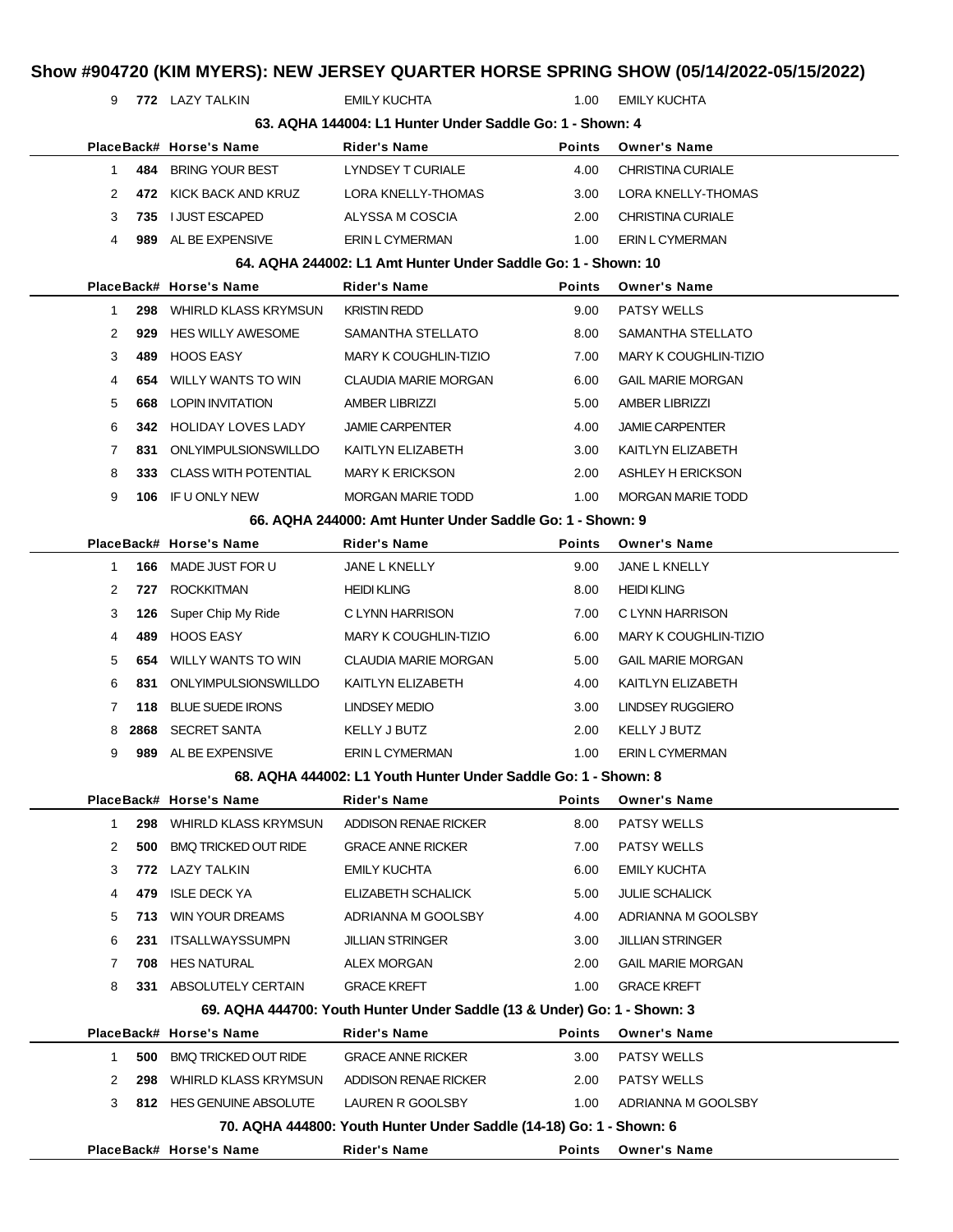|              |              |                                            |                                                                     |               | Show #904720 (KIM MYERS): NEW JERSEY QUARTER HORSE SPRING SHOW (05/14/2022-05/15/2022) |
|--------------|--------------|--------------------------------------------|---------------------------------------------------------------------|---------------|----------------------------------------------------------------------------------------|
| 1            |              | 828 COOL LOOKIN LOPER                      | <b>MIA CASSO</b>                                                    | 6.00          | <b>MIA CASSO</b>                                                                       |
| 2            |              | 772 LAZY TALKIN                            | <b>EMILY KUCHTA</b>                                                 | 5.00          | <b>EMILY KUCHTA</b>                                                                    |
| 3            | 479          | <b>ISLE DECK YA</b>                        | ELIZABETH SCHALICK                                                  | 4.00          | <b>JULIE SCHALICK</b>                                                                  |
| 4            | 713          | <b>WIN YOUR DREAMS</b>                     | ADRIANNA M GOOLSBY                                                  | 3.00          | ADRIANNA M GOOLSBY                                                                     |
| 5            | 708          | <b>HES NATURAL</b>                         | <b>ALEX MORGAN</b>                                                  | 2.00          | <b>GAIL MARIE MORGAN</b>                                                               |
| 6            |              | 331 ABSOLUTELY CERTAIN                     | <b>GRACE KREFT</b>                                                  | 1.00          | <b>GRACE KREFT</b>                                                                     |
|              |              |                                            | 71. AQHA 144200: Senior Hunter Under Saddle Go: 1 - Shown: 5        |               |                                                                                        |
|              |              | PlaceBack# Horse's Name                    | Rider's Name                                                        | <b>Points</b> | <b>Owner's Name</b>                                                                    |
| 1            |              | 457 RUSLEEPING                             | NICOLE JACOBSEN                                                     | 5.00          | <b>SUSAN GOUGH</b>                                                                     |
| 2            | 126          | Super Chip My Ride                         | C LYNN HARRISON                                                     | 4.00          | C LYNN HARRISON                                                                        |
| 3            | 828          | COOL LOOKIN LOPER                          | MIA CASSO                                                           | 3.00          | MIA CASSO                                                                              |
| 4            | 489          | <b>HOOS EASY</b>                           | SAMANTHA L MARKLEY                                                  | 2.00          | MARY K COUGHLIN-TIZIO                                                                  |
| 5            | 826          | <b>REAL HOT KRYMSUN</b>                    | LYNDSEY T CURIALE                                                   | 1.00          | <b>CAROLINE WISNIEWSKI</b>                                                             |
|              |              |                                            | 72. SM FRY 7007: LEADLINE Go: 1 - Shown: 9                          |               |                                                                                        |
|              |              | PlaceBack# Horse's Name                    | Rider's Name                                                        | <b>Points</b> | <b>Owner's Name</b>                                                                    |
| 0            | 700          | LEGENDARY KIDD                             | <b>ISABELLA NORLEEN</b>                                             | 0.00          | LLC MIDGE HAVEN FARMS                                                                  |
| 0            | 653          | <b>CUSTOM LOLITA</b>                       | RAELEE DUBOIS                                                       | 0.00          | JILLIAN/FULLER; SHIELA                                                                 |
| 0            | 622          | ROCKIN ROLEX                               | <b>BROCK BEERS</b>                                                  | 0.00          | <b>MARISSA DE MATTIO</b>                                                               |
| 0            | 714          | SHES TOO GOOD FOR YOU HARRISON MEDIO       |                                                                     | 0.00          | <b>LINDSEY MEDIO</b>                                                                   |
| 0            | 331          | ABSOLUTELY CERTAIN                         | <b>OLIVIA NEWHARD</b>                                               | 0.00          | <b>GRACE KREFT</b>                                                                     |
| 0            | 953          | ALL OF THE BEST                            | <b>BOONE CURIALE</b>                                                | 0.00          | <b>HADDIE CURIALE</b>                                                                  |
| 0            | 446          | ONA IMPULSIVE COWBOY                       | <b>BRIGID JOHNSON</b>                                               | 0.00          | MARGARET A ZEPKA                                                                       |
| 0            | 167          | <b>JUS CALL ME SOUTHERN</b>                | <b>DESI PETONAK</b>                                                 | 0.00          | <b>ALISSA MONETTI</b>                                                                  |
| 0            |              | 1231 NOTHINGBUTPERFECTION                  | <b>WILLIAM VOCKE</b>                                                | 0.00          | SHILPA R DESHPANDE                                                                     |
|              |              |                                            | 73. SM FRY 7002: SMALL FRY ENGLISH WALK TROT Go: 1 - Shown: 5       |               |                                                                                        |
|              |              | PlaceBack# Horse's Name                    | Rider's Name                                                        | <b>Points</b> | <b>Owner's Name</b>                                                                    |
| 1            | 451          | CIERRAS BEAUTY SLEEP                       | NATALEE G DEGROOT                                                   | 5.00          | <b>CHARLENE MCDONALD</b>                                                               |
| 2            | 484          | BRING YOUR BEST                            | <b>HADDIE F CURIALE</b>                                             | 4.00          | <b>CHRISTINA CURIALE</b>                                                               |
| 3            |              | 473 COOL TO BE INVITED                     | LUCI COLASANTE                                                      | 3.00          | LUCI COLASANTE                                                                         |
| 4            |              | 476 ABITA REDFORDS CHIP                    | LEVI MARX                                                           | 2.00          | KAREN L MARX                                                                           |
| 5            |              | <b>364 TOO HOT N RADICAL</b>               | SAMANTHA ZIMMERMAN                                                  | 1.00          | <b>KELLI WEEKS</b>                                                                     |
|              |              |                                            | 74. SM FRY 7003: SMALL FRY WALK TROT HS EQUITATION Go: 1 - Shown: 5 |               |                                                                                        |
|              |              | PlaceBack# Horse's Name                    | Rider's Name                                                        | <b>Points</b> | <b>Owner's Name</b>                                                                    |
|              | $\mathbf{1}$ | 484 BRING YOUR BEST                        | <b>HADDIE F CURIALE</b>                                             | 5.00          | <b>CHRISTINA CURIALE</b>                                                               |
| 2            |              | 476 ABITA REDFORDS CHIP                    | LEVI MARX                                                           | 4.00          | <b>KAREN L MARX</b>                                                                    |
| 3            |              | 473 COOL TO BE INVITED                     | LUCI COLASANTE                                                      | 3.00          | LUCI COLASANTE                                                                         |
| 4            |              | <b>364 TOO HOT N RADICAL</b>               | SAMANTHA ZIMMERMAN                                                  | 2.00          | <b>KELLI WEEKS</b>                                                                     |
| 5            |              | 451 CIERRAS BEAUTY SLEEP NATALEE G DEGROOT |                                                                     | 1.00          | <b>CHARLENE MCDONALD</b>                                                               |
|              |              |                                            | 75. NJQH 975: OPEN W/T EQUITATION JACKPOT OPEN Go: 1 - Shown: 8     |               |                                                                                        |
|              |              | PlaceBack# Horse's Name                    | Rider's Name                                                        | Points        | <b>Owner's Name</b>                                                                    |
| $\mathbf{1}$ |              | 727 ROCKKITMAN                             | <b>HEIDI KLING</b>                                                  | 8.00          | <b>HEIDI KLING</b>                                                                     |
| 2            |              | 772 LAZY TALKIN                            | EMILY KUCHTA                                                        | 7.00          | <b>EMILY KUCHTA</b>                                                                    |
| 3            | 831          | ONLYIMPULSIONSWILLDO                       | KAITLYN ELIZABETH                                                   | 6.00          | KAITLYN ELIZABETH                                                                      |
| 4            |              | 654 WILLY WANTS TO WIN                     | CLAUDIA MARIE MORGAN                                                | 5.00          | <b>GAIL MARIE MORGAN</b>                                                               |
| 5            |              | 479 ISLE DECK YA                           | ELIZABETH SCHALICK                                                  | 4.00          | <b>JULIE SCHALICK</b>                                                                  |
| 6            |              | 929 HES WILLY AWESOME                      | SAMANTHA STELLATO                                                   | 3.00          | SAMANTHA STELLATO                                                                      |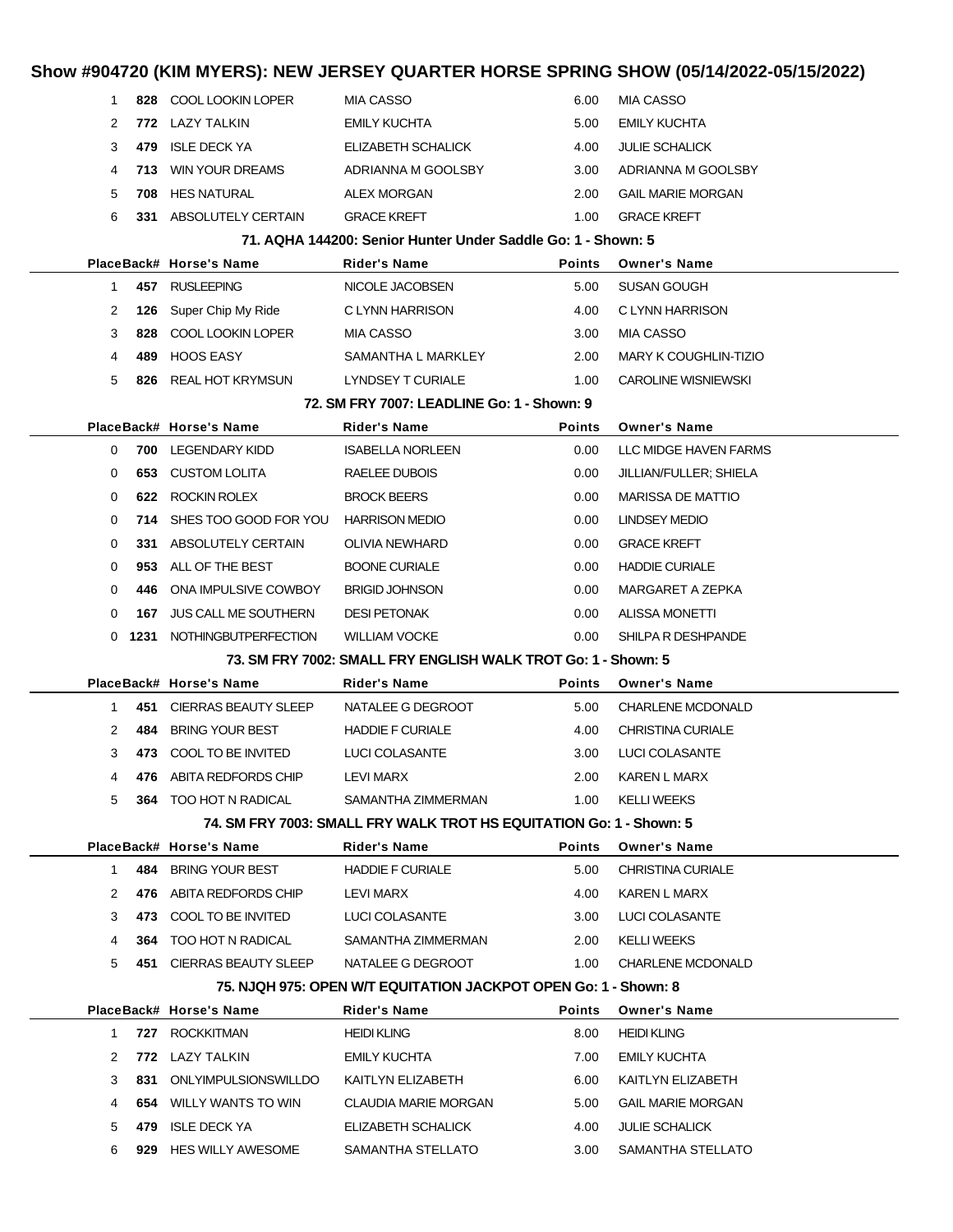## **Show #904720 (KIM MYERS): NEW JERSEY QUARTER HORSE SPRING SHOW (05/14/2022-05/15/2022) 708** HES NATURAL ALEX MORGAN 2.00 GAIL MARIE MORGAN **468** MAJORS CINDY CHEX SHIELA FULLER 1.00 MARK CASSTELLANO **76. AQHA 252002: L1 Amt Hunt Seat Equitation Go: 1 - Shown: 10 PlaceBack# Horse's Name Rider's Name Points Owner's Name 654** WILLY WANTS TO WIN CLAUDIA MARIE MORGAN 9.00 GAIL MARIE MORGAN **105** AINT HE HOT **KAREN ORGERA** 8.00 KAREN ORGERA **118** BLUE SUEDE IRONS LINDSEY MEDIO 7.00 LINDSEY RUGGIERO **106** IF U ONLY NEW MORGAN MARIE TODD 6.00 MORGAN MARIE TODD **668** LOPIN INVITATION AMBER LIBRIZZI 5.00 AMBER LIBRIZZI **333** CLASS WITH POTENTIAL MARY K ERICKSON 4.00 ASHLEY H ERICKSON **342** HOLIDAY LOVES LADY JAMIE CARPENTER 3.00 JAMIE CARPENTER **500** BMQ TRICKED OUT RIDE PATSY WELLS 2.00 PATSY WELLS **470** THINKIN OUT LOUD VERONICA M TENNARIELLO 1.00 KATELYN WASHART **831** ONLYIMPULSIONSWILLDO KAITLYN ELIZABETH 0.00 KAITLYN ELIZABETH **78. AQHA 252000: Amt Hunt Seat Equitation Go: 1 - Shown: 5 PlaceBack# Horse's Name Rider's Name Points Owner's Name 727** ROCKKITMAN **HEIDI KLING HEIDI KLING** 6.00 HEIDI KLING **831** ONLYIMPULSIONSWILLDO KAITLYN ELIZABETH 5.00 KAITLYN ELIZABETH **554** GOTA SHOW ME OFF REBECCA A BROWN 4.00 REBECCA A BROWN **126** Super Chip My Ride C LYNN HARRISON 3.00 C LYNN HARRISON **929** HES WILLY AWESOME SAMANTHA STELLATO 2.00 SAMANTHA STELLATO **79. AQHA 452002: L1 Youth Hunt Seat Equitation Go: 1 - Shown: 7 PlaceBack# Horse's Name Rider's Name Points Owner's Name 167** JUS CALL ME SOUTHERN ALISSA MONETTI 7.00 ALISSA MONETTI **231** ITSALLWAYSSUMPN JILLIAN STRINGER 6.00 JILLIAN STRINGER **826** REAL HOT KRYMSUN CAROLINE WISNIEWSKI 5.00 CAROLINE WISNIEWSKI **479** ISLE DECK YA ELIZABETH SCHALICK 4.00 JULIE SCHALICK **708** HES NATURAL ALEX MORGAN 3.00 GAIL MARIE MORGAN **812** HES GENUINE ABSOLUTE LAUREN R GOOLSBY 2.00 ADRIANNA M GOOLSBY **331** ABSOLUTELY CERTAIN GRACE KREFT 1.00 GRACE KREFT **82. AQHA 138004: L1 Trail Go: 1 - Shown: 4 PlaceBack# Horse's Name Rider's Name Points Owner's Name 485** THE GAB MACHINE JONATHAN MEILLEUR 4.00 CAROLE JOUBERT DR **470** THINKIN OUT LOUD JULIE ZALASKUS 3.00 KATELYN WASHART **465** DUN IT WHITE JONATHAN MEILLEUR 2.00 JESSICA MCCANN DQ **727** ROCKKITMAN LORA KNELLY-THOMAS 1.00 HEIDI KLING **83. AQHA 238002: L1 Amt Trail Go: 1 - Shown: 2 PlaceBack# Horse's Name Rider's Name Points Owner's Name 329** HAPPENS TOBE INVITED SAMANTHA STELLATO 2.00 SAMANTHA STELLATO **821** MITOS HOT INVESTMENT MARY K ERICKSON 1.00 MARY K ERICKSON **85. AQHA 238000: Amt Trail Go: 1 - Shown: 3 PlaceBack# Horse's Name Rider's Name Points Owner's Name 329** HAPPENS TOBE INVITED SAMANTHA STELLATO 3.00 SAMANTHA STELLATO **821** MITOS HOT INVESTMENT MARY K ERICKSON 2.00 MARY K ERICKSON DQ **166** MADE JUST FOR U JANE L KNELLY 1.00 JANE L KNELLY

**86. AQHA 438002: L1 Youth Trail Go: 1 - Shown: 4**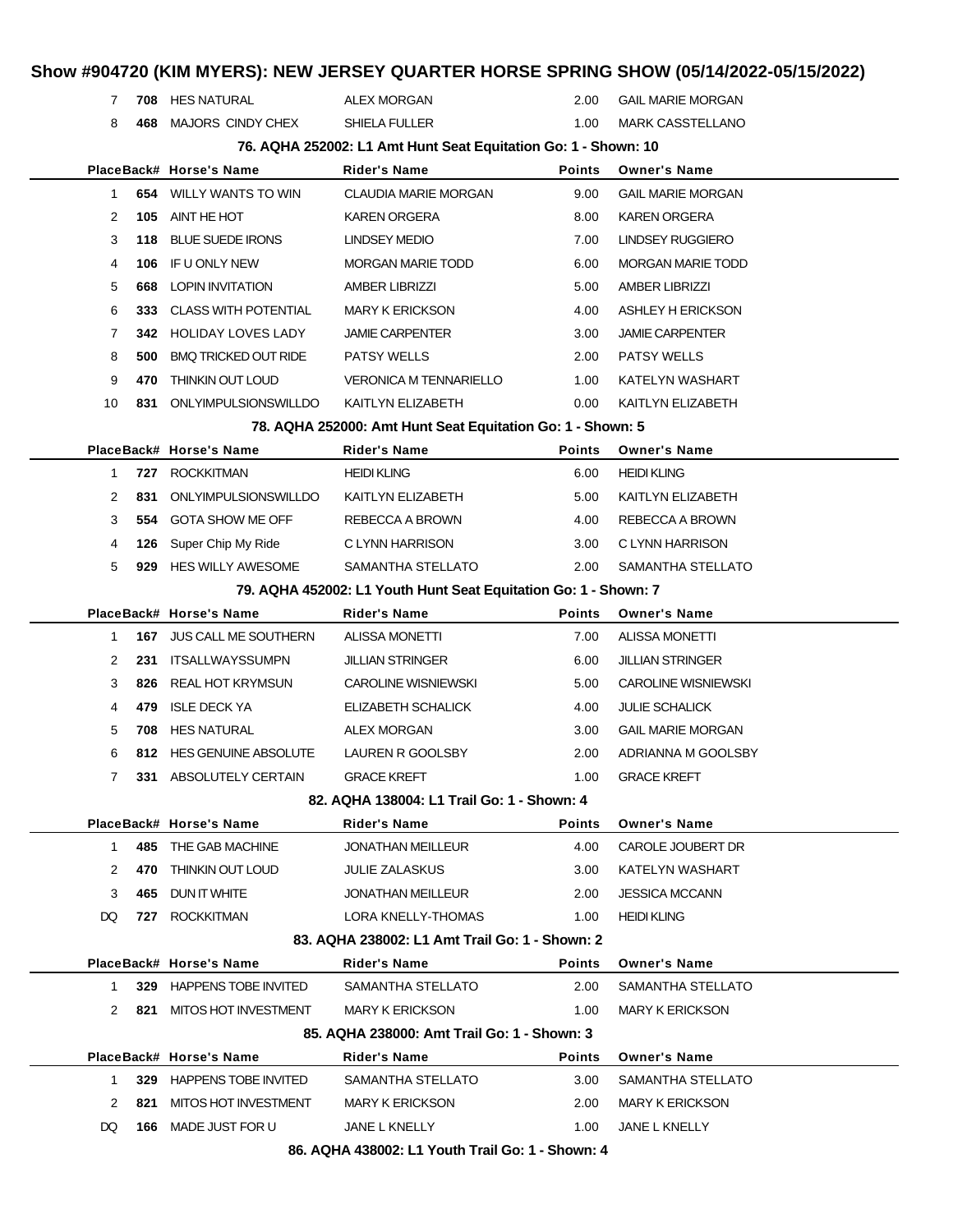|                      |     | PlaceBack# Horse's Name         | <b>Rider's Name</b>                                          | <b>Points</b> | <b>Owner's Name</b>         |  |
|----------------------|-----|---------------------------------|--------------------------------------------------------------|---------------|-----------------------------|--|
| $\mathbf{1}$         |     | 331 ABSOLUTELY CERTAIN          | <b>GRACE KREFT</b>                                           | 4.00          | <b>GRACE KREFT</b>          |  |
| $\mathbf{2}^{\circ}$ |     | 830 GOOD KIND OF LAZY           | <b>ALEX MORGAN</b>                                           | 3.00          | <b>CLAUDIA MARIE MORGAN</b> |  |
| 3                    |     | 812 HES GENUINE ABSOLUTE        | LAUREN R GOOLSBY                                             | 2.00          | ADRIANNA M GOOLSBY          |  |
| 4                    | 146 | KRYMSUNS MY NAME                | ALEXANDER KHAN                                               | 1.00          | <b>MICHELLE KHAN</b>        |  |
|                      |     |                                 | 87. AQHA 438000: Youth Trail Go: 1 - Shown: 4                |               |                             |  |
|                      |     | PlaceBack# Horse's Name         | <b>Rider's Name</b>                                          | <b>Points</b> | <b>Owner's Name</b>         |  |
| 1                    |     | 167 JUS CALL ME SOUTHERN        | <b>ALISSA MONETTI</b>                                        | 4.00          | <b>ALISSA MONETTI</b>       |  |
| 2                    |     | 331 ABSOLUTELY CERTAIN          | <b>GRACE KREFT</b>                                           | 3.00          | <b>GRACE KREFT</b>          |  |
| 3                    |     | 812 HES GENUINE ABSOLUTE        | LAUREN R GOOLSBY                                             | 2.00          | ADRIANNA M GOOLSBY          |  |
| 4                    |     | 830 GOOD KIND OF LAZY           | <b>ALEX MORGAN</b>                                           | 1.00          | <b>CLAUDIA MARIE MORGAN</b> |  |
|                      |     |                                 | 88. AQHA 138000: Trail Go: 1 - Shown: 5                      |               |                             |  |
|                      |     | PlaceBack# Horse's Name         | Rider's Name                                                 | <b>Points</b> | <b>Owner's Name</b>         |  |
| $\mathbf{1}$         | 166 | MADE JUST FOR U                 | <b>LORA KNELLY-THOMAS</b>                                    | 5.00          | JANE L KNELLY               |  |
| 2                    | 830 | GOOD KIND OF LAZY               | <b>ALEX MORGAN</b>                                           | 4.00          | <b>CLAUDIA MARIE MORGAN</b> |  |
| 3                    | 485 | THE GAB MACHINE                 | JONATHAN MEILLEUR                                            | 3.00          | CAROLE JOUBERT DR           |  |
| DQ                   | 465 | DUN IT WHITE                    | <b>JONATHAN MEILLEUR</b>                                     | 2.00          | <b>JESSICA MCCANN</b>       |  |
| DQ                   | 727 | <b>ROCKKITMAN</b>               | LORA KNELLY-THOMAS                                           | 1.00          | <b>HEIDI KLING</b>          |  |
|                      |     |                                 | 89. SM FRY 7008: Small Fry Trail Go: 1 - Shown: 3            |               |                             |  |
|                      |     | PlaceBack# Horse's Name         | Rider's Name                                                 | <b>Points</b> | <b>Owner's Name</b>         |  |
| $\mathbf{1}$         |     | 473 COOL TO BE INVITED          | LUCI COLASANTE                                               | 3.00          | LUCI COLASANTE              |  |
| 2                    |     | 451 CIERRAS BEAUTY SLEEP        | NATALEE G DEGROOT                                            | 2.00          | <b>CHARLENE MCDONALD</b>    |  |
| 3                    |     | 476 ABITA REDFORDS CHIP         | LEVI MARX                                                    | 1.00          | KAREN L MARX                |  |
|                      |     |                                 | 90. NJQH 2: ALL AGE WALK/TROT TRAIL JACKPOT Go: 1 - Shown: 9 |               |                             |  |
|                      |     | PlaceBack# Horse's Name         | Rider's Name                                                 | Points        | <b>Owner's Name</b>         |  |
|                      |     |                                 |                                                              |               |                             |  |
| 1                    |     | 391 SUSPICIOUS MYNDS            | DIANE J WAMPOLE                                              | 9.00          | DIANE J WAMPOLE             |  |
| 2                    | 585 | SWEET AND SEMI LAZY             | <b>MORRA NEVELLS</b>                                         | 8.00          | <b>MORRA NEVELLS</b>        |  |
| 3                    | 329 |                                 | SAMANTHA STELLATO                                            |               |                             |  |
| 4                    | 468 | <b>HAPPENS TOBE INVITED</b>     |                                                              | 7.00<br>6.00  | SAMANTHA STELLATO           |  |
|                      |     | MAJORS CINDY CHEX               | SHIELA FULLER                                                |               | <b>MARK CASSTELLANO</b>     |  |
| 5                    |     | 2868 SECRET SANTA               | <b>KELLY J BUTZ</b>                                          | 5.00          | <b>KELLY J BUTZ</b>         |  |
| 6                    |     | 469 HOT FRIDAY NIGHT            | ALISSA MONETTI                                               | 4.00          | <b>ALISSA MONETTI</b>       |  |
| 7                    | 146 | KRYMSUNS MY NAME                | ALEXANDER KHAN                                               | 3.00          | <b>MICHELLE KHAN</b>        |  |
| 8                    |     | 333 CLASS WITH POTENTIAL        | <b>MARY K ERICKSON</b>                                       | 2.00          | ASHLEY H ERICKSON           |  |
| 9                    |     | 312 CURVES THAT KICK            | CLAUDIA MARIE MORGAN                                         | 1.00          | <b>GAIL MARIE MORGAN</b>    |  |
|                      |     |                                 | 91. NJQH 991: NON PRO TRAIL STAKES Go: 1 - Shown: 4          |               |                             |  |
|                      |     | PlaceBack# Horse's Name         | <b>Rider's Name</b>                                          | <b>Points</b> | <b>Owner's Name</b>         |  |
| $\mathbf{1}$         |     | 329 HAPPENS TOBE INVITED        | SAMANTHA STELLATO                                            | 4.00          | SAMANTHA STELLATO           |  |
| 2                    |     | <b>167 JUS CALL ME SOUTHERN</b> | <b>ALISSA MONETTI</b>                                        | 3.00          | <b>ALISSA MONETTI</b>       |  |
| 3                    |     | 812 HES GENUINE ABSOLUTE        | ADRIANNA M GOOLSBY                                           | 2.00          | ADRIANNA M GOOLSBY          |  |
| 4                    |     | <b>166 MADE JUST FOR U</b>      | JANE L KNELLY                                                | 1.00          | JANE L KNELLY               |  |
|                      |     |                                 | 92. NJQH 201: OPEN ALL AGE TRAIL STAKES Go: 1 - Shown: 4     |               |                             |  |
|                      |     | PlaceBack# Horse's Name         | Rider's Name                                                 | <b>Points</b> | <b>Owner's Name</b>         |  |
| $\mathbf{1}$         | 166 | MADE JUST FOR U                 | LORA KNELLY-THOMAS                                           | 4.00          | JANE L KNELLY               |  |
| 2                    | 329 | HAPPENS TOBE INVITED            | LORA KNELLY-THOMAS                                           | 3.00          | SAMANTHA STELLATO           |  |
| 3                    |     | 473 COOL TO BE INVITED          | JULIE ZALASKUS                                               | 2.00          | LUCI COLASANTE              |  |
| 4                    |     | 470 THINKIN OUT LOUD            | JULIE ZALASKUS                                               | 1.00          | KATELYN WASHART             |  |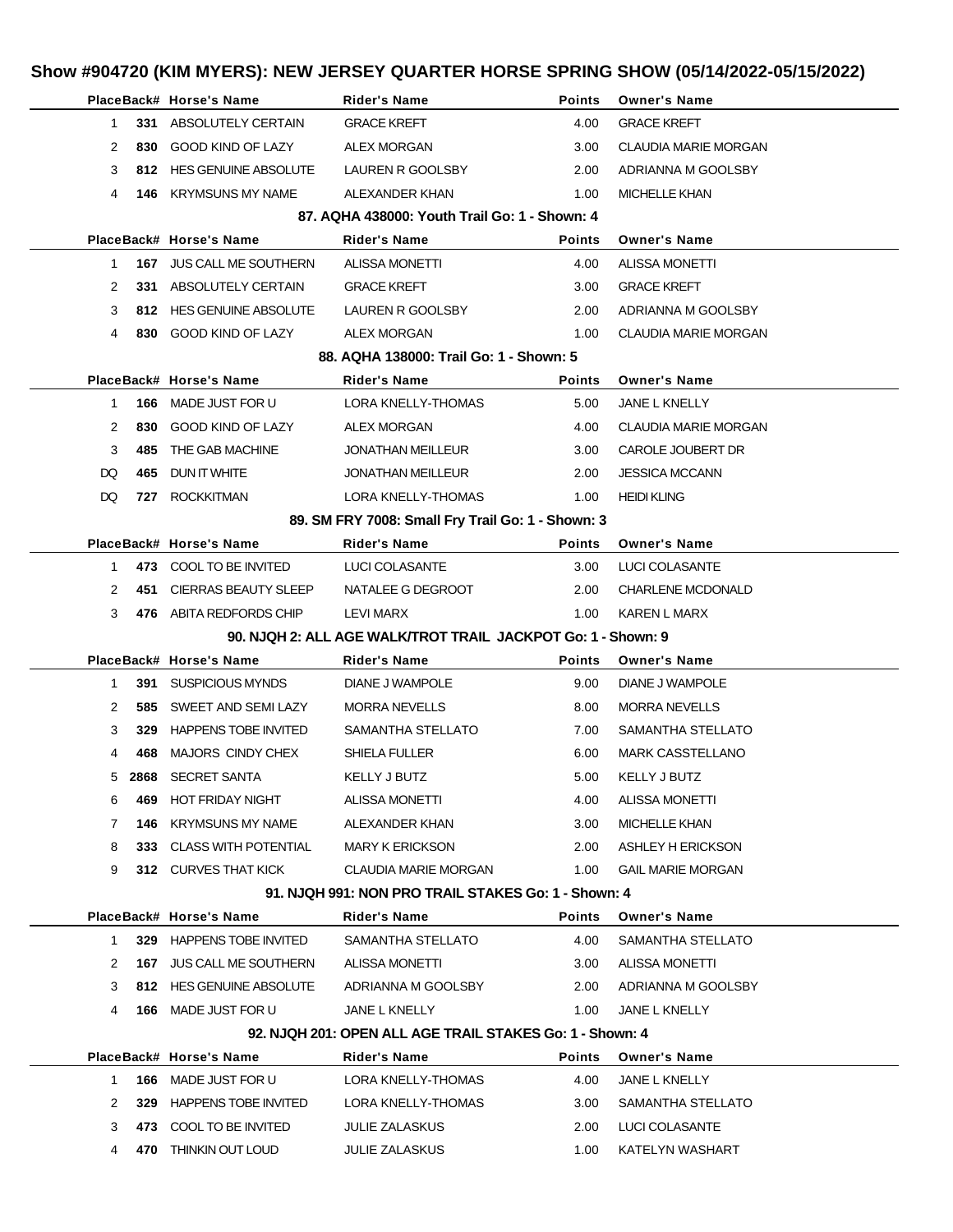**93. NJQH 993: MOCK CLASS WESTER PLEASURE OPEN Go: 1 - Shown: 4**

| 33. NJQIT 333. MOGN GEASS WESTEN FEEASONE OF EN GO. THISHOWII. 4 |              |                             |                                                                           |               |                              |  |
|------------------------------------------------------------------|--------------|-----------------------------|---------------------------------------------------------------------------|---------------|------------------------------|--|
|                                                                  |              | PlaceBack# Horse's Name     | <b>Rider's Name</b>                                                       | <b>Points</b> | <b>Owner's Name</b>          |  |
|                                                                  |              | 0 333 CLASS WITH POTENTIAL  | ASHLEY H ERICKSON                                                         | 0.00          | ASHLEY H ERICKSON            |  |
| $\Omega$                                                         |              | 513 HE MAKES ME BLUSH       | ELIZABETH SCHALICK                                                        | 0.00          | OAKFORD A SCHALICK III       |  |
| 0                                                                | 630          | ON RED ALERT                | <b>JONATHAN MEILLEUR</b>                                                  | 0.00          | <b>KAREN CINDY VANECSWYK</b> |  |
|                                                                  |              | 0 1231 NOTHINGBUTPERFECTION | SHILPA R DESHPANDE                                                        | 0.00          | SHILPA R DESHPANDE           |  |
|                                                                  |              |                             | 94. SM FRY 7004: SMALL FRY WALK TROT WESTERN PLEASURE Go: 1 - Shown: 7    |               |                              |  |
|                                                                  |              | PlaceBack# Horse's Name     | <b>Rider's Name</b>                                                       | <b>Points</b> | <b>Owner's Name</b>          |  |
|                                                                  | $\mathbf{1}$ | 473 COOL TO BE INVITED      | LUCI COLASANTE                                                            | 7.00          | LUCI COLASANTE               |  |
| 2                                                                | 469          | HOT FRIDAY NIGHT            | MADELINE G REYNOLDS                                                       | 6.00          | <b>ALISSA MONETTI</b>        |  |
| 3                                                                | 622          | ROCKIN ROLEX                | <b>LANDIN BEERS</b>                                                       | 5.00          | MARISSA DE MATTIO            |  |
| 4                                                                |              | 451 CIERRAS BEAUTY SLEEP    | NATALEE G DEGROOT                                                         | 4.00          | <b>CHARLENE MCDONALD</b>     |  |
| 5                                                                | 478          | ZIPPOS MR GOOD BODY         | <b>ISABELLA R REYNOLDS</b>                                                | 3.00          | ADRIANA TOTTEN               |  |
| 6                                                                | 364          | TOO HOT N RADICAL           | SAMANTHA ZIMMERMAN                                                        | 2.00          | <b>KELLI WEEKS</b>           |  |
| $7^{\circ}$                                                      |              | 476 ABITA REDFORDS CHIP     | LEVI MARX                                                                 | 1.00          | KAREN L MARX                 |  |
|                                                                  |              |                             | 95. SM FRY 7005: SMALL FRY WESTER HORSEMANSHIP Go: 1 - Shown: 7           |               |                              |  |
|                                                                  |              | PlaceBack# Horse's Name     | <b>Rider's Name</b>                                                       | Points        | <b>Owner's Name</b>          |  |
| $\mathbf{1}$                                                     |              | 451 CIERRAS BEAUTY SLEEP    | NATALEE G DEGROOT                                                         | 7.00          | CHARLENE MCDONALD            |  |
| $\mathbf{2}^{\circ}$                                             |              | 473 COOL TO BE INVITED      | LUCI COLASANTE                                                            | 6.00          | LUCI COLASANTE               |  |
| 3                                                                | 364          | TOO HOT N RADICAL           | SAMANTHA ZIMMERMAN                                                        | 5.00          | <b>KELLI WEEKS</b>           |  |
| 4                                                                | 476          | ABITA REDFORDS CHIP         | LEVI MARX                                                                 | 4.00          | KAREN L MARX                 |  |
| 5                                                                | 622          | ROCKIN ROLEX                | <b>LANDIN BEERS</b>                                                       | 3.00          | <b>MARISSA DE MATTIO</b>     |  |
| 6                                                                | 478          | ZIPPOS MR GOOD BODY         | <b>ISABELLA R REYNOLDS</b>                                                | 2.00          | ADRIANA TOTTEN               |  |
| $7^{\circ}$                                                      |              | 469 HOT FRIDAY NIGHT        | MADELINE G REYNOLDS                                                       | 1.00          | <b>ALISSA MONETTI</b>        |  |
|                                                                  |              |                             | 96. NJQH 996: OPEN W/T WESTERN PLEASURE JACKPOT ALL AGE Go: 1 - Shown: 11 |               |                              |  |
|                                                                  |              | PlaceBack# Horse's Name     | Rider's Name                                                              | <b>Points</b> | <b>Owner's Name</b>          |  |
| $\mathbf{1}$                                                     |              | 283 WILL HE BE HOT          | <b>KARLSON BAUER</b>                                                      | 9.00          | <b>KARLSON BAUER</b>         |  |
| 2                                                                |              | 585 SWEET AND SEMILAZY      | <b>MORRA NEVELLS</b>                                                      | 8.00          | <b>MORRA NEVELLS</b>         |  |
| 3                                                                |              | 772 LAZY TALKIN             | EMILY KUCHTA                                                              | 7.00          | <b>EMILY KUCHTA</b>          |  |
| 4                                                                |              | 329 HAPPENS TOBE INVITED    | SAMANTHA STELLATO                                                         | 6.00          | SAMANTHA STELLATO            |  |
|                                                                  | $5 -$        | 333 CLASS WITH POTENTIAL    | MARY K ERICKSON                                                           |               | 5.00 ASHLEY H ERICKSON       |  |
| 6                                                                |              | 513 HE MAKES ME BLUSH       | OAKFORD A SCHALICK III                                                    | 4.00          | OAKFORD A SCHALICK III       |  |
| 7                                                                |              | <b>146 KRYMSUNS MY NAME</b> | ALEXANDER KHAN                                                            | 3.00          | <b>MICHELLE KHAN</b>         |  |
| 8                                                                |              | 305 FLASHNTHEDARK           | ALEX MORGAN                                                               | 2.00          | <b>GAIL MARIE MORGAN</b>     |  |
| 9                                                                |              | 391 SUSPICIOUS MYNDS        | DIANE J WAMPOLE                                                           |               | 1.00 DIANE J WAMPOLE         |  |
|                                                                  |              |                             | 97. AQHA 142004: L1 Western Pleasure Go: 1 - Shown: 3                     |               |                              |  |
|                                                                  |              | PlaceBack# Horse's Name     | <b>Rider's Name</b>                                                       | Points        | <b>Owner's Name</b>          |  |
|                                                                  |              | 1 675 SHEPARTYSWITHTHEBEST  | JONATHAN MEILLEUR                                                         | 3.00          | TED D Dr FILANDRIANOS        |  |
|                                                                  |              | 2 727 ROCKKITMAN            | <b>HEIDI KLING</b>                                                        | 2.00          | <b>HEIDI KLING</b>           |  |
|                                                                  |              | 3 595 IM WILLY IMPULSIVE    | PIERRE BRIERE                                                             |               | 1.00 JOSHUA M INMAN          |  |
|                                                                  |              |                             | 98. AQHA 242002: L1 Amt Western Pleasure Go: 1 - Shown: 8                 |               |                              |  |
|                                                                  |              | PlaceBack# Horse's Name     | Rider's Name                                                              | Points        | <b>Owner's Name</b>          |  |
|                                                                  |              | 1 474 THE MIDNIGHT LOPER    | SUZANNE W GONZALES                                                        | 8.00          | SUZANNE W GONZALES           |  |
|                                                                  |              | 2 945 BROKE MACHINE         | DANIEL J MALETIC                                                          | 7.00          | DANIEL J MALETIC             |  |
| 3                                                                |              | 915 DIRTY RICH              | <b>DENISE M QUICK</b>                                                     | 6.00          | DENISE M QUICK               |  |
|                                                                  | 4            | 459 A CERTAIN COWGIRL       | <b>MICHELLE FELVER</b>                                                    | 5.00          | <b>MICHELLE FELVER</b>       |  |
|                                                                  |              |                             |                                                                           |               |                              |  |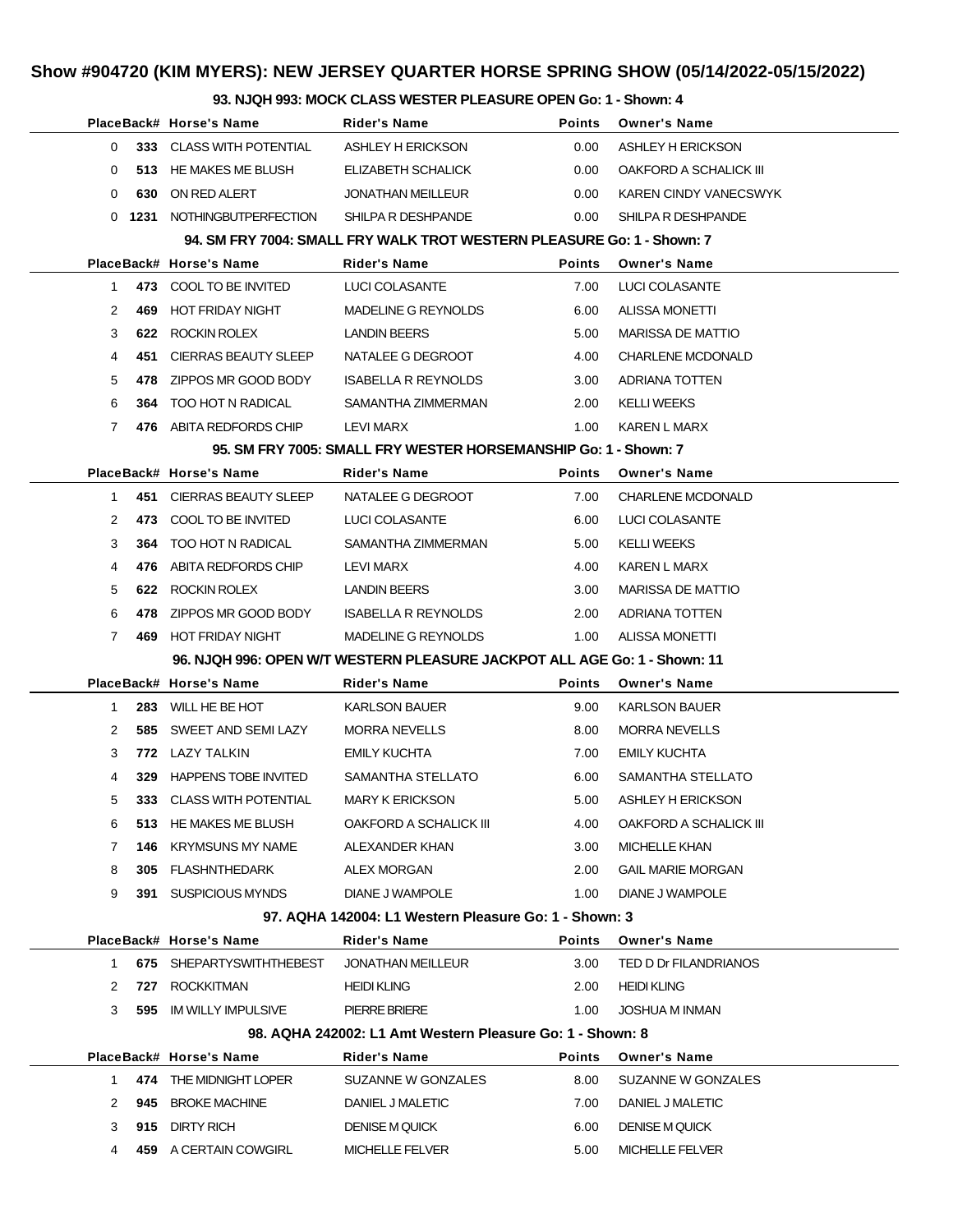| Show #904720 (KIM MYERS): NEW JERSEY QUARTER HORSE SPRING SHOW (05/14/2022-05/15/2022) |        |                                                |                                                                         |                       |                                           |  |
|----------------------------------------------------------------------------------------|--------|------------------------------------------------|-------------------------------------------------------------------------|-----------------------|-------------------------------------------|--|
| 5                                                                                      |        | <b>342 HOLIDAY LOVES LADY</b>                  | <b>JAMIE CARPENTER</b>                                                  | 4.00                  | <b>JAMIE CARPENTER</b>                    |  |
| 6                                                                                      | 333    | CLASS WITH POTENTIAL                           | <b>MARY K ERICKSON</b>                                                  | 3.00                  | ASHLEY H ERICKSON                         |  |
| 7                                                                                      | 391    | <b>SUSPICIOUS MYNDS</b>                        | DIANE J WAMPOLE                                                         | 2.00                  | DIANE J WAMPOLE                           |  |
|                                                                                        |        | 8 1231 NOTHINGBUTPERFECTION                    | SHILPA R DESHPANDE                                                      | 1.00                  | SHILPA R DESHPANDE                        |  |
|                                                                                        |        |                                                | 100. AQHA 242000: Amt Western Pleasure Go: 1 - Shown: 6                 |                       |                                           |  |
|                                                                                        |        | PlaceBack# Horse's Name                        | <b>Rider's Name</b>                                                     | <b>Points</b>         | <b>Owner's Name</b>                       |  |
| $\mathbf{1}$                                                                           |        | 446 ONA IMPULSIVE COWBOY                       | MARGARET A ZEPKA                                                        | 6.00                  | MARGARET A ZEPKA                          |  |
| 2                                                                                      | 630    | ON RED ALERT                                   | <b>KAREN CINDY</b>                                                      | 5.00                  | KAREN CINDY VANECSWYK                     |  |
| 3                                                                                      | 727    | <b>ROCKKITMAN</b>                              | <b>HEIDI KLING</b>                                                      | 4.00                  | <b>HEIDI KLING</b>                        |  |
| 4                                                                                      | 945    | <b>BROKE MACHINE</b>                           | DANIEL J MALETIC                                                        | 3.00                  | DANIEL J MALETIC                          |  |
| 5                                                                                      | 915    | DIRTY RICH                                     | <b>DENISE M QUICK</b>                                                   | 2.00                  | <b>DENISE M QUICK</b>                     |  |
| 6                                                                                      |        | 459 A CERTAIN COWGIRL                          | <b>MICHELLE FELVER</b>                                                  | 1.00                  | <b>MICHELLE FELVER</b>                    |  |
|                                                                                        |        |                                                | 102. AQHA 442002: L1 Youth Western Pleasure Go: 1 - Shown: 5            |                       |                                           |  |
|                                                                                        |        | PlaceBack# Horse's Name                        | <b>Rider's Name</b>                                                     | <b>Points</b>         | <b>Owner's Name</b>                       |  |
| $\mathbf{1}$                                                                           |        | 812 HES GENUINE ABSOLUTE                       | LAUREN R GOOLSBY                                                        | 5.00                  | ADRIANNA M GOOLSBY                        |  |
| 2                                                                                      | 167    | JUS CALL ME SOUTHERN                           | ALISSA MONETTI                                                          | 4.00                  | <b>ALISSA MONETTI</b>                     |  |
| 3                                                                                      | 146    | <b>KRYMSUNS MY NAME</b>                        | ALEXANDER KHAN                                                          | 3.00                  | <b>MICHELLE KHAN</b>                      |  |
| 4                                                                                      | 331    | ABSOLUTELY CERTAIN                             | <b>GRACE KREFT</b>                                                      | 2.00                  | <b>GRACE KREFT</b>                        |  |
| 5                                                                                      |        | 305 FLASHNTHEDARK                              | ALEX MORGAN                                                             | 1.00                  | <b>GAIL MARIE MORGAN</b>                  |  |
|                                                                                        |        |                                                | 106. NJQH 9106: OPEN W/T WESTERN HORSEMANSHIP JACKPOT Go: 1 - Shown: 12 |                       |                                           |  |
|                                                                                        |        | PlaceBack# Horse's Name                        | Rider's Name                                                            | <b>Points</b>         | <b>Owner's Name</b>                       |  |
| 1                                                                                      |        | 772 LAZY TALKIN                                | <b>EMILY KUCHTA</b>                                                     | 9.00                  | <b>EMILY KUCHTA</b>                       |  |
|                                                                                        | 2 1231 | NOTHINGBUTPERFECTION                           | SHILPA R DESHPANDE                                                      | 8.00                  | SHILPA R DESHPANDE                        |  |
| 3                                                                                      | 831    | ONLYIMPULSIONSWILLDO                           | KAITLYN ELIZABETH                                                       | 7.00                  | KAITLYN ELIZABETH                         |  |
| 4                                                                                      |        | 312 CURVES THAT KICK                           | CLAUDIA MARIE MORGAN                                                    | 6.00                  | <b>GAIL MARIE MORGAN</b>                  |  |
| 5                                                                                      | 945    | <b>BROKE MACHINE</b>                           | DANIEL J MALETIC                                                        | 5.00                  | DANIEL J MALETIC                          |  |
| 6                                                                                      | 468    | MAJORS CINDY CHEX                              | ALISSA MONETTI                                                          | 4.00                  | <b>MARK CASSTELLANO</b>                   |  |
| 7                                                                                      |        | <b>146 KRYMSUNS MY NAME</b>                    | ALEXANDER KHAN                                                          | 3.00                  | <b>MICHELLE KHAN</b>                      |  |
| 8                                                                                      |        | 459 A CERTAIN COWGIRL                          | <b>MICHELLE FELVER</b>                                                  | 2.00                  | <b>MICHELLE FELVER</b>                    |  |
| 9                                                                                      |        | 305 FLASHNTHEDARK                              | <b>CLAUDIA MARIE MORGAN</b>                                             | 1.00                  | <b>GAIL MARIE MORGAN</b>                  |  |
|                                                                                        |        |                                                | 107. AQHA 240002: L1 Amt Western Horsemanship Go: 1 - Shown: 13         |                       |                                           |  |
|                                                                                        |        | PlaceBack# Horse's Name<br>460 SURE FEELS GOOD | <b>Rider's Name</b>                                                     | <b>Points</b><br>9.00 | <b>Owner's Name</b><br>KIMBERLY HOSTETLER |  |
| $\mathbf{1}$                                                                           | 831    | ONLYIMPULSIONSWILLDO                           | KIMBERLY HOSTETLER                                                      |                       |                                           |  |
| 2<br>3                                                                                 | 329    | <b>HAPPENS TOBE INVITED</b>                    | KAITLYN ELIZABETH<br>SAMANTHA STELLATO                                  | 8.00<br>7.00          | KAITLYN ELIZABETH<br>SAMANTHA STELLATO    |  |
| 4                                                                                      |        | 312 CURVES THAT KICK                           | <b>CLAUDIA MARIE MORGAN</b>                                             | 6.00                  | <b>GAIL MARIE MORGAN</b>                  |  |
| 5                                                                                      | 554    | GOTA SHOW ME OFF                               | REBECCA A BROWN                                                         | 5.00                  | REBECCA A BROWN                           |  |
| 6                                                                                      | 945    | <b>BROKE MACHINE</b>                           | DANIEL J MALETIC                                                        | 4.00                  | DANIEL J MALETIC                          |  |
| 7                                                                                      | 459    | A CERTAIN COWGIRL                              | <b>MICHELLE FELVER</b>                                                  | 3.00                  | <b>MICHELLE FELVER</b>                    |  |
| 8                                                                                      | 915    | <b>DIRTY RICH</b>                              | <b>DENISE M QUICK</b>                                                   | 2.00                  | <b>DENISE M QUICK</b>                     |  |
| 9                                                                                      |        | <b>668 LOPIN INVITATION</b>                    | AMBER LIBRIZZI                                                          | 1.00                  | <b>AMBER LIBRIZZI</b>                     |  |
|                                                                                        |        |                                                | 108. AQHA 240800: Amt Select Western Horsemanship Go: 1 - Shown: 4      |                       |                                           |  |
|                                                                                        |        | PlaceBack# Horse's Name                        | <b>Rider's Name</b>                                                     | Points                | <b>Owner's Name</b>                       |  |
| $\mathbf{1}$                                                                           | 386    | IM FUN SIZED                                   | URSULA HODGSON                                                          | 4.00                  | <b>WILLIAM &amp; URSULA</b>               |  |
| 2                                                                                      | 166    | MADE JUST FOR U                                | JANE L KNELLY                                                           | 3.00                  | JANE L KNELLY                             |  |
| 3                                                                                      |        | 915 DIRTY RICH                                 | <b>DENISE M QUICK</b>                                                   | 2.00                  | <b>DENISE M QUICK</b>                     |  |
|                                                                                        |        |                                                |                                                                         |                       |                                           |  |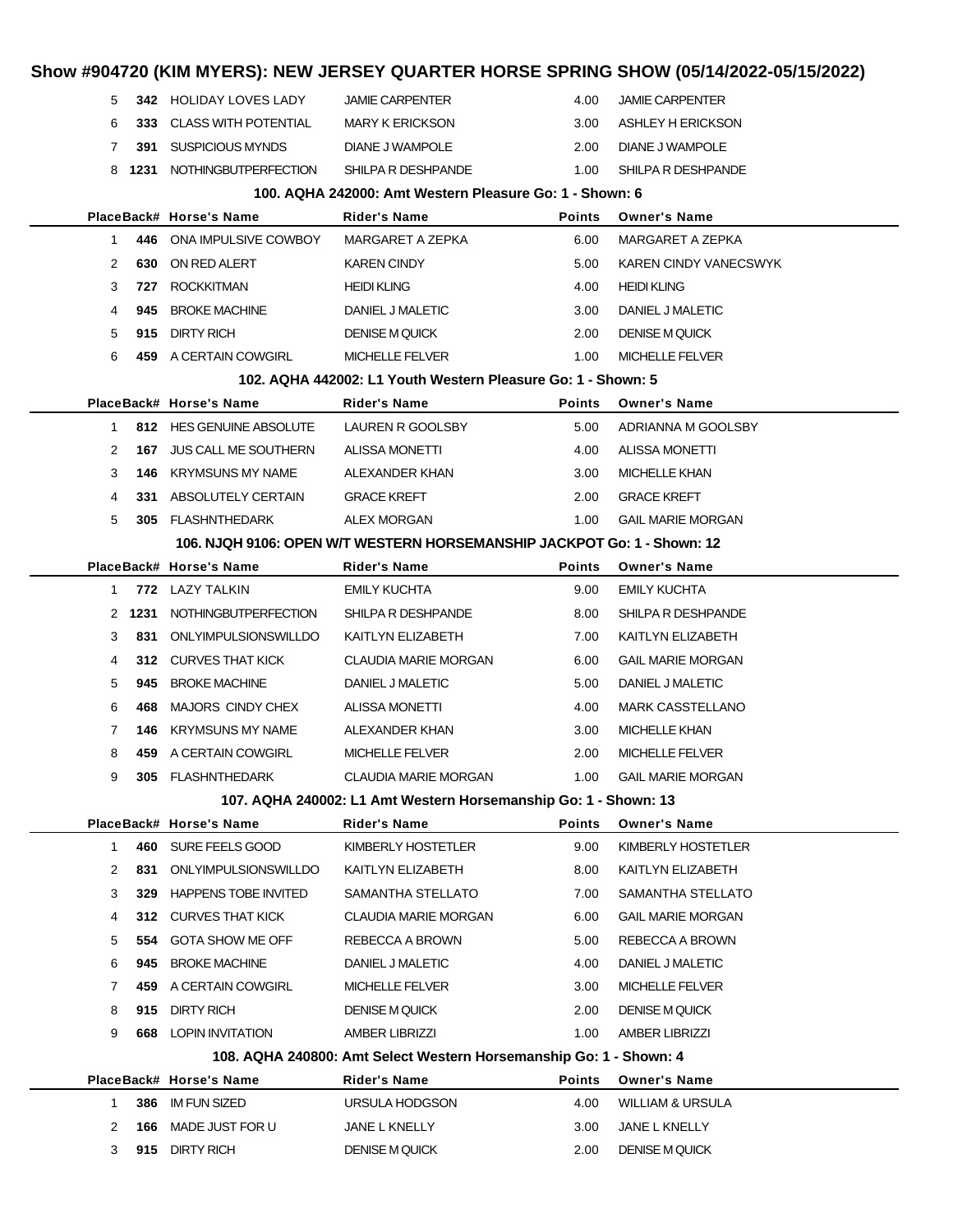|                                                       |            | 4 945 BROKE MACHINE                                              | DANIEL J MALETIC                                                              | 1.00          | DANIEL J MALETIC                |
|-------------------------------------------------------|------------|------------------------------------------------------------------|-------------------------------------------------------------------------------|---------------|---------------------------------|
|                                                       |            |                                                                  | 109. AQHA 240000: Amt Western Horsemanship Go: 1 - Shown: 3                   |               |                                 |
|                                                       |            | PlaceBack# Horse's Name                                          | <b>Rider's Name</b>                                                           | <b>Points</b> | <b>Owner's Name</b>             |
| 1                                                     |            | 446 ONA IMPULSIVE COWBOY                                         | MARGARET A ZEPKA                                                              | 3.00          | MARGARET A ZEPKA                |
| 2                                                     | 727        | <b>ROCKKITMAN</b>                                                | <b>HEIDI KLING</b>                                                            | 2.00          | <b>HEIDI KLING</b>              |
| 3                                                     |            | 831 ONLYIMPULSIONSWILLDO                                         | KAITLYN ELIZABETH                                                             | 1.00          | KAITLYN ELIZABETH               |
|                                                       |            | 110. AQHA 440002: L1 Youth Western Horsemanship Go: 1 - Shown: 8 |                                                                               |               |                                 |
|                                                       |            | PlaceBack# Horse's Name                                          | Rider's Name                                                                  | <b>Points</b> | <b>Owner's Name</b>             |
| 1                                                     |            | 167 JUS CALL ME SOUTHERN                                         | <b>ALISSA MONETTI</b>                                                         | 8.00          | <b>ALISSA MONETTI</b>           |
| 2                                                     |            | 830 GOOD KIND OF LAZY                                            | ALEX MORGAN                                                                   | 7.00          | <b>CLAUDIA MARIE MORGAN</b>     |
| 3                                                     |            | 772 LAZY TALKIN                                                  | <b>EMILY KUCHTA</b>                                                           | 6.00          | <b>EMILY KUCHTA</b>             |
| 4                                                     | 231        | ITSALLWAYSSUMPN                                                  | <b>JILLIAN STRINGER</b>                                                       | 5.00          | <b>JILLIAN STRINGER</b>         |
| 5                                                     | 105        | AINT HE HOT                                                      | <b>EMILY ORGERA</b>                                                           | 4.00          | <b>KAREN ORGERA</b>             |
| 6                                                     | 812.       | <b>HES GENUINE ABSOLUTE</b>                                      | LAUREN R GOOLSBY                                                              | 3.00          | ADRIANNA M GOOLSBY              |
| 7                                                     | 146        | KRYMSUNS MY NAME                                                 | <b>ALEXANDER KHAN</b>                                                         | 2.00          | <b>MICHELLE KHAN</b>            |
| 8                                                     |            | 331 ABSOLUTELY CERTAIN                                           | <b>GRACE KREFT</b>                                                            | 1.00          | <b>GRACE KREFT</b>              |
|                                                       |            |                                                                  | 117. AQHA 143004: L1 Ranch Riding Go: 1 - Shown: 7                            |               |                                 |
|                                                       |            | PlaceBack# Horse's Name                                          | Rider's Name                                                                  | <b>Points</b> | <b>Owner's Name</b>             |
| 1                                                     | 454        | REDO MY VOODOO                                                   | <b>KRISTY LEE SMITH</b>                                                       | 7.00          | KIM K VANDERWENDE               |
| 2                                                     | 495        | THE ONE IN THE DARK                                              | KARL BAUER                                                                    | 6.00          | KARL BAUER                      |
| 3                                                     | 455        | CNF FROSTED PISTOL                                               | NICOLE GONZALEZ                                                               | 5.00          | LAURA RAPA                      |
| 4                                                     | 453        | VOODOO U THINK U R                                               | <b>KRISTY LEE SMITH</b>                                                       | 4.00          | REBECCA SPLAN                   |
| 5                                                     |            | <b>653 CUSTOM LOLITA</b>                                         | <b>JILLIAN FULLER</b>                                                         | 3.00          | JILLIAN/FULLER; SHIELA          |
| 6                                                     | 468        | <b>MAJORS CINDY CHEX</b>                                         | <b>ALISSA MONETTI</b>                                                         | 2.00          | <b>MARK CASSTELLANO</b>         |
| $\overline{7}$                                        |            | 523 CADBURY PEPTO                                                | DANIELLE E MARCINE                                                            | 1.00          | THERESE PERRETTE                |
|                                                       |            |                                                                  | 118. AQHA 443002: L1 Youth Ranch Riding Go: 1 - Shown: 2                      |               |                                 |
|                                                       |            | PlaceBack# Horse's Name                                          | <b>Rider's Name</b>                                                           | <b>Points</b> | <b>Owner's Name</b>             |
| 1                                                     |            | 511 A DREAM KAT                                                  | <b>KARLSON BAUER</b>                                                          | 2.00          | KARL BAUER                      |
| 2                                                     |            | 468 MAJORS CINDY CHEX                                            | <b>ALISSA MONETTI</b>                                                         | 1.00          | <b>MARK CASSTELLANO</b>         |
| 119. AQHA 443000: Youth Ranch Riding Go: 1 - Shown: 1 |            |                                                                  |                                                                               |               |                                 |
|                                                       |            |                                                                  |                                                                               |               |                                 |
|                                                       |            |                                                                  |                                                                               |               |                                 |
|                                                       |            | PlaceBack# Horse's Name                                          | <b>Rider's Name</b>                                                           | <b>Points</b> | <b>Owner's Name</b>             |
| 1                                                     |            | 511 A DREAM KAT                                                  | <b>KARLSON BAUER</b>                                                          | 1.00          | <b>KARL BAUER</b>               |
|                                                       |            | PlaceBack# Horse's Name                                          | 120. AQHA 243002: L1 Amt Ranch Riding Go: 1 - Shown: 5<br><b>Rider's Name</b> | <b>Points</b> | <b>Owner's Name</b>             |
| $\mathbf{1}$                                          |            | 455 CNF FROSTED PISTOL                                           | <b>LINDA HENDRICKSON</b>                                                      | 5.00          | <b>LAURA RAPA</b>               |
| 2                                                     | 508        | PERFECT IN THE DARK                                              | <b>COURTNEY VANGROUW</b>                                                      | 4.00          | COURTNEY VANGROUW               |
| 3                                                     | 821        | <b>MITOS HOT INVESTMENT</b>                                      | <b>MARY K ERICKSON</b>                                                        | 3.00          | <b>MARY K ERICKSON</b>          |
| 4                                                     | 653        | <b>CUSTOM LOLITA</b>                                             |                                                                               |               |                                 |
|                                                       |            |                                                                  | JILLIAN FULLER                                                                | 2.00          | JILLIAN/FULLER; SHIELA          |
| 5                                                     | 668        | LOPIN INVITATION                                                 | <b>THERESE PERRETTE</b>                                                       | 1.00          | <b>AMBER LIBRIZZI</b>           |
|                                                       |            |                                                                  | 121. AQHA 243000: Amt Ranch Riding Go: 1 - Shown: 7                           |               |                                 |
|                                                       |            | PlaceBack# Horse's Name                                          | <b>Rider's Name</b>                                                           | <b>Points</b> | <b>Owner's Name</b>             |
| 1                                                     |            | 453 VOODOO U THINK U R                                           | REBECCA SPLAN                                                                 | 7.00          | REBECCA SPLAN                   |
| 2                                                     | 454        | REDO MY VOODOO                                                   | KIM K VANDERWENDE                                                             | 6.00          | KIM K VANDERWENDE               |
| 3<br>4                                                | 455<br>508 | CNF FROSTED PISTOL<br>PERFECT IN THE DARK                        | LINDA HENDRICKSON<br>COURTNEY VANGROUW                                        | 5.00<br>4.00  | LAURA RAPA<br>COURTNEY VANGROUW |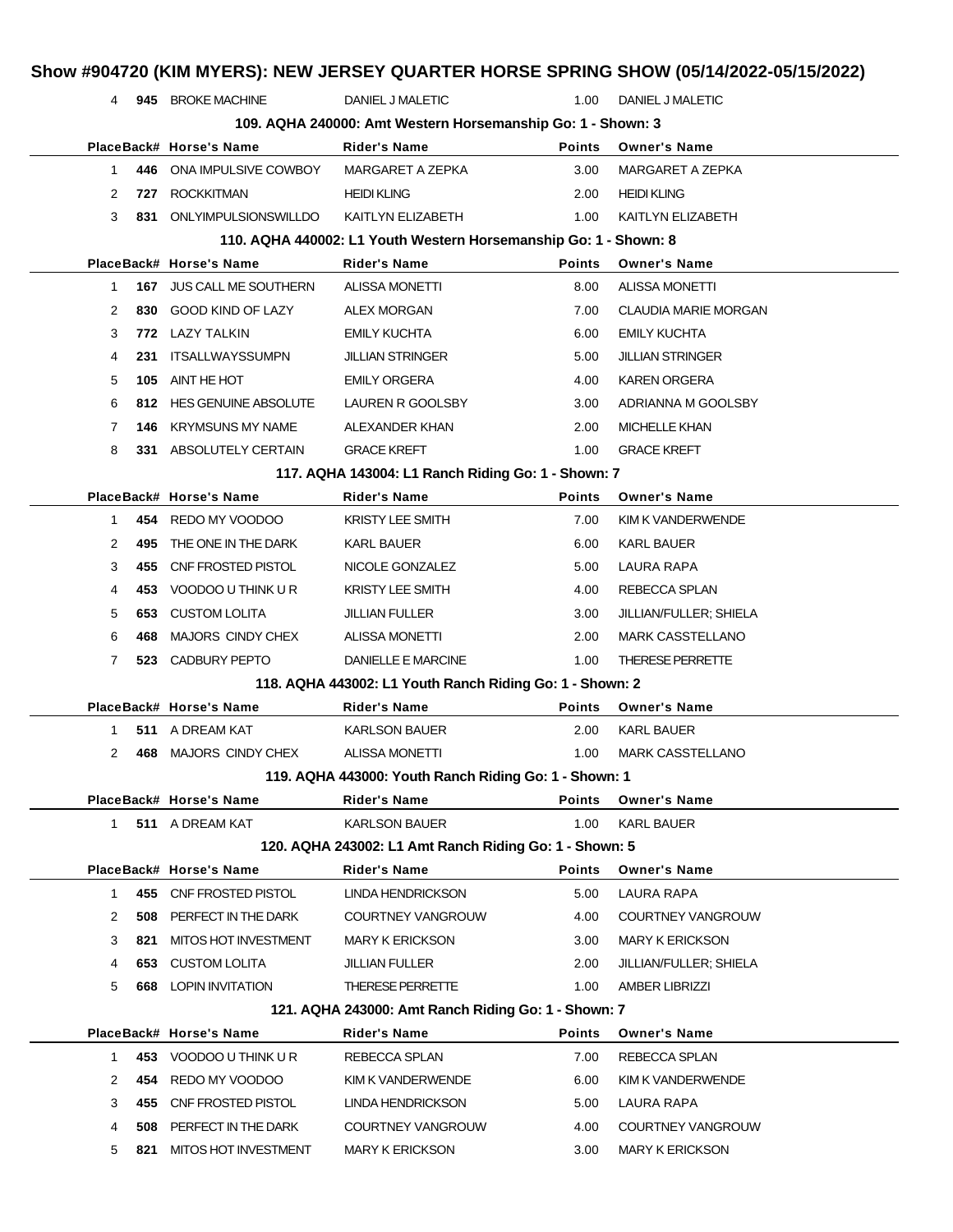| 6         | 541 | <b>GO JOE WHIZ</b>       | <b>FRED DIETRICH</b>                                          | 2.00          | <b>FRED DIETRICH</b>       |
|-----------|-----|--------------------------|---------------------------------------------------------------|---------------|----------------------------|
| 7         |     | <b>653 CUSTOM LOLITA</b> | <b>JILLIAN FULLER</b>                                         | 1.00          | JILLIAN/FULLER; SHIELA     |
|           |     |                          | 122. AQHA 143000: Ranch Riding Go: 1 - Shown: 6               |               |                            |
|           |     | PlaceBack# Horse's Name  | <b>Rider's Name</b>                                           | <b>Points</b> | <b>Owner's Name</b>        |
| 1.        |     | 454 REDO MY VOODOO       | <b>KRISTY LEE SMITH</b>                                       | 6.00          | KIM K VANDERWENDE          |
| 2         | 455 | CNF FROSTED PISTOL       | NICOLE GONZALEZ                                               | 5.00          | LAURA RAPA                 |
| 3         | 453 | VOODOO U THINK U R       | <b>KRISTY LEE SMITH</b>                                       | 4.00          | REBECCA SPLAN              |
| 4         | 541 | <b>GO JOE WHIZ</b>       | <b>FRED DIETRICH</b>                                          | 3.00          | <b>FRED DIETRICH</b>       |
| 5         |     | 523 CADBURY PEPTO        | DANIELLE E MARCINE                                            | 2.00          | <b>THERESE PERRETTE</b>    |
| DQ        |     | 655 CODES SMOOTH NOTE    | <b>JONATHAN MEILLEUR</b>                                      | 1.00          | <b>JOSEPH AND JULIANNE</b> |
|           |     |                          | 127. AQHA 228002: L1 Amt Barrel Racing Go: 1 - Shown: 1       |               |                            |
|           |     | PlaceBack# Horse's Name  | <b>Rider's Name</b>                                           | <b>Points</b> | <b>Owner's Name</b>        |
| $1 \quad$ |     | 471 A SABE VANDA         | <b>HUNTER MORGAN</b>                                          | 1.00          | <b>GAIL MARIE MORGAN</b>   |
|           |     |                          | 130. AQHA 128000: Barrel Racing Go: 1 - Shown: 1              |               |                            |
|           |     | PlaceBack# Horse's Name  | <b>Rider's Name</b>                                           | <b>Points</b> | <b>Owner's Name</b>        |
| 1.        |     | 471 A SABE VANDA         | <b>HUNTER MORGAN</b>                                          | 1.00          | <b>GAIL MARIE MORGAN</b>   |
|           |     |                          | 132. AQHA 230002: L1 Amt Pole Bending Go: 1 - Shown: 1        |               |                            |
|           |     | PlaceBack# Horse's Name  | <b>Rider's Name</b>                                           | <b>Points</b> | <b>Owner's Name</b>        |
| DQ.       |     | 471 A SABE VANDA         | <b>HUNTER MORGAN</b>                                          | 1.00          | <b>GAIL MARIE MORGAN</b>   |
|           |     |                          | 135. AQHA 130000: Pole Bending Go: 1 - Shown: 1               |               |                            |
|           |     | PlaceBack# Horse's Name  | <b>Rider's Name</b>                                           | <b>Points</b> | <b>Owner's Name</b>        |
| DQ.       |     | 471 A SABE VANDA         | <b>HUNTER MORGAN</b>                                          | 1.00          | <b>GAIL MARIE MORGAN</b>   |
|           |     |                          | 138. AQHA 452000: Youth Hunt Seat Equitation Go: 1 - Shown: 8 |               |                            |
|           |     | PlaceBack# Horse's Name  | <b>Rider's Name</b>                                           | <b>Points</b> | <b>Owner's Name</b>        |
| 1.        |     | 828 COOL LOOKIN LOPER    | <b>MIA CASSO</b>                                              | 8.00          | <b>MIA CASSO</b>           |
| 2         | 167 | JUS CALL ME SOUTHERN     | <b>ALISSA MONETTI</b>                                         | 7.00          | <b>ALISSA MONETTI</b>      |
| 3         |     | 772 LAZY TALKIN          | <b>EMILY KUCHTA</b>                                           | 6.00          | <b>EMILY KUCHTA</b>        |
| 4         | 231 | ITSALLWAYSSUMPN          | <b>JILLIAN STRINGER</b>                                       | 5.00          | <b>JILLIAN STRINGER</b>    |
| 5         | 479 | <b>ISLE DECK YA</b>      | ELIZABETH SCHALICK                                            | 4.00          | <b>JULIE SCHALICK</b>      |
| 6         |     | 812 HES GENUINE ABSOLUTE | LAUREN R GOOLSBY                                              | 3.00          | ADRIANNA M GOOLSBY         |
| 7         | 331 | ABSOLUTELY CERTAIN       | <b>GRACE KREFT</b>                                            | 2.00          | <b>GRACE KREFT</b>         |
| DQ        |     | <b>708 HES NATURAL</b>   | ALEX MORGAN                                                   | 0.00          | <b>GAIL MARIE MORGAN</b>   |
|           |     |                          | 139. AQHA 442000: Youth Western Pleasure Go: 1 - Shown: 7     |               |                            |
|           |     | PlaceBack# Horse's Name  | <b>Rider's Name</b>                                           | <b>Points</b> | <b>Owner's Name</b>        |
| 1.        |     | 893 SIMPLE IS BEST       | ALYSSA PAPIEZ                                                 | 7.00          | ALYSSA PAPIEZ              |
| 2         |     | 812 HES GENUINE ABSOLUTE | LAUREN R GOOLSBY                                              | 6.00          | ADRIANNA M GOOLSBY         |
| 3         | 283 | WILL HE BE HOT           | <b>KARLSON BAUER</b>                                          | 5.00          | <b>KARLSON BAUER</b>       |
| 4         |     | 167 JUS CALL ME SOUTHERN | <b>ALISSA MONETTI</b>                                         | 4.00          | ALISSA MONETTI             |
| 5         |     | 183 VS IRISH COWGIRL     | ELLA KUCHTA                                                   | 3.00          | ELLA KUCHTA                |
| 6         | 305 | FLASHNTHEDARK            | ALEX MORGAN                                                   | 2.00          | <b>GAIL MARIE MORGAN</b>   |
| 7         |     | 331 ABSOLUTELY CERTAIN   | <b>GRACE KREFT</b>                                            | 1.00          | <b>GRACE KREFT</b>         |
|           |     |                          | 140. AQHA 440000: Youth Western Horsemanship Go: 1 - Shown: 9 |               |                            |
|           |     | PlaceBack# Horse's Name  | Rider's Name                                                  | <b>Points</b> | <b>Owner's Name</b>        |
| 1.        |     | 893 SIMPLE IS BEST       | ALYSSA PAPIEZ                                                 | 9.00          | <b>ALYSSA PAPIEZ</b>       |
| 2         | 828 | COOL LOOKIN LOPER        | MIA CASSO                                                     | 8.00          | MIA CASSO                  |
| 3         |     | 812 HES GENUINE ABSOLUTE | LAUREN R GOOLSBY                                              | 7.00          | ADRIANNA M GOOLSBY         |
|           |     |                          |                                                               |               |                            |